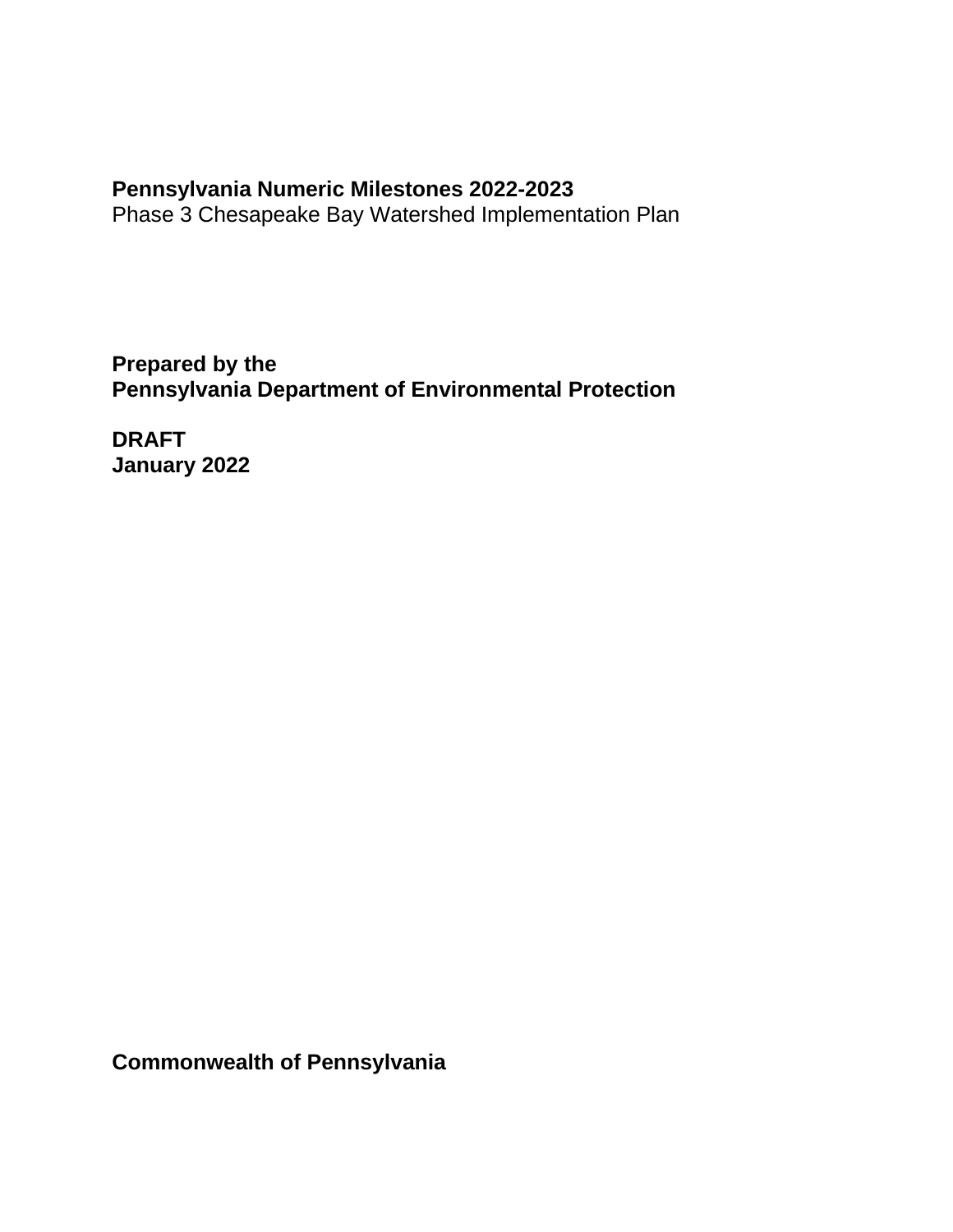#### **DISCLAIMER**

The policies and procedures outlined in this document are intended to supplement existing requirements. Nothing in the policies or procedures shall affect statutory or regulatory requirements.

The policies and procedures herein are not an adjudication or a regulation. There is no intent on the part of the Department of Environmental Protection (DEP) to give this milestone plan that weight or deference. This document establishes the framework within which DEP will exercise its administrative discretion in the future. DEP reserves the discretion to deviate from this milestone plan if circumstances warrant.

Nothing contained in this document shall be construed to establish a legal requirement on the part of the Commonwealth of Pennsylvania to appropriate funds, or to require the Commonwealth or any agency thereof to take actions not authorized by law.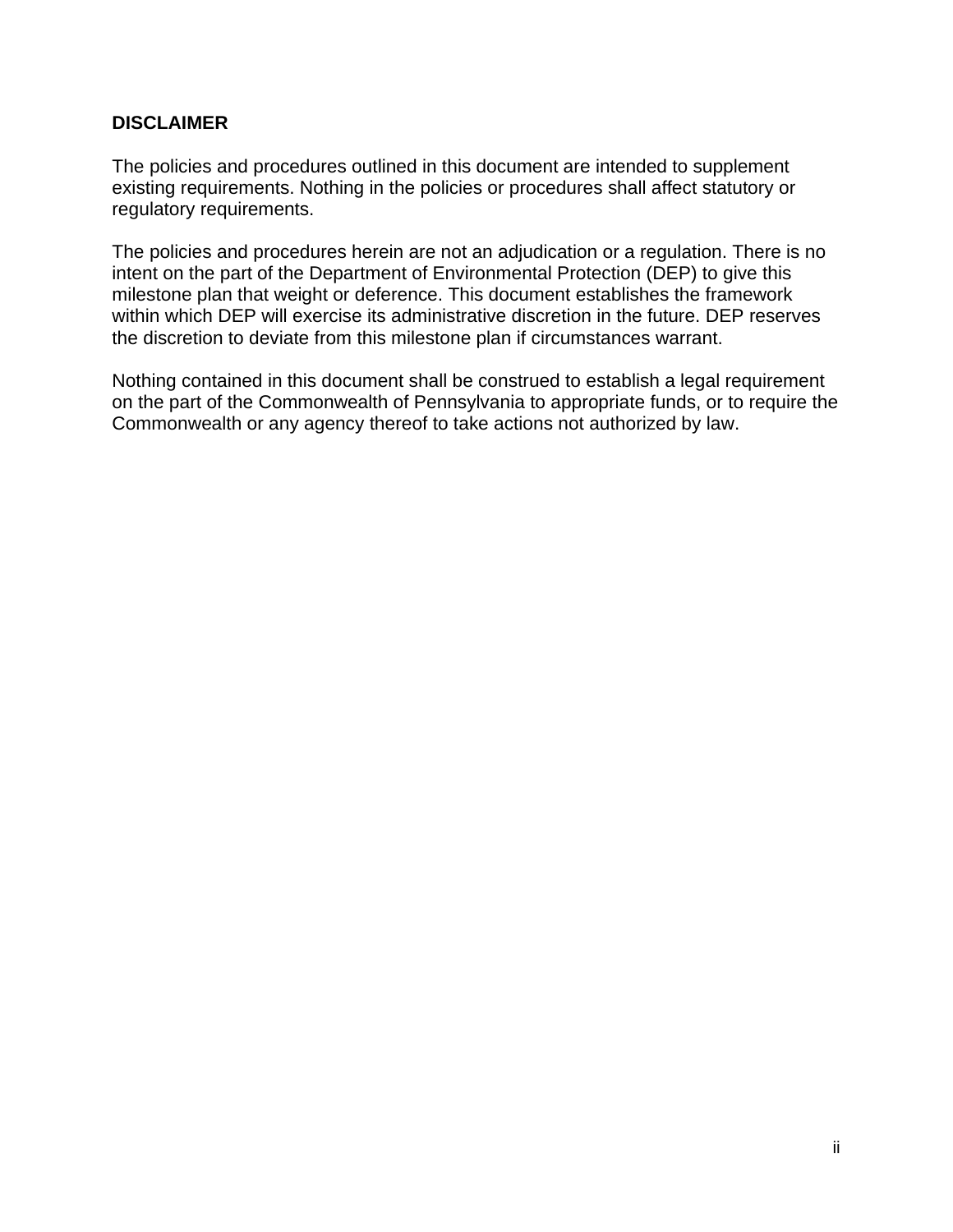# **Table of Contents**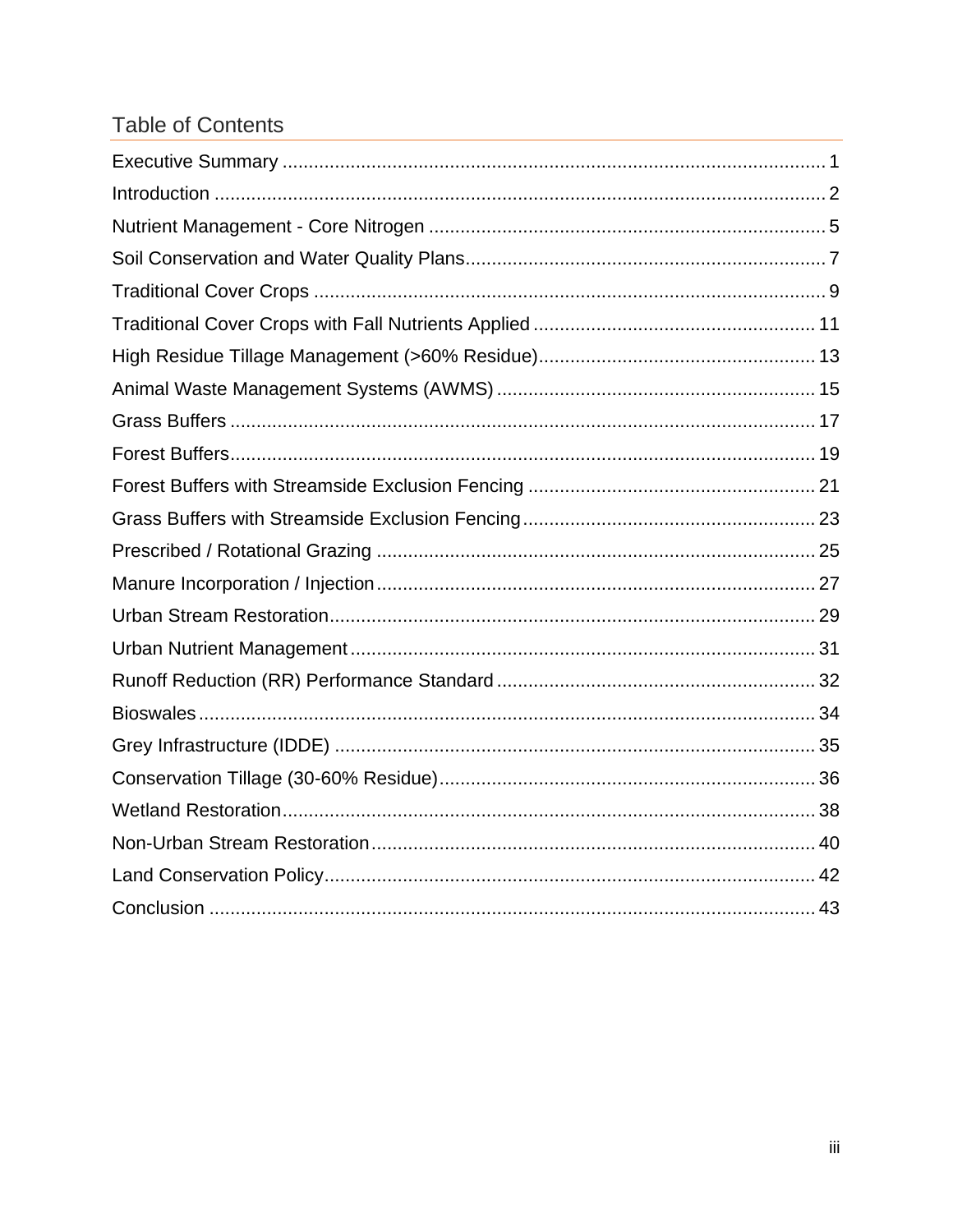# <span id="page-3-0"></span>Executive Summary

The Pennsylvania Department of Environmental Protection (PADEP) presents these 2022 through 2023, 2-Year Numeric Milestones as specified in the 2014 Chesapeake Bay Watershed Agreement and applicable US Environmental Protection Agency (USEPA) grant guidance. The 2-year plan has been developed from Pennsylvania's Phase 3 Watershed Implementation Plan (WIP) with guidance from the Chesapeake Bay Partnership Water Quality Goal Implementation Team and the Milestones Workgroup. The 2-year plan details 20 of the Best Management Practices (BMPs) that will be implemented according to our WIP through 2023. Numeric targets were developed for the BMPs that comprise 60% of Pennsylvania's nitrogen reductions and those BMPs that will see a 10-fold increase, based on the recommendations provided in the Chesapeake Bay Program's *Evaluation of Pennsylvania's Phase III Watershed Implementation Plan, December 2019* (Evaluation). Numeric targets were also developed for a few additional BMPs specifically relevant to Pennsylvania but not identified in the Evaluation.

The implementation of these practices is forecast for 2-year milestone periods through 2025 as shown in Table 1. The orange lines in the graphs depict BMPs submitted as well as adjusted for multi-year practices to include BMPs that were deleted in 2019, 2020, and 2021 due to credit duration expiration. BMP acres that were "backed out" of the modeling tools are included as they are submitted, however the cumulative reduction value of those management actions may not be fully realized in the modeled progress. The blue lines in the graphs depict the original numeric milestone trajectory from the 2020-2021 Numeric Milestone commitments, with 2019 as the initial year based on modeled and credited progress. Implementation levels beginning in 2019 and beyond the 2-year milestone period of 2023 are included to show anticipated implementation and trends through 2025. Countywide Action Plans (CAPs) have been developed for all 34 counties in the Tier 1, Tier 2, Tier 3, and Tier 4 priority geographies. These milestones are intended to track overall state progress and reasonable assurance in meeting 2025 WIP objectives.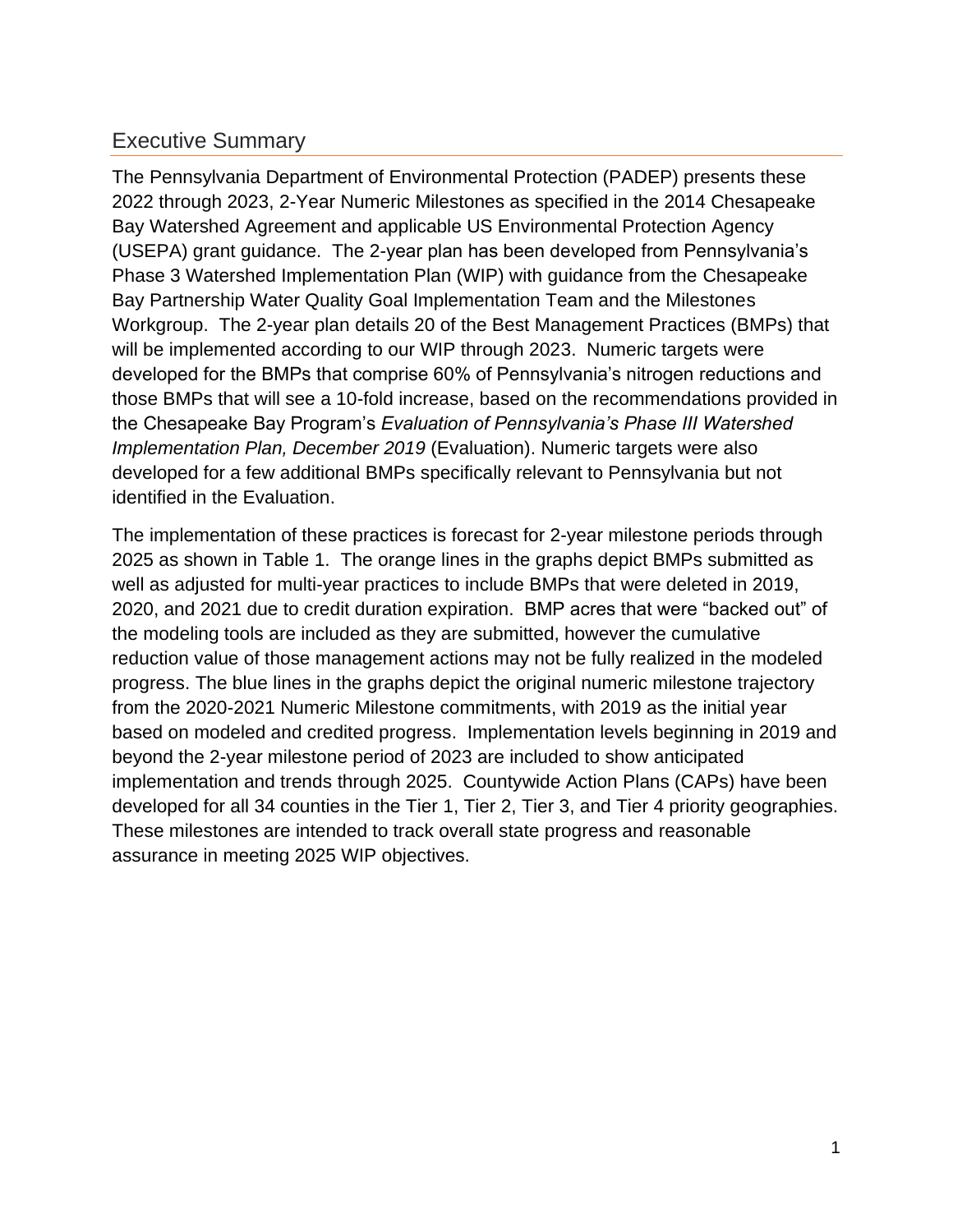# <span id="page-4-0"></span>**Introduction**

The numeric 2-Year Milestone BMP implementation targets were developed from the final scenario in Pennsylvania's Phase 3 WIP. The BMPs reviewed and provided in this document are taken from USEPA's *Evaluation of Pennsylvania's Phase 3 WIP*, *December 2019* (Evaluation), which focused on practices that meet 60% of the nitrogen reductions as well as those that will see a 10-fold increase or more in implementation through 2025. There are four additional practices that Pennsylvania decided to highlight as well.

Phase 3 WIP – 60% of the Nitrogen Reductions

- Nutrient Management Core Nitrogen
- Soil Conservation and Water Quality Plans
- Cover Crop Rye, Normal, Drilled (Traditional)
- Cover Crop Rye, Normal, Drilled with Fall Nutrients (Traditional with Fall Nutrients)
- Tillage Management Continuous High Residue Management (>60% residue)
- Animal Waste Management Systems
- Grass Buffers
- Forest Buffers
- Forest Buffers with Streamside Exclusion Fencing

Phase 3 WIP – 10-fold Increase

- Grass Buffers with Streamside Exclusion Fencing
- Prescribed Grazing
- Manure Incorporation/Injection
- Urban Stream Restoration
- Urban Nutrient Management
- Bioswales
- Grey Infrastructure Illicit Discharge Detection and Elimination (IDDE)

Phase 3 WIP – Additional BMPs

- Runoff Reduction (RR) Stormwater Performance Standard
- Conservation Tillage (30% 60% residue)
- Wetland Restoration
- Non-urban Stream Restoration
- Land Conservation Policy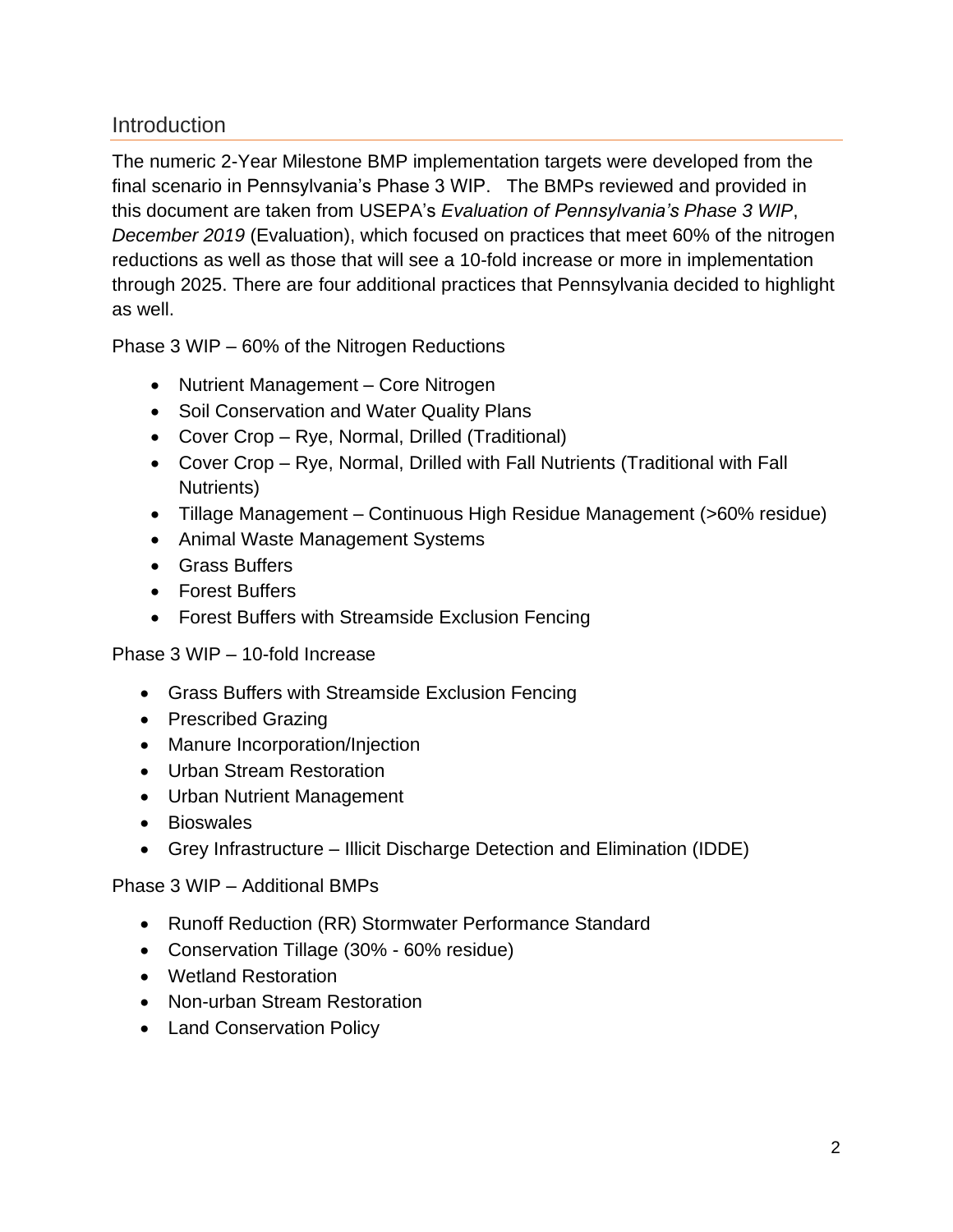The milestones presented are based on a linear implementation schedule through 2025. However, this is not the case for two of the BMPs: Animal Waste Management Systems (AWMS) and Urban Nutrient Management.

- AWMS implementation was forecast with delayed implementation due to the need for licensed Professional Engineers (PE) for design of liquid AWMS as well as a significant need for more qualified technical assistance in order to design and oversee implementation of both solid and liquid AWMS.
- Urban Nutrient Management was forecast with delayed implementation due to the connection between the Fertilizer Bill legislation and implementation of nutrient management in the developed/urban land use.

Data reporting specifics are detailed in Pennsylvania's Quality Assurance Project Plan (QAPP) for Chesapeake Bay reporting (revised December 2021). CAP goals for BMP implementation can be found in the plans, published on the DEP [Countywide Action](https://www.dep.pa.gov/Business/Water/Pennsylvania%E2%80%99s%20Chesapeake%20Bay%20Program%20Office/WIP3/GetInvolved/Pages/Countywide-Action-Plans.aspx)  [Plans](https://www.dep.pa.gov/Business/Water/Pennsylvania%E2%80%99s%20Chesapeake%20Bay%20Program%20Office/WIP3/GetInvolved/Pages/Countywide-Action-Plans.aspx) website. Information specific to the verification of BMPs can be found in Pennsylvania's BMP Verification Program Plan (revised December 2021), which is an addendum to our QAPP. Both the QAPP and BMP Verification Program Plan are published on the **Tracking Pennsylvania's Progress** website.

These numeric milestones are also cross-referenced to programmatic milestones developed by PADEP to support the WIP during this 2-year period. The BMPs for which numeric milestones are included herein constitute a portion of those included in the Phase 3 WIP. Our Programmatic 2-Year Milestones document aims to address all BMPs included in the Phase 3 WIP.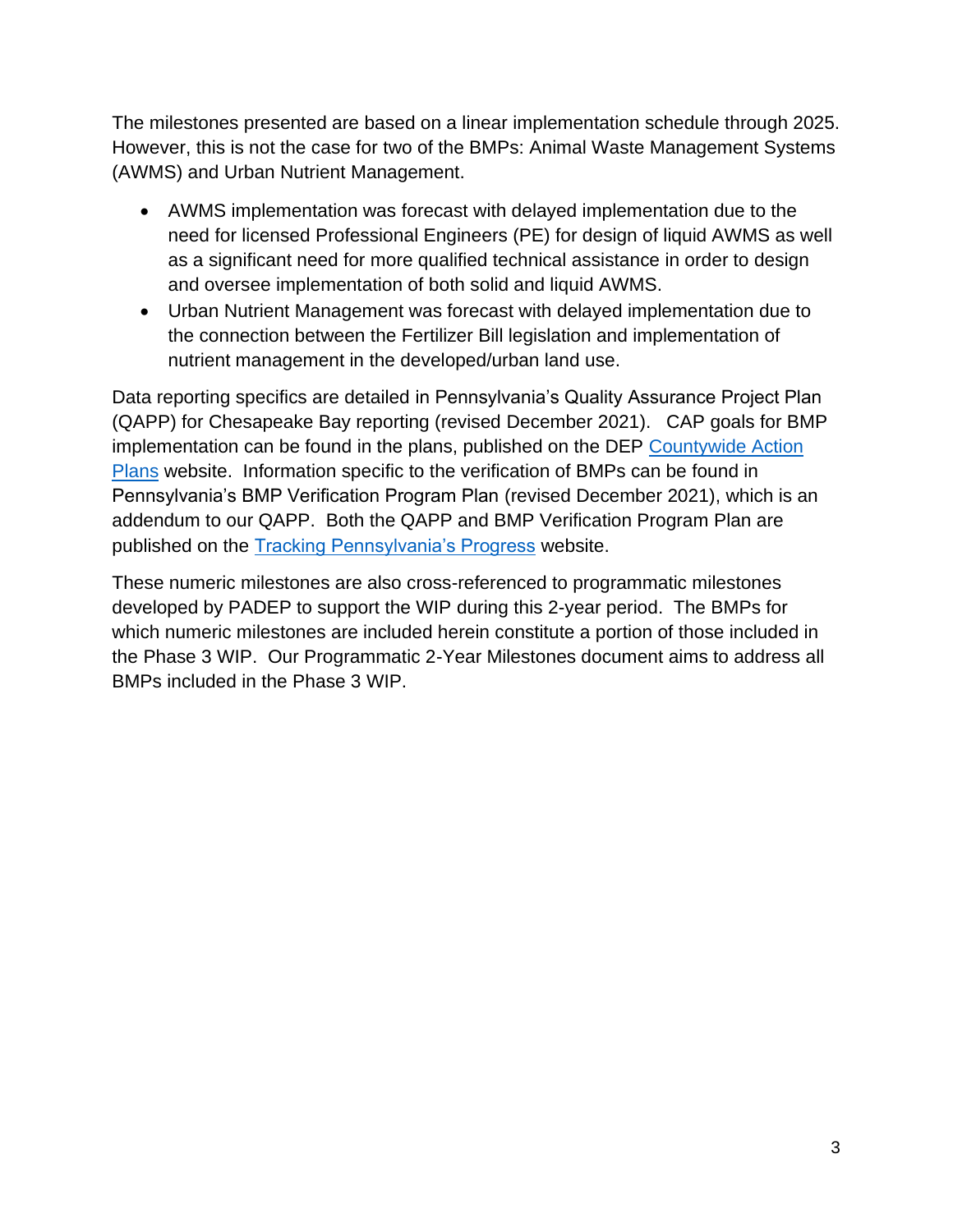| <b>Best Management Practices (60% N Reduction)</b>   | Unit                 | <b>Baseline</b> | 2020-2021 MS |           | 2022-2023 MS |           | 2024-2025 MS |           |
|------------------------------------------------------|----------------------|-----------------|--------------|-----------|--------------|-----------|--------------|-----------|
|                                                      |                      | 2019            | 2020         | 2021      | 2022         | 2023      | 2024         | 2025      |
| <b>Nutrient Application Management Core Nitrogen</b> | Acres                | 365,656         | 647,788      | 929,920   | 1,212,052    | 1,494,184 | 1,776,315    | 2,058,447 |
| Soil Conservation and Water Quality Plan             | Acres                | 387,127         | 708,372      | 1,029,616 | 1,350,861    | 1,672,105 | 1,993,350    | 2,314,594 |
| <b>Cover Crop, Traditional</b>                       | Acres                | 170,635         | 180,188      | 189,742   | 199,295      | 208,848   | 218,402      | 227,955   |
| <b>Cover Crop, Traditional with Fall Nutrients</b>   | Acres                | 14,428          | 94,768       | 175,109   | 255,449      | 335,790   | 416,130      | 496,470   |
| <b>High Residue Tillage Management</b>               | Acres                | 597,766         | 639,880      | 681,994   | 724,108      | 766,222   | 808,336      | 850,450   |
| <b>Animal Waste Management Systems</b>               | <b>Animal Units</b>  | 1,061,846       | 1,140,000    | 1,250,000 | 1,450,000    | 1,700,000 | 1,975,000    | 2,320,984 |
| <b>Grass Buffers</b>                                 | Acres                | 12,363          | 18,547       | 24,731    | 30,915       | 37,099    | 43,283       | 49,467    |
| <b>Forest Buffers</b>                                | Acres                | 9,780           | 20,380       | 30,980    | 41,579       | 52,179    | 62,779       | 73,378    |
| <b>Forest Buffers, Streamside Exclusion Fencing</b>  | Acres                | 9               | 3,494        | 6,979     | 10,464       | 13,949    | 17,435       | 20,920    |
| <b>Best Management Practices (10-fold Increase)</b>  |                      |                 |              |           |              |           |              |           |
| <b>Grass Buffers, Streamside Exclusion Fencing</b>   | Acres                | 390             | 2,004        | 3,618     | 5,232        | 6,846     | 8,460        | 10,074    |
| <b>Prescribed/Rotational Grazing</b>                 | Acres                | 28,603          | 51,922       | 75,242    | 98,561       | 121,881   | 145,200      | 168,520   |
| <b>Manure Incorporation/Injection</b>                | Acres                |                 | 5,000        | 10,000    | 15,000       | 20,000    | 25,000       | 30,000    |
| <b>Urban Stream Restoration</b>                      | <b>Linear Feet</b>   | 2,153           | 102,843      | 203,534   | 304,224      | 404,914   | 505,605      | 606,295   |
| <b>Urban Nutrient Management</b>                     | Acres                |                 |              | 10,000    | 61,907       | 82,543    | 103,179      | 123,815   |
| <b>Bioswales</b>                                     | <b>Acres Treated</b> |                 | 1,010        | 2,021     | 3,031        | 4,042     | 5,052        | 6,063     |
| Grey Infrastructure (IDDE)                           | <b>Acres Treated</b> |                 | 12,442       | 24,883    | 37,325       | 49.767    | 62,209       | 74,650    |
| <b>Best Management Practices (PA Highlighted)</b>    |                      |                 |              |           |              |           |              |           |
| <b>Runoff Reduction (RR) Performance Standard</b>    | <b>Acres Treated</b> | 68,232          | 74,048       | 79,863    | 85,678       | 91,494    | 97,309       | 103,125   |
| <b>Conservation Tillage</b>                          | Acres                | 381,936         | 378,455      | 374,974   | 371,493      | 368,012   | 364,531      | 361,050   |
| <b>Wetland Restoration</b>                           | Acres                | 1,553           | 2,156        | 2,759     | 3,361        | 3,964     | 4,567        | 5,170     |
| <b>Non-Urban Stream Restoration</b>                  | <b>Linear Feet</b>   | 500,414         | 567,310      | 634,206   | 701,102      | 767,998   | 834,894      | 901,790   |
| <b>PA Land Conservation Policy</b>                   | Acres                |                 | 3,333        | 6,667     | 10,000       | 13,333    | 16,667       | 20,000    |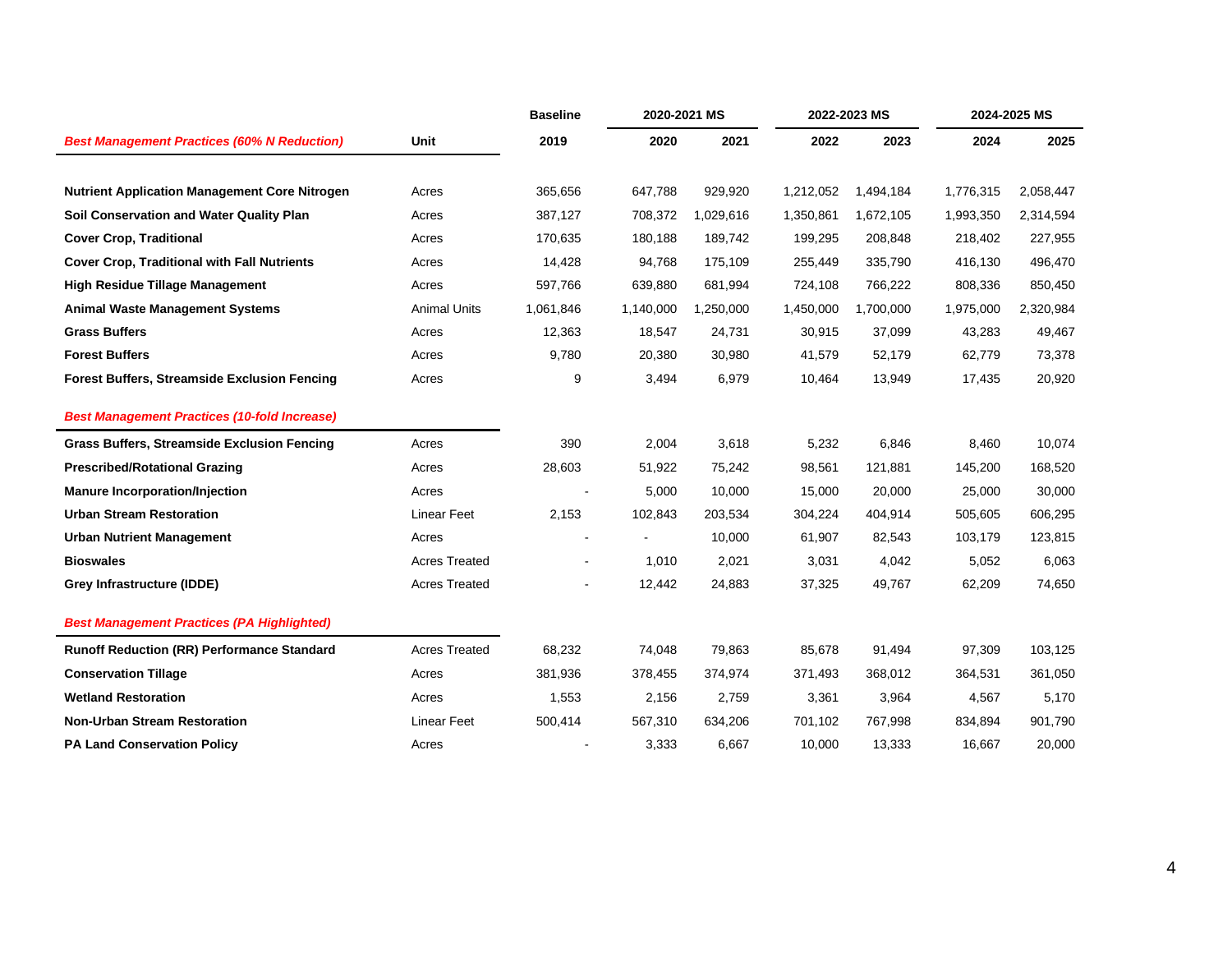# <span id="page-7-0"></span>Nutrient Management - Core Nitrogen



Nutrient Management, Core Nitrogen is a high-priority BMP and is included in the "Agricultural Compliance" category in the Phase 3 WIP. This practice includes implementation of Pennsylvania's Act 38 Nutrient Management Program requirements and Chapter 91 Manure Management regulations. Since the 2017 Nutrient Management BMP Expert Panel Report, the acres reported is increasing due to the inclusion of Pennsylvania's Chapter 91 Manure Management requirements. Pennsylvania's Manure Management Manual (361-0300-002) provides guidance on nutrient application, manure storage, environmentally sensitive areas and setbacks from those areas, pasture management and minimizing nutrient runoff from Animal Concentration Areas (ACAs).

Linkage to Programmatic Milestones:

2.2.1A Investigate the incorporation of alternative manure treatment technologies and other potential strategies to address areas of excess manure nutrient generation and capital investment required for implementation of manure treatment systems.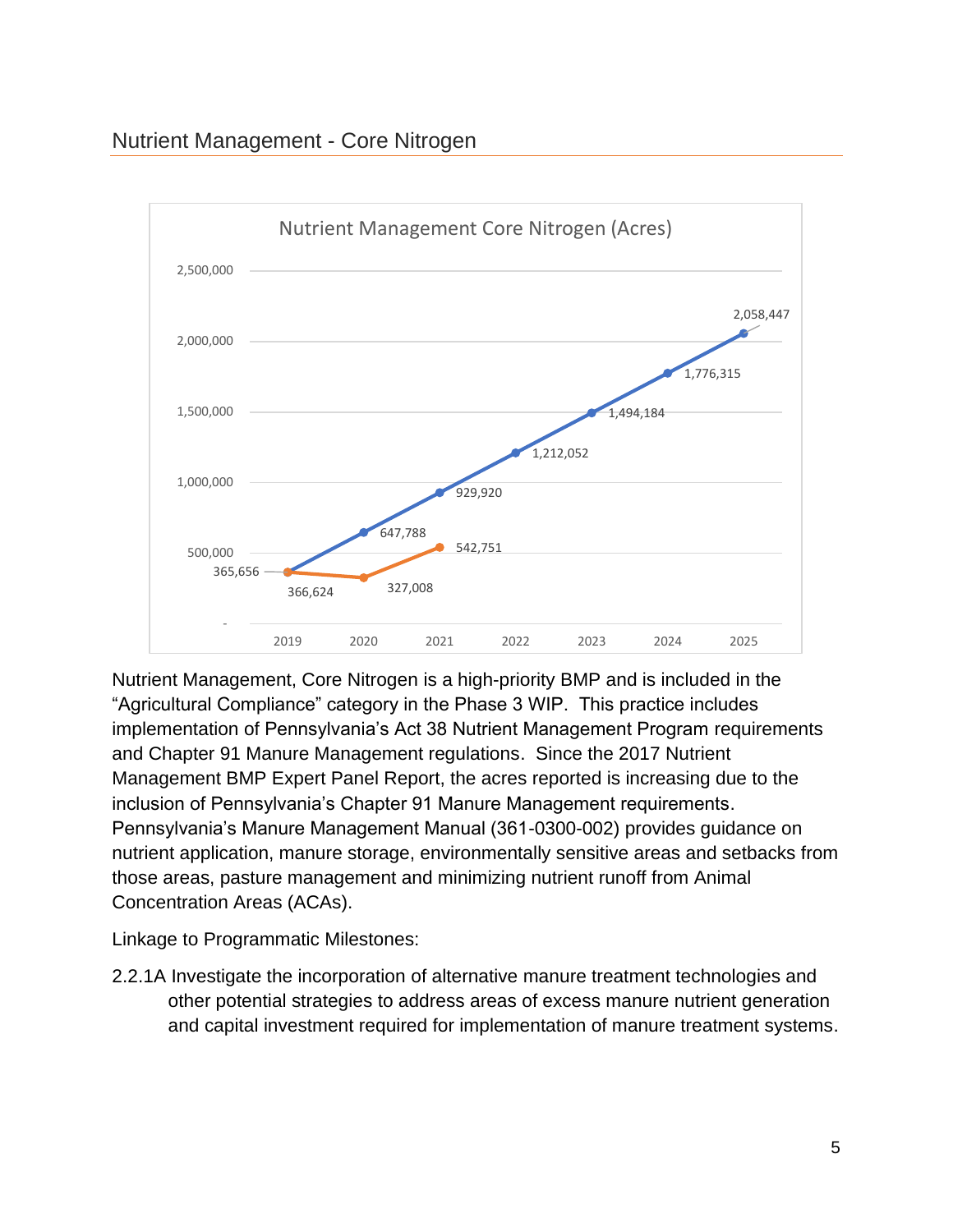- 2.2.1A(i) Prioritize and/or incentivize increased manure transport and manure transport tracking in counties, such as Lancaster County, that have been identified through CBPO Modeling Tools to be in excess of organic nutrients.
- 2.3.1AInitiate Implementation of Pennsylvania's Agriculture Conservation Stewardship Program.
- 2.3.2AWork with third-parties, integrators, and co-ops to identify alternative methods to support and assess compliance with regulations without use of regulatory entities.
- 2.3.4ADevelop web-based and in-person training for Manure Management Planning and Agriculture Erosion and Sediment Control Planning.
- 2.3.5A Focus agricultural technical assistance and financial resources in areas of highest need and impact to the Chesapeake Bay, to include targeted watershed approach.
- 2.4.3A Expand reporting of Enhanced Nutrient Management.
- 2.4.4 Continue enhancements to PracticeKeeper to capture agricultural and other source sector BMPs as well as compliance and inspection tracking and reporting.
- 2.4.5A Inventory existing BMPs and BMP needs through survey, agricultural planning, and inspection programs, focusing on geographic areas through the Tiered approach.
- 2.4.10 Active participation and collaboration in Chesapeake Bay Partnership Technical Workgroups focused on CAST model updates.
- 2.5.1 Pass the Fertilizer Bill to achieve the identified nutrient reductions on urban and agricultural lands.
- 2.5.1AImplement NPDES Concentrated Animal Feeding Operation (CAFO) Program Delegation.
- 2.5.2 Review, consider and potentially incorporate a revised Phosphorus Index into the planning requirements for land application of biosolids.
- 2.5.2AComplete complaint follow-up for CAFO and non-CAFO facilities.
- 2.5.3 Develop State Agency nutrient reduction planning goals and the associated Action Plans for meeting those planning goals for the installation of practices on lands owned and maintained by state agencies.
- 2.5.3AImplement Chesapeake Bay Agriculture Inspection Program, Phase 1, with an emphasis on meeting state planning requirement on non-CAFO operations.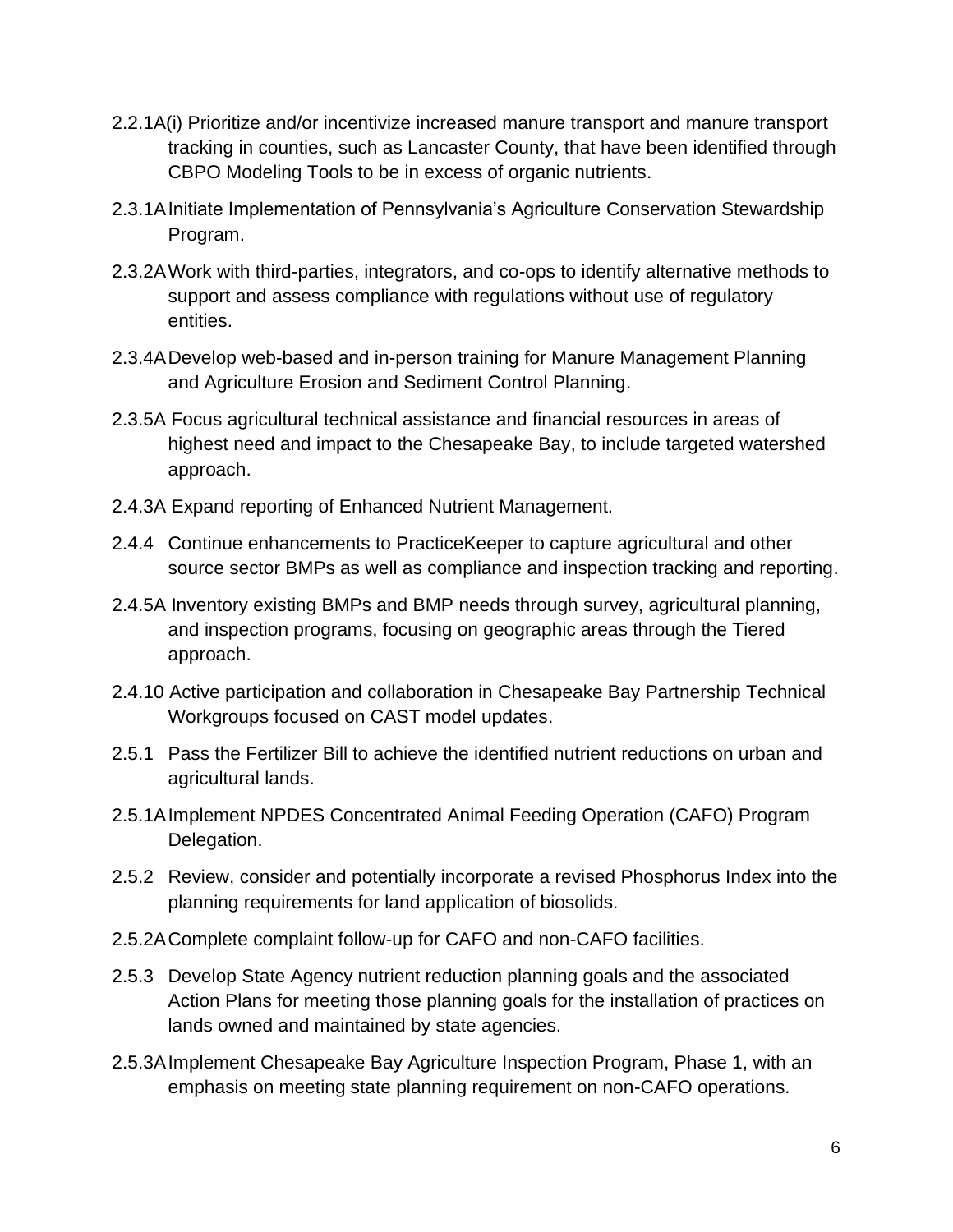- 2.5.4AImplement Chesapeake Bay Agriculture Inspection Program, Phase 2, with an emphasis on meeting both state planning and implementation requirements on non-CAFO operations.
- 2.3.6A Coordinate existing technical assistance for more effective and efficient deployment of services.
- 2.5.5A Participate in EPA's formal assessment of Pennsylvania's Animal Agriculture Programs.
- 3.1.3 CAP implementation across Pilot, Tier 2, 3, and 4 counties.
- 3.4.1 Track and report progress in Phase 3 WIP planning and implementation in all counties.
- 3.4.3 Track and report progress to continue implementation of the Phase 3 WIP State Numeric Commitments described in Section 4, State Actions in the counties with minimal reductions.



#### <span id="page-9-0"></span>Soil Conservation and Water Quality Plans

Soil Conservation and Water Quality Plans is a high-priority BMP and is included in the "Agricultural Compliance" category in the Phase 3 WIP. This practice includes official NRCS Conservation Plan acres and other field practices such as contour farming, conservation crop rotation, terraces and diversions that map to this practice.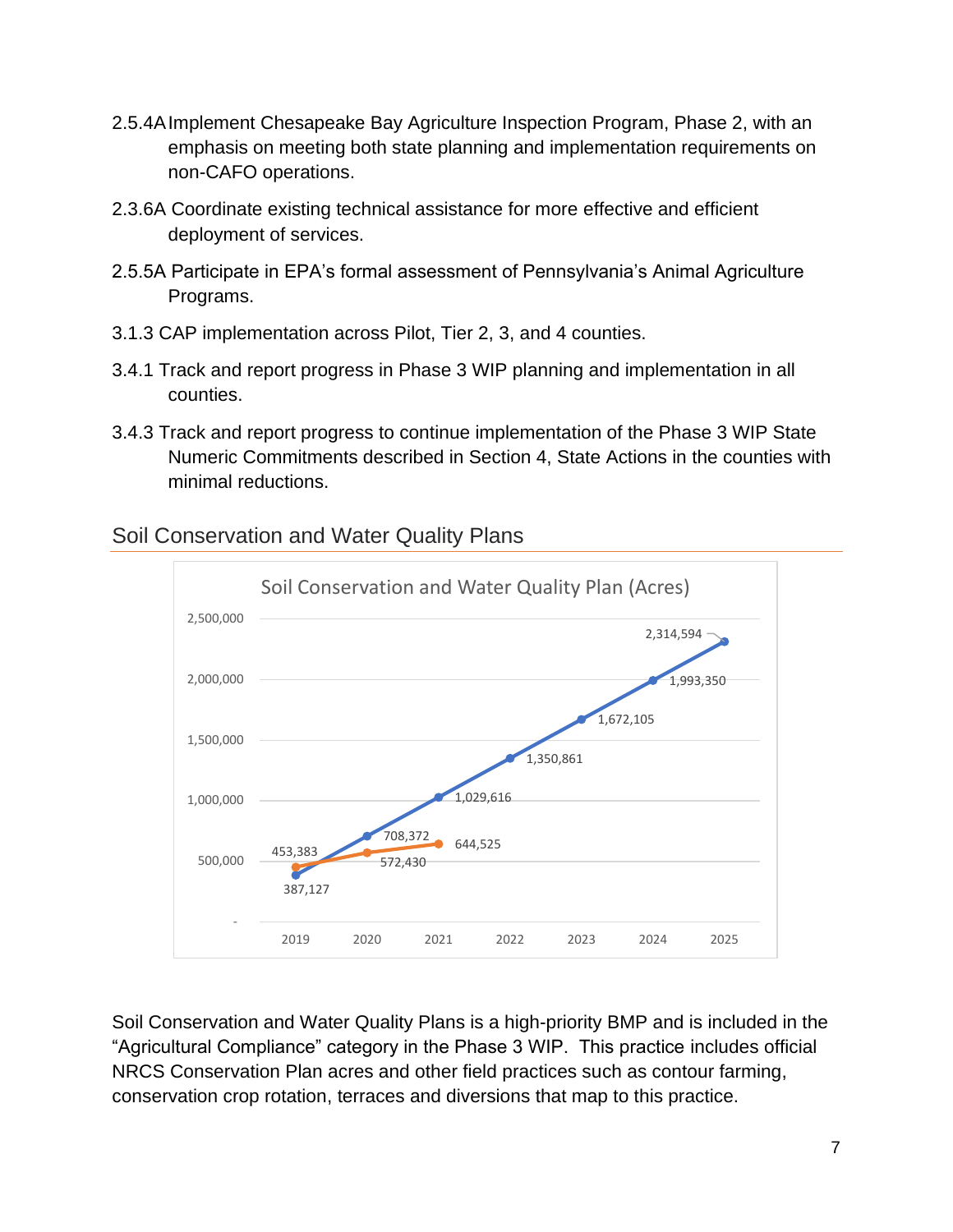Pennsylvania's Soil Erosion and Sediment Control Manual for Agricultural Operations (383-4200-002) provides guidance on conservation crop rotations, tillage management, as well as other management and structural BMPs that can be implemented in order to minimize accelerated erosion and sedimentation on agricultural lands in order to be meet the erosion and sediment control requirements. In addition to NRCS Conservation Plans, Pennsylvania has also begun tracking and reporting the development and implementation of Agricultural Erosion and Sediment Control (Ag E&S) Plans.

- 2.3.1 Implement a pilot of the Center for Water Quality Excellence concept in the four pilot counties of Lancaster, York, Adams, and Franklin.
- 2.3.1AInitiate Implementation of Pennsylvania's Agriculture Conservation Stewardship Program.
- 2.3.2AWork with third-parties, integrators, and co-ops to identify alternative methods to support and assess compliance with regulations without use of regulatory entities.
- 2.3.4ADevelop web-based and in-person training for Manure Management Planning and Agriculture Erosion and Sediment Control Planning.
- 2.3.5A Focus technical assistance and financial resources in areas of highest need and impact to the Chesapeake Bay, to include targeted watershed approach.
- 2.3.6A Coordinate existing technical assistance for more effective and efficient deployment of services.
- 2.4.3 Work with the Chesapeake Bay Program Partnership, Water Quality Goal Implementation Team, to elicit support for a joint remote sensing project with other jurisdictions.
- 2.4.4 Continue enhancements to PracticeKeeper to capture agricultural and other source sector BMPs as well as compliance and inspection tracking and reporting.
- 2.4.5A Inventory existing BMPs and BMP needs through survey, agricultural planning, and inspection programs, focusing on geographic areas through the Tiered approach.
- 2.4.10 Active participation and collaboration in Chesapeake Bay Partnership Technical Workgroups focused on CAST model updates.
- 2.5.1AImplement NPDES Concentrated Animal Feeding Operation (CAFO) Program Delegation.
- 2.5.2AComplete complaint follow-up for CAFO and non-CAFO facilities.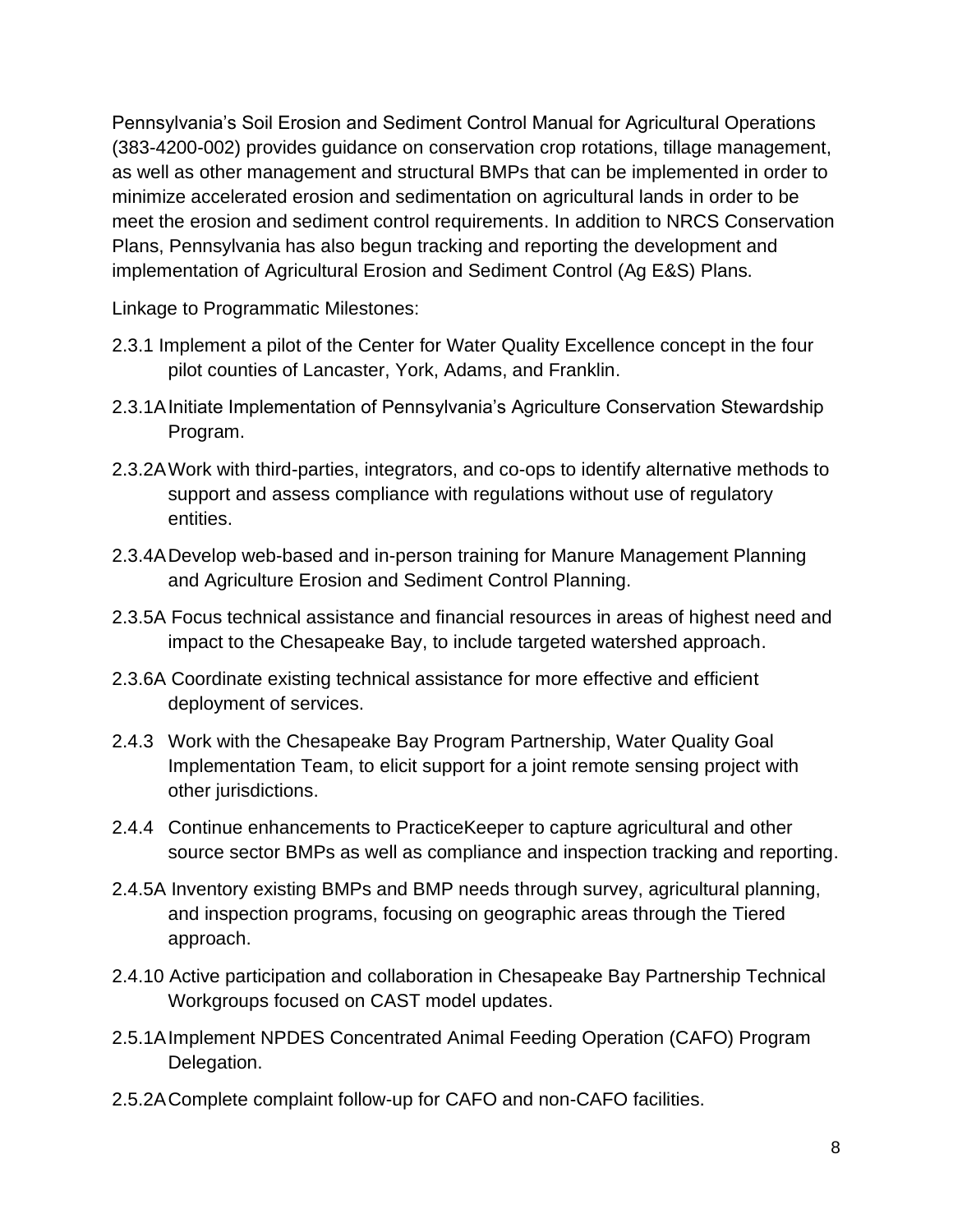- 2.5.3AImplement Chesapeake Bay Agriculture Inspection Program, Phase 1, with an emphasis on meeting state planning requirement on non-CAFO operations.
- 2.5.4AImplement Chesapeake Bay Agriculture Inspection Program, Phase 2, with an emphasis on meeting both state planning and implementation requirements on non-CAFO operations.
- 2.5.5A Participate in EPA's formal assessment of Pennsylvania's Animal Agriculture Programs.
- 3.1.3 CAP implementation across Pilot, Tier 2, 3, and 4 counties.
- 3.4.1 Track and report progress in Phase 3 WIP planning and implementation in all counties.
- 3.4.3 Track and report progress to continue implementation of the Phase 3 WIP State Numeric Commitments described in Section 4, State Actions in the counties with minimal reductions.

<span id="page-11-0"></span>



Traditional Cover Crops (which are not harvested) is a high-priority BMP and is included in the "Soil Health" category in the Phase 3 WIP. This practice is currently collected through the annual Transect Surveys and is considered an annual visual practice. The resulting percentage of covered observations are extrapolated to the county row crop acres based on USDA - NASS annual crop acreages provided by the Bay Program. To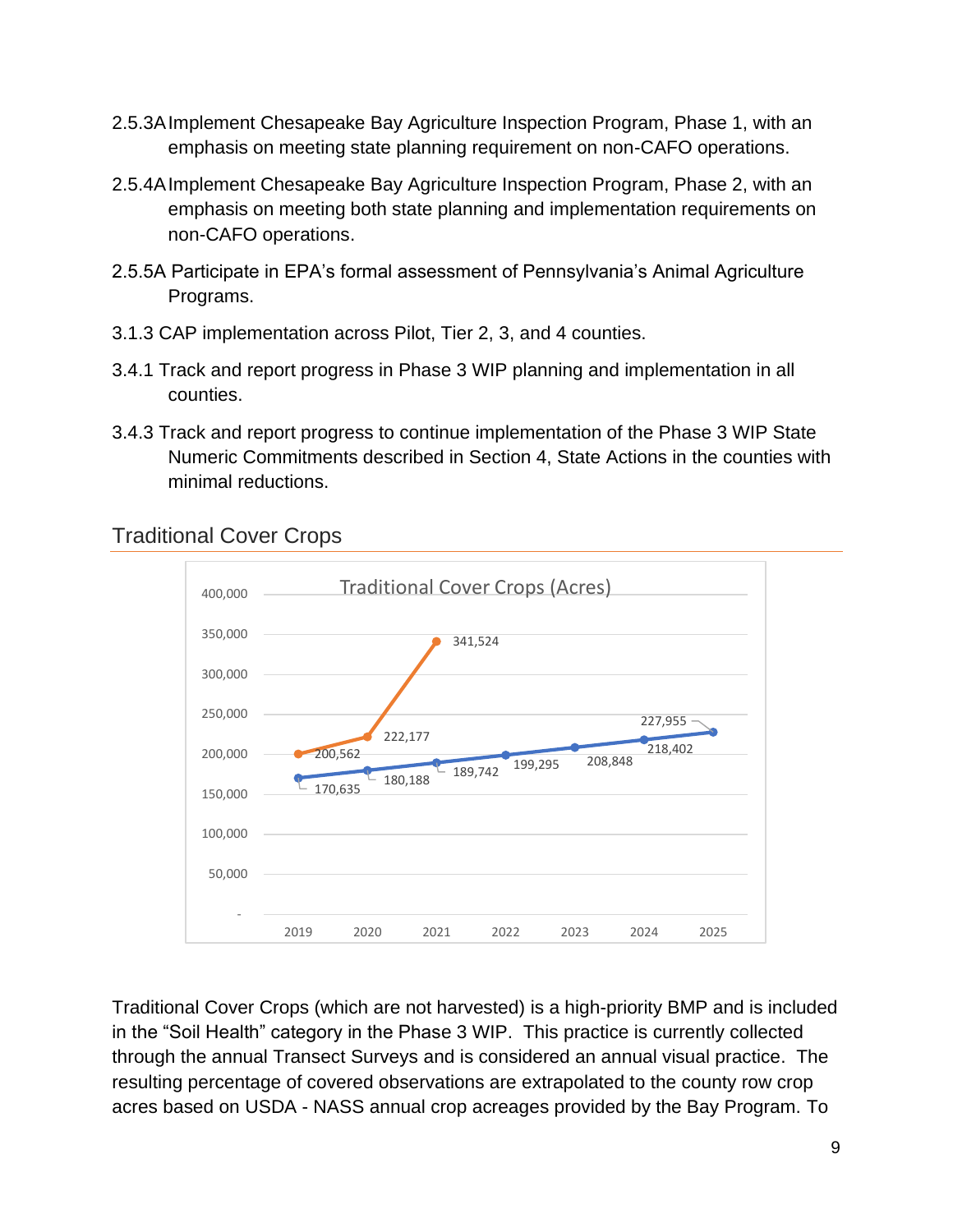date, through the Transect Survey effort, field staff are documenting a greater frequency of Traditional Cover Crops than the milestone target, which may indicate a lower propensity to plant Traditional Cover Crops With Fall Nutrients applied, shown below.

- 2.1.2AContinue communication, outreach and stewardship programs to increase implementation of cover crops.
- 2.3.1AInitiate Implementation of Pennsylvania's Agriculture Conservation Stewardship Program.
- 2.3.2AWork with third-parties, integrators, and co-ops to identify alternative methods to support and assess compliance with regulations without use of regulatory entities.
- 2.3.5A Focus technical assistance and financial resources in areas of highest need and impact to the Chesapeake Bay, to include targeted watershed approach.
- 2.3.6A Coordinate existing technical assistance for more effective and efficient deployment of services.
- 2.4.1AWork with the Chesapeake Bay Program Partnership to establish a creditable practice or combination of practices for implementation of advanced soil health strategies or plans on farms in the Chesapeake Bay Watershed Model for future crediting of these initiatives. Once established as a practice or set of practices that can be credited for progress in the model, commit additional funding or the technical and financial assistance necessary to implement these practices.
- 2.4.3 Work with the Chesapeake Bay Program Partnership, Water Quality Goal Implementation Team, to elicit support for a joint remote sensing project with other jurisdictions.
- 2.4.5A Inventory existing BMPs and BMP needs through survey, agricultural planning, and inspection programs, focusing on geographic areas through the Tiered approach.
- 2.4.10 Active participation and collaboration in Chesapeake Bay Partnership Technical Workgroups focused on CAST model updates.
- 2.5.5A Participate in EPA's formal assessment of Pennsylvania's Animal Agriculture Programs.
- 3.1.3 CAP implementation across Pilot, Tier 2, 3, and 4 counties.
- 3.4.1 Track and report progress in Phase 3 WIP planning and implementation in all counties.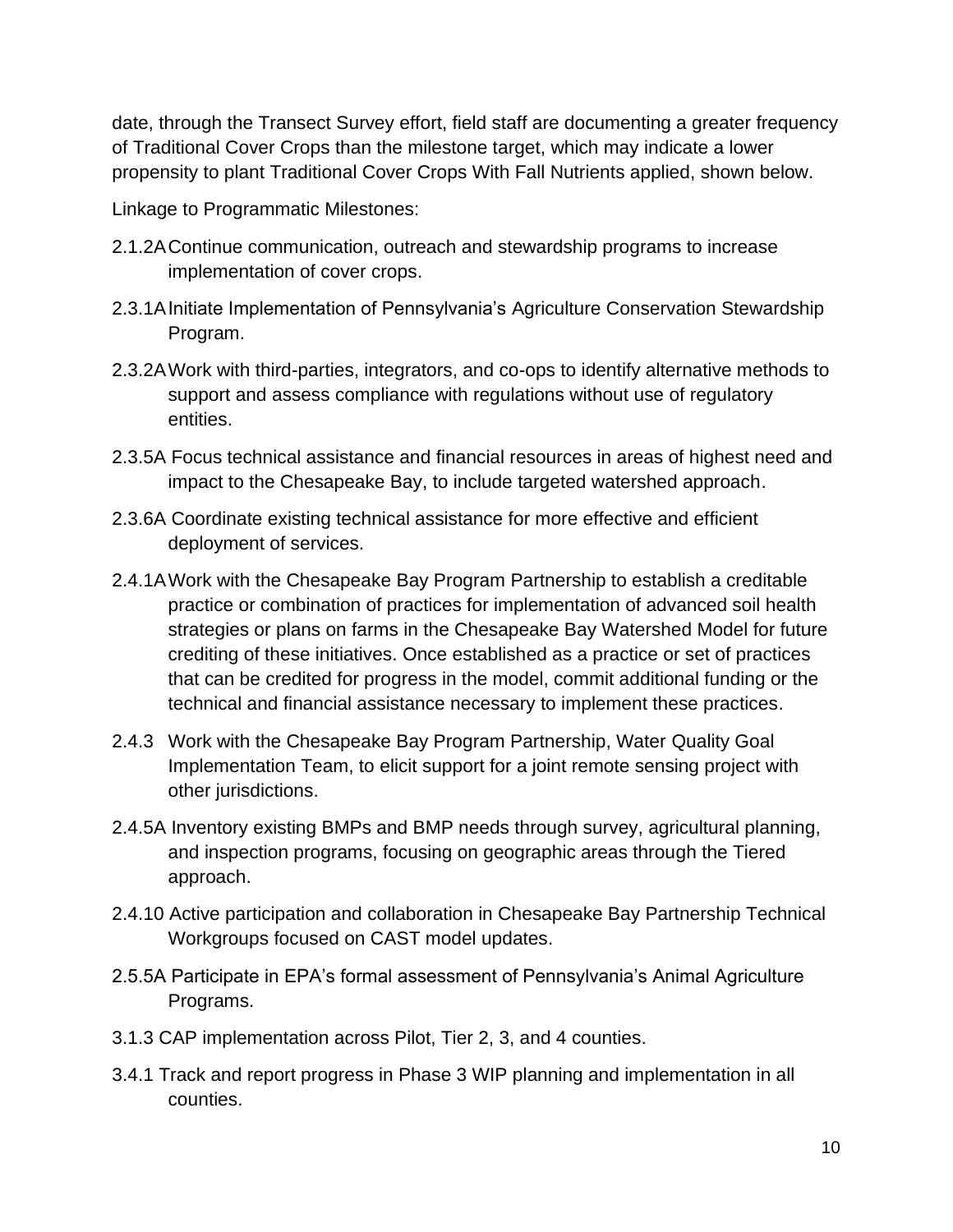3.4.3 Track and report progress to continue implementation of the Phase 3 WIP State Numeric Commitments described in Section 4, State Actions in the counties with minimal reductions.



#### <span id="page-13-0"></span>Traditional Cover Crops with Fall Nutrients Applied

Traditional Cover Crops with fall nutrients applied (not harvested) is a high-priority BMP and is included in the "Soil Health" category in the Phase 3 WIP. This practice is currently collected through the annual Transect Surveys along with Traditional Cover Crops (see above). The resulting percentage of covered observations are extrapolated to the county row crop acres based on USDA - NASS annual crop acreages provided by the Bay Program. To date, through the Transect Survey effort, field staff are documenting a greater frequency of Traditional Cover Crops than the milestone target as shown above, which may indicate a lower propensity to plant Traditional Cover Crops With Fall Nutrients applied.

- 2.1.2AContinue communication, outreach and stewardship programs to increase implementation of cover crops.
- 2.3.1AInitiate Implementation of Pennsylvania's Agriculture Conservation Stewardship Program.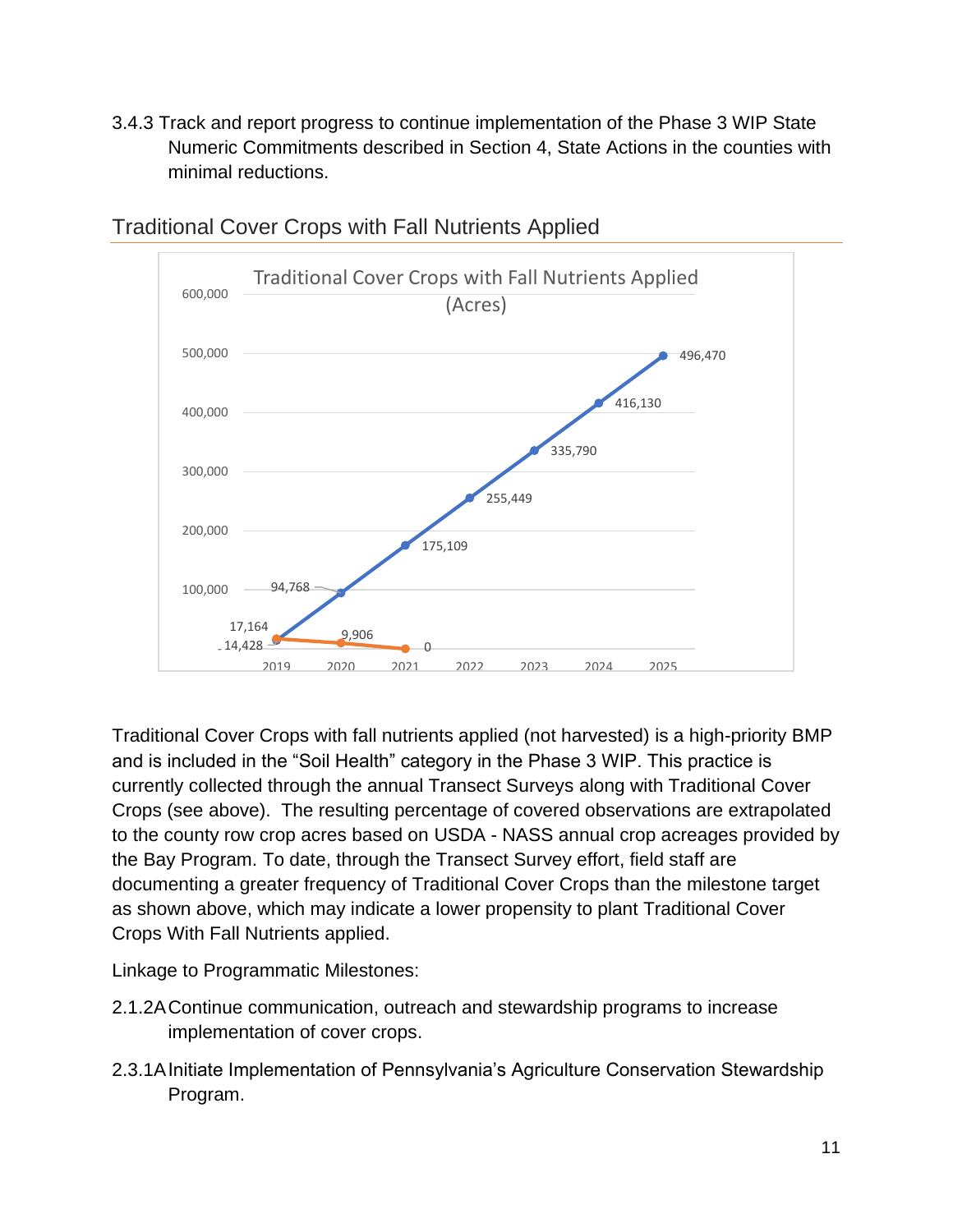- 2.3.2AWork with third-parties, integrators, and co-ops to identify alternative methods to support and assess compliance with regulations without use of regulatory entities.
- 2.3.5A Focus technical assistance and financial resources in areas of highest need and impact to the Chesapeake Bay, to include targeted watershed approach.
- 2.3.6A Coordinate existing technical assistance for more effective and efficient deployment of services.
- 2.4.1AWork with the Chesapeake Bay Program Partnership to establish a creditable practice or combination of practices for implementation of advanced soil health strategies or plans on farms in the Chesapeake Bay Watershed Model for future crediting of these initiatives. Once established as a practice or set of practices that can be credited for progress in the model, commit additional funding or the technical and financial assistance necessary to implement these practices.
- 2.4.3 Work with the Chesapeake Bay Program Partnership, Water Quality Goal Implementation Team, to elicit support for a joint remote sensing project with other jurisdictions.
- 2.4.5A Inventory existing BMPs and BMP needs through survey, agricultural planning, and inspection programs, focusing on geographic areas through the Tiered approach.
- 2.4.10 Active participation and collaboration in Chesapeake Bay Partnership Technical Workgroups focused on CAST model updates.
- 2.5.5A Participate in EPA's formal assessment of Pennsylvania's Animal Agriculture Programs.
- 3.1.3 CAP implementation across Pilot, Tier 2, 3, and 4 counties.
- 3.4.1 Track and report progress in Phase 3 WIP planning and implementation in all counties.
- 3.4.3 Track and report progress to continue implementation of the Phase 3 WIP State Numeric Commitments described in Section 4, State Actions in the counties with minimal reductions.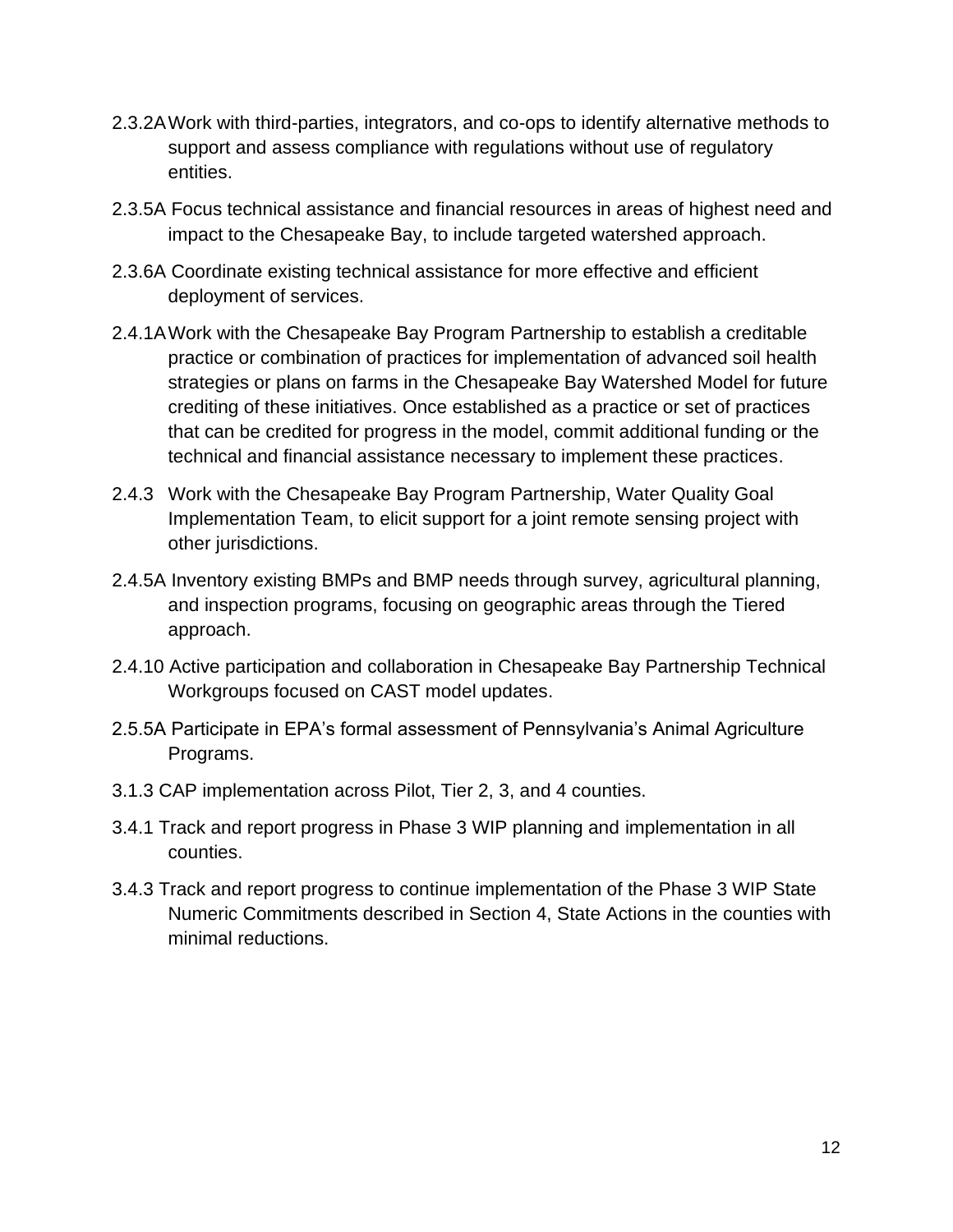

# <span id="page-15-0"></span>High Residue Tillage Management (>60% Residue)

High Residue Tillage Management is a high-priority BMP and is included in the "Soil Health" category in the Phase 3 WIP. This practice includes row crop field acres with greater than 60% growing or residue cover. This practice is commonly referred to as "no-till." This data is currently collected through Pennsylvania's annual Transect Survey conducted by Capital RC&D. The resulting percentage of covered observations are extrapolated to the county row crop acres based on USDA - NASS annual crop acreages provided by the Bay Program. As High Residue Tillage Management acres increase, Conservation Tillage acres will decrease.

- 2.1.1AContinue communication, outreach and stewardship programs to increase the use of conservation tillage and no-till practices.
- 2.3.1AInitiate Implementation of Pennsylvania's Agriculture Conservation Stewardship Program.
- 2.3.2AWork with third-parties, integrators, and co-ops to identify alternative methods to support and assess compliance with regulations without use of regulatory entities.
- 2.3.4ADevelop web-based and in-person training for Manure Management Planning and Agriculture Erosion and Sediment Control Planning.
- 2.3.5A Focus technical assistance and financial resources in areas of highest need and impact to the Chesapeake Bay, to include targeted watershed approach.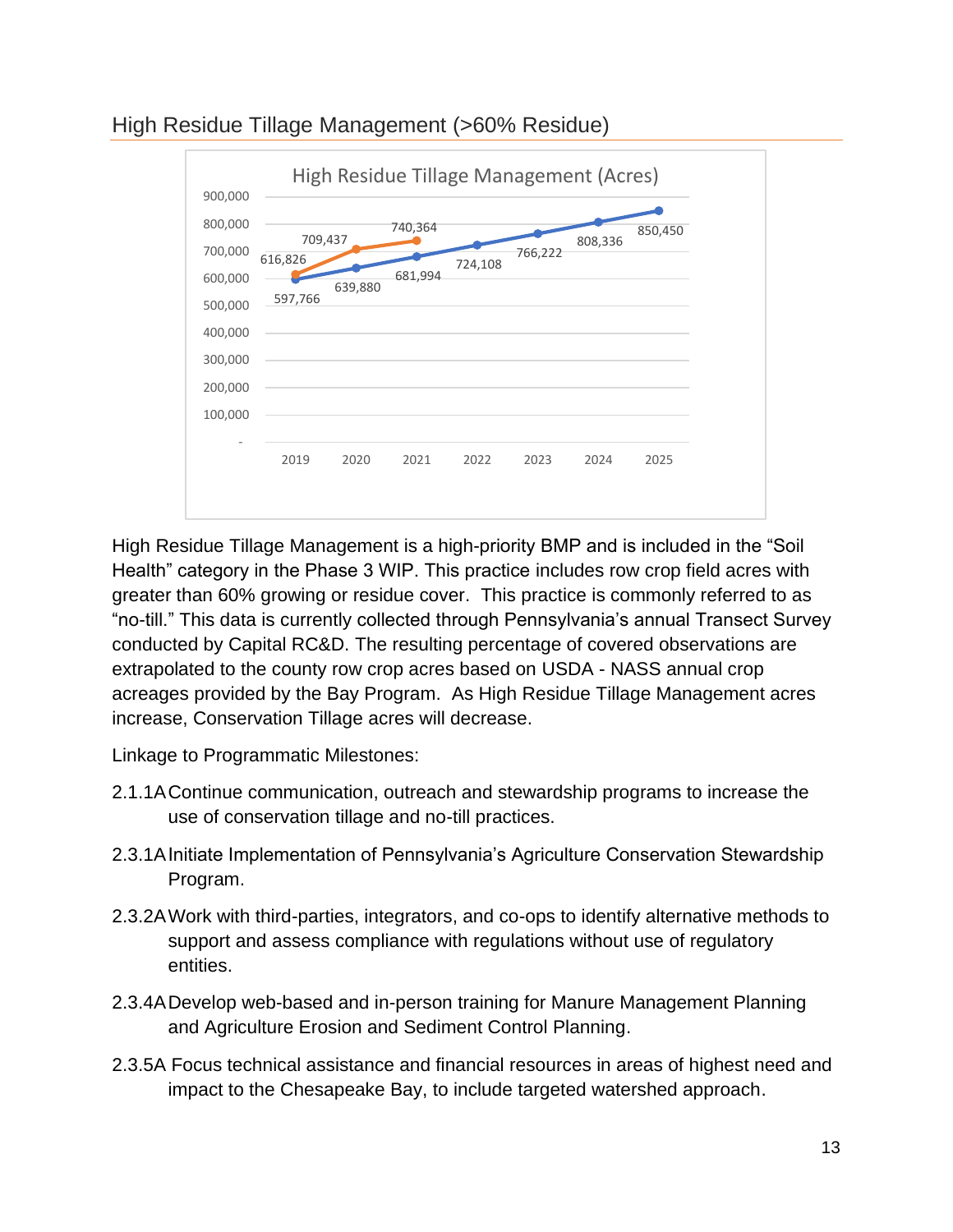- 2.3.6A Coordinate existing technical assistance for more effective and efficient deployment of services.
- 2.4.1AWork with the Chesapeake Bay Program Partnership to establish a creditable practice or combination of practices for implementation of advanced soil health strategies or plans on farms in the Chesapeake Bay Watershed Model for future crediting of these initiatives. Once established as a practice or set of practices that can be credited for progress in the model, commit additional funding or the technical and financial assistance necessary to implement these practices.
- 2.4.3 Work with the Chesapeake Bay Program Partnership, Water Quality Goal Implementation Team, to elicit support for a joint remote sensing project with other jurisdictions.
- 2.4.5A Inventory existing BMPs and BMP needs through survey, agricultural planning, and inspection programs, focusing on geographic areas through the Tiered approach.
- 2.4.10 Active participation and collaboration in Chesapeake Bay Partnership Technical Workgroups focused on CAST model updates.
- 2.5.5A Participate in EPA's formal assessment of Pennsylvania's Animal Agriculture Programs.
- 3.1.3 CAP implementation across Pilot, Tier 2, 3, and 4 counties.
- 3.4.1 Track and report progress in Phase 3 WIP planning and implementation in all counties.
- 3.4.3 Track and report progress to continue implementation of the Phase 3 WIP State Numeric Commitments described in Section 4, State Actions in the counties with minimal reductions.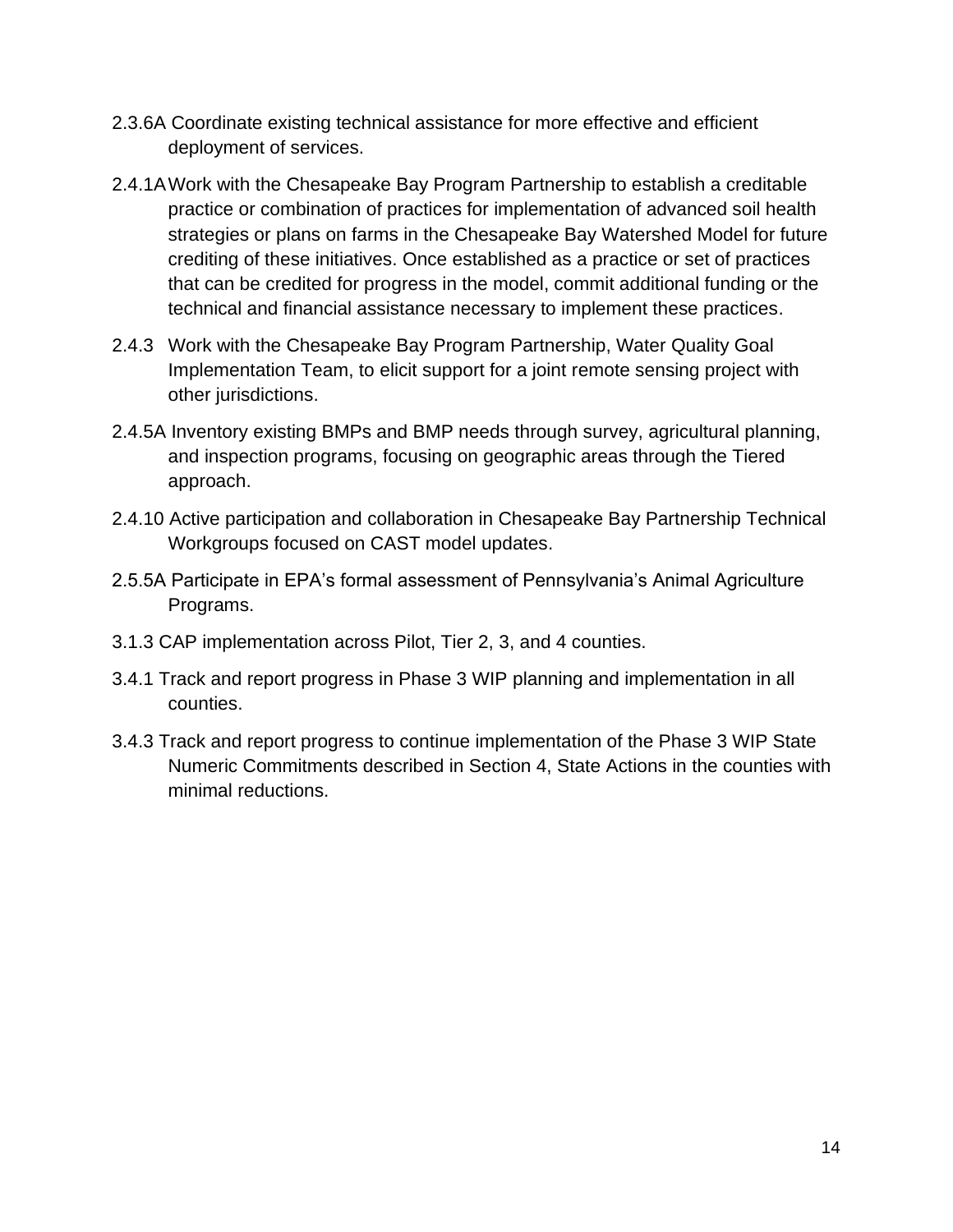<span id="page-17-0"></span>



Livestock and Poultry AWMS are reported in Animal Units (AU). One AU equals 1,000 pounds of animal weight. Pennsylvania projected non-linear growth for this practice due to added lead time for implementation due to the need for required design, review, potential permitting (if earth disturbance is equal to or greater than one acre), and construction of these systems.

- 2.3.1 Implement a pilot of the Center for Water Quality Excellence concept in the four pilot counties of Lancaster, York, Adams, and Franklin.
- 2.3.1AInitiate Implementation of Pennsylvania's Agriculture Conservation Stewardship Program.
- 2.3.2AWork with third-parties, integrators, and co-ops to identify alternative methods to support and assess compliance with regulations without use of regulatory entities.
- 2.3.3AImplementation of Animal Waste Management Systems.
- 2.3.5A Focus technical assistance and financial resources in areas of highest need and impact to the Chesapeake Bay, to include targeted watershed approach.
- 2.3.6A Coordinate existing technical assistance for more effective and efficient deployment of services.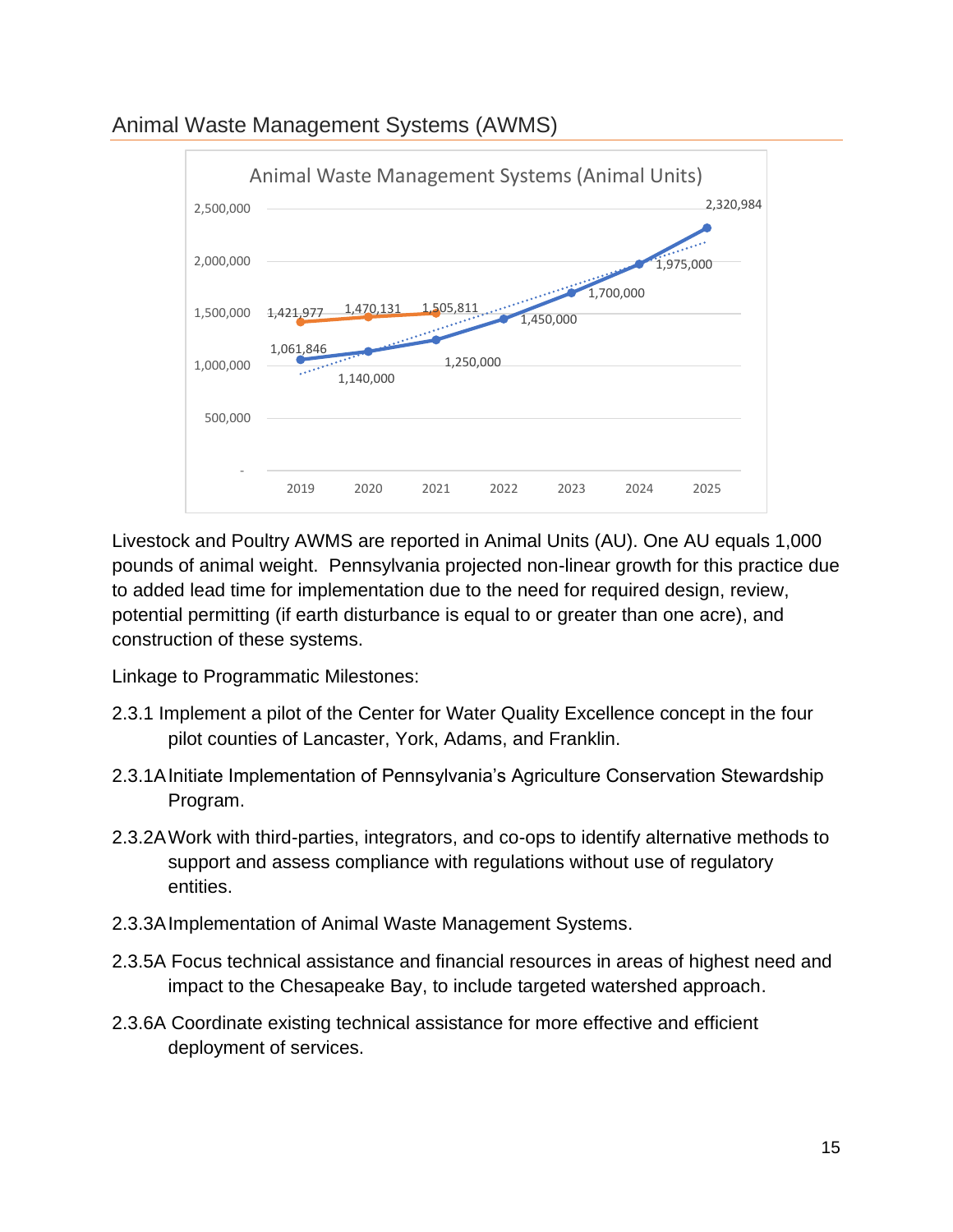- 2.4.3 Work with the Chesapeake Bay Program Partnership, Water Quality Goal Implementation Team, to elicit support for a joint remote sensing project with other jurisdictions.
- 2.4.4 Continue enhancements to PracticeKeeper to capture agricultural and other source sector BMPs as well as compliance and inspection tracking and reporting.
- 2.4.5A Inventory existing BMPs and BMP needs through survey, agricultural planning, and inspection programs, focusing on geographic areas through the Tiered approach.
- 2.4.10 Active participation and collaboration in Chesapeake Bay Partnership Technical Workgroups focused on CAST model updates.
- 2.5.1AImplement NPDES Concentrated Animal Feeding Operation (CAFO) Program Delegation.
- 2.5.2AComplete complaint follow-up for CAFO and non-CAFO facilities.
- 2.5.3AImplement Chesapeake Bay Agriculture Inspection Program, Phase 1, with an emphasis on meeting state planning requirement on non-CAFO operations.
- 2.5.4AImplement Chesapeake Bay Agriculture Inspection Program, Phase 2, with an emphasis on meeting both state planning and implementation requirements on non-CAFO operations.
- 2.5.5A Participate in EPA's formal assessment of Pennsylvania's Animal Agriculture Programs.
- 3.1.3 CAP implementation across Pilot, Tier 2, 3, and 4 counties.
- 3.4.1 Track and report progress in Phase 3 WIP planning and implementation in all counties.
- 3.4.3 Track and report progress to continue implementation of the Phase 3 WIP State Numeric Commitments described in Section 4, State Actions in the counties with minimal reductions.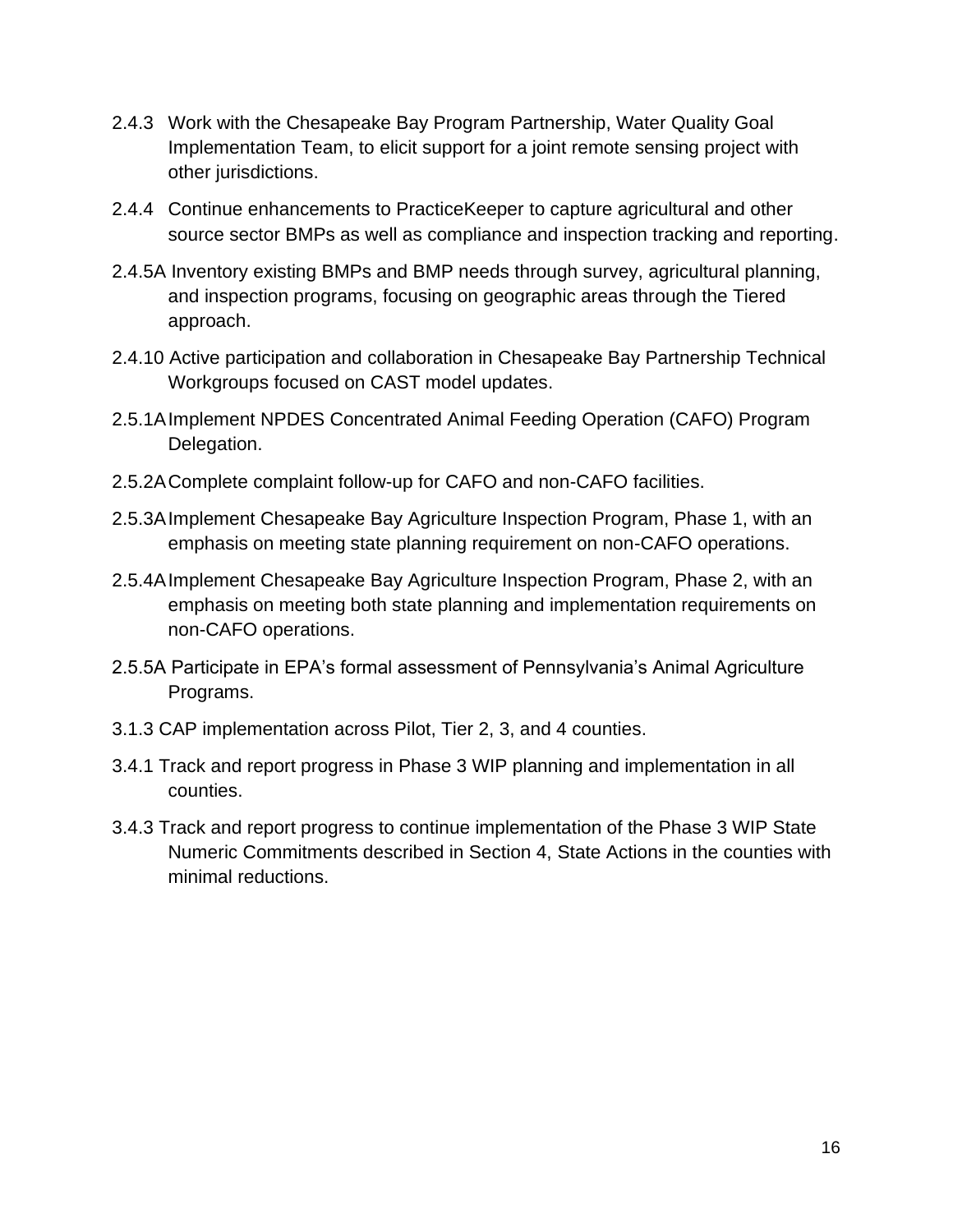#### <span id="page-19-0"></span>Grass Buffers



Grass Buffers is a high-priority BMP. This practice provides stabilization and nutrient uptake adjacent to fields and other areas where trees are not planted. Grass Buffers also undergo "back out" of the model due to land use mapping, which may also reduce the cumulatively tracked management actions and reductions associated with those actions in modeled progress. More than 12,200 acres reported through 2017 had undergone "back out." Grass Buffers with streamside exclusion fencing is provided separately in this milestone report.

- 2.3.2AWork with third-parties, integrators, and co-ops to identify alternative methods to support and assess compliance with regulations without use of regulatory entities.
- 2.3.4ADevelop web-based and in-person training for Manure Management Planning and Agriculture Erosion and Sediment Control Planning.
- 2.3.5A Focus technical assistance and financial resources in areas of highest need and impact to the Chesapeake Bay, to include targeted watershed approach.
- 2.3.6A Coordinate existing technical assistance for more effective and efficient deployment of services.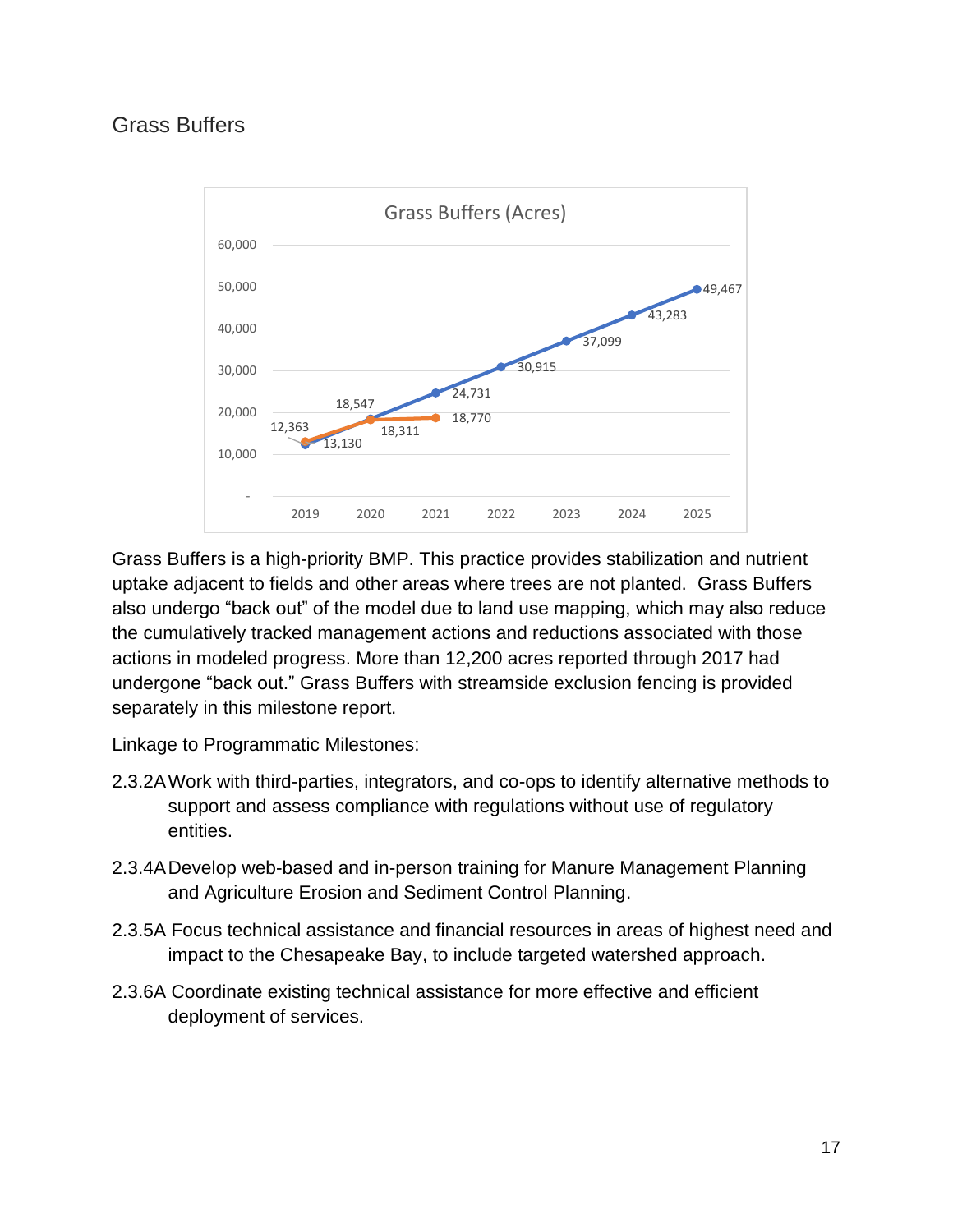- 2.4.3 Work with the Chesapeake Bay Program Partnership, Water Quality Goal Implementation Team, to elicit support for a joint remote sensing project with other jurisdictions.
- 2.4.4 Continue enhancements to PracticeKeeper to capture agricultural and other source sector BMPs as well as compliance and inspection tracking and reporting.
- 2.4.4AExpand reporting of grass buffers.
- 2.4.5A Inventory existing BMPs and BMP needs through survey, agricultural planning, and inspection programs, focusing on geographic areas through the Tiered approach.
- 2.4.10 Active participation and collaboration in Chesapeake Bay Partnership Technical Workgroups focused on CAST model updates.
- 2.5.1AImplement NPDES Concentrated Animal Feeding Operation (CAFO) Program Delegation.
- 2.5.2AComplete complaint follow-up for CAFO and non-CAFO facilities.
- 2.5.3AImplement Chesapeake Bay Agriculture Inspection Program, Phase 1, with an emphasis on meeting state planning requirement on non-CAFO operations.
- 2.5.4AImplement Chesapeake Bay Agriculture Inspection Program, Phase 2, with an emphasis on meeting both state planning and implementation requirements on non-CAFO operations.
- 2.5.5A Participate in EPA's formal assessment of Pennsylvania's Animal Agriculture Programs.
- 3.1.3 CAP implementation across Pilot, Tier 2, 3, and 4 counties.
- 3.4.1 Track and report progress in Phase 3 WIP planning and implementation in all counties.
- 3.4.3 Track and report progress to continue implementation of the Phase 3 WIP State Numeric Commitments described in Section 4, State Actions in the counties with minimal reductions.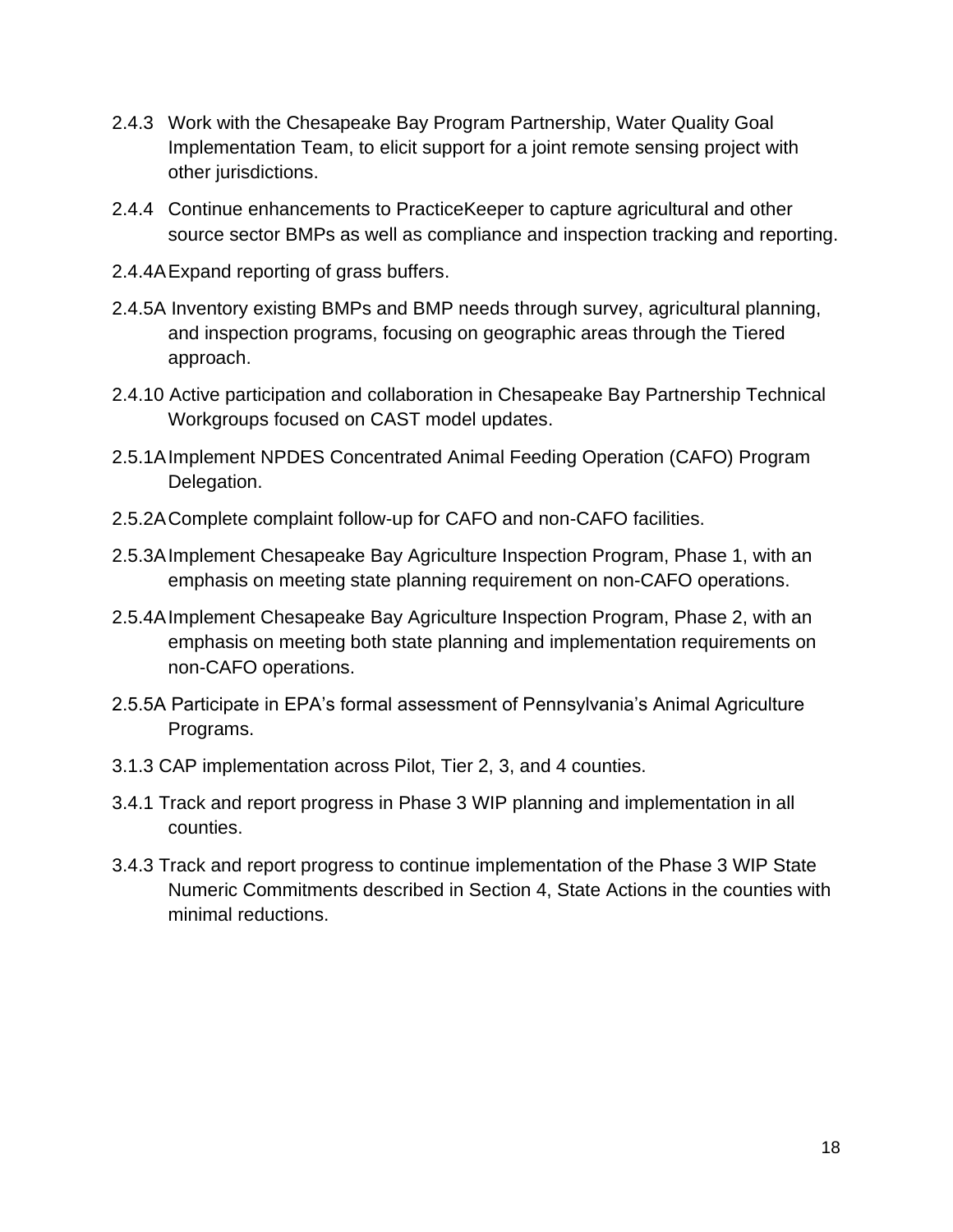# <span id="page-21-0"></span>Forest Buffers



Forest Buffers is a high-priority BMP. Additional implementation funding and transition to updated aerial imagery capture will help improve reporting for this BMP. This BMP will be implemented through cost-share and other focused implementation efforts. Forest Buffers also undergo "back out" of the model due to land use mapping, which may also reduce the cumulatively tracked management actions and reductions associated with those actions in modeled progress. More than 8,000 acres reported through 2017 had undergone "back out." Forest Buffers with streamside exclusion fencing is provided separately in this milestone report.

- 2.1.1F Implement a comprehensive communication/outreach strategy to engage farmers/landowners in planting and maintaining riparian forest buffers.
- 2.2.1F Maximize existing funding sources for riparian forest buffer implementation in Pennsylvania.
- 2.2.3F Create additional, flexible funding options for riparian forest buffers.
- 2.2.4FEnsure that riparian forest buffers are adequately maintained to ensure survival by developing a Maintenance funding source for NGOs to develop their own maintenance programs.
- 2.3.1 Implement a pilot of the Center for Water Quality Excellence concept in the four pilot counties of Lancaster, York, Adams, and Franklin.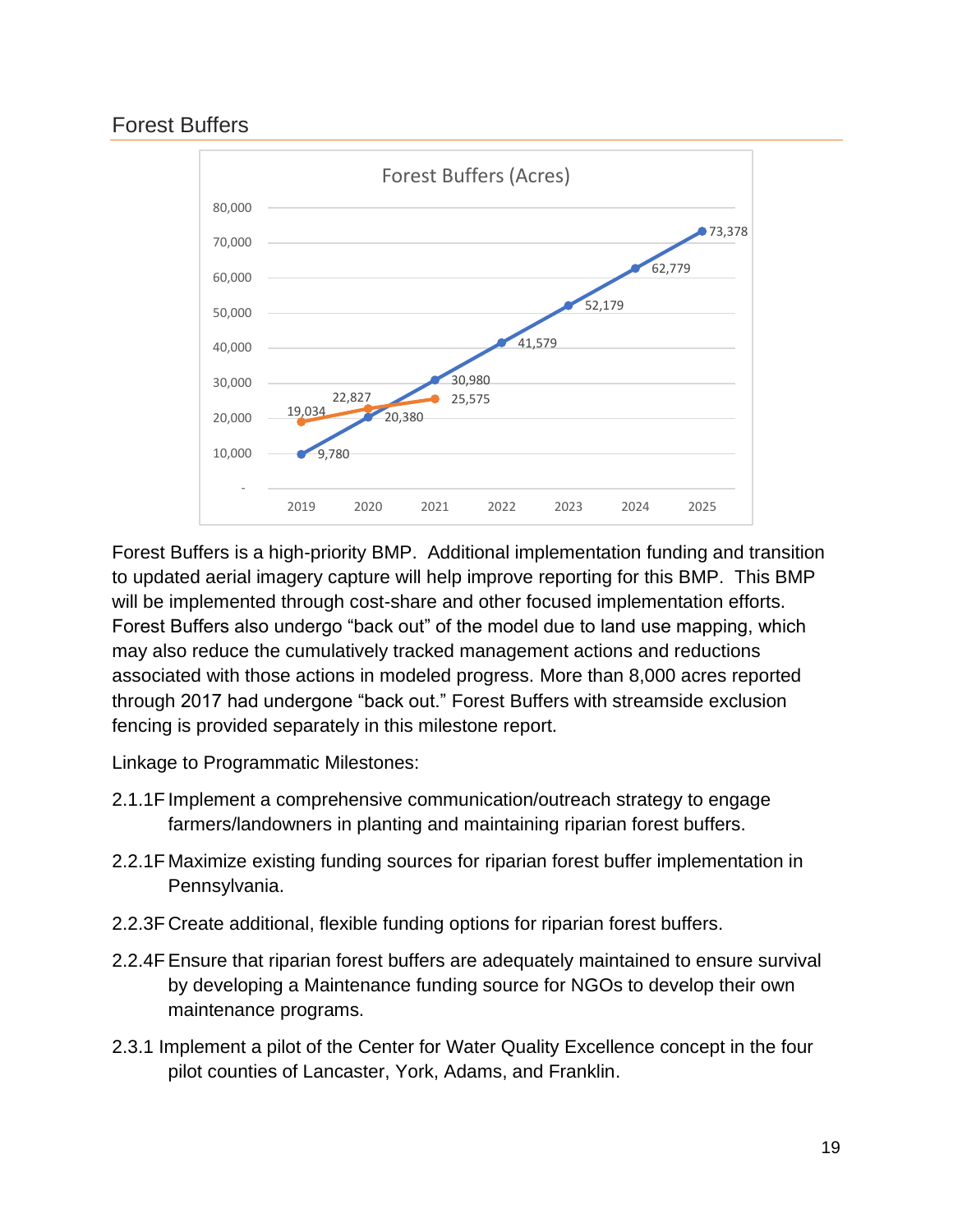- 2.3.1F Increase technical assistance available to landowners interested in implementing riparian forest buffers.
- 2.3.5A Focus technical assistance and financial resources in areas of highest need and impact to the Chesapeake Bay, to include targeted watershed approach.
- 2.4.1FEnsure adequate tracking of partner-implemented forestry BMPs including forest buffers, tree canopy, conservation landscaping, urban forest expansion, stream wetland restoration.
- 2.4.2F Celebrate successful implementation and maintenance of forestry BMPs through reporting successful efforts.
- 2.4.3 Work with the Chesapeake Bay Program Partnership, Water Quality Goal Implementation Team, to elicit support for a joint remote sensing project with other jurisdictions.
- 2.4.4 Continue enhancements to PracticeKeeper to capture agricultural and other source sector BMPs as well as compliance and inspection tracking and reporting.
- 2.4.5A Inventory existing BMPs and BMP needs through survey, agricultural planning, and inspection programs, focusing on geographic areas through the Tiered approach.
- 2.4.10 Active participation and collaboration in Chesapeake Bay Partnership Technical Workgroups focused on CAST model updates.
- 3.1.3 CAP implementation across Pilot, Tier 2, 3, and 4 counties.
- 3.4.1 Track and report progress in Phase 3 WIP planning and implementation in all counties.
- 3.4.3 Track and report progress to continue implementation of the Phase 3 WIP State Numeric Commitments described in Section 4, State Actions in the counties with minimal reductions.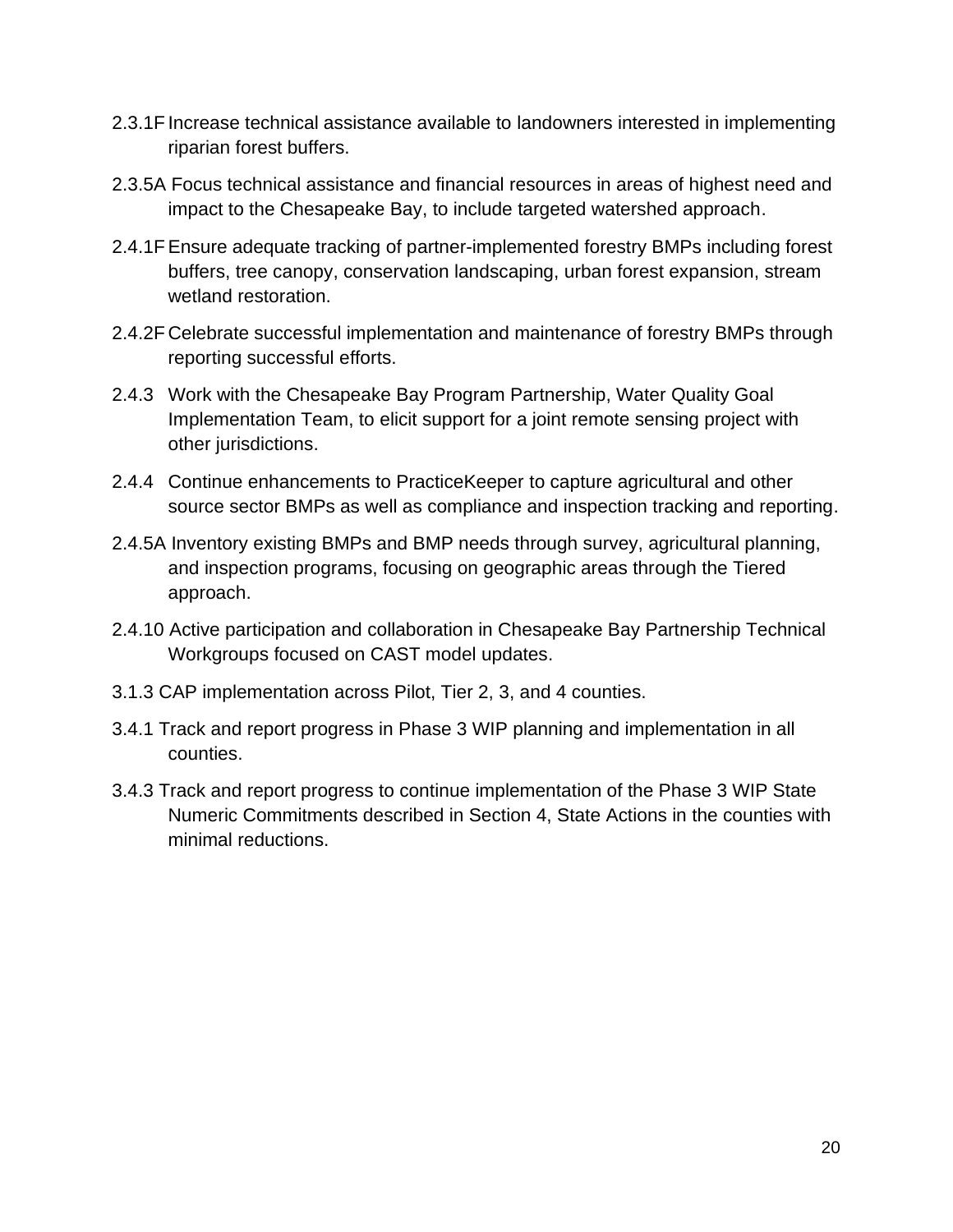

#### <span id="page-23-0"></span>Forest Buffers with Streamside Exclusion Fencing

Forest Buffers with streamside exclusion fencing is a high-priority BMP. Improved tracking and identification from reporting data sources is required; the typical data sources have generally reported the forest buffer BMP and the fence BMP separately, so no connection could be made with viable accuracy. PracticeKeeper will be used to better identify this BMP but grant recipients and data reporters will need to identify streambank fencing in addition to the Forest Buffer implementation on a site-by-site basis. Aerial imagery may be of value to identify forest buffer implementation on pasture. Due to the push for identification of streamside exclusion fencing in conjunction with forest buffers, there may be a switch from reporting under "Forest Buffers" to "Forest Buffers with Streamside Exclusion Fencing" in the past few years and moving forward, which more accurately reflects on-the-ground management actions.

- 2.1.1F Implement a comprehensive communication/outreach strategy to engage farmers/landowners in planting and maintaining riparian forest buffers.
- 2.1.3AContinue communication, outreach and stewardship programs to increase implementation of pasture management.
- 2.2.1F Maximize existing funding sources for riparian forest buffer implementation in Pennsylvania.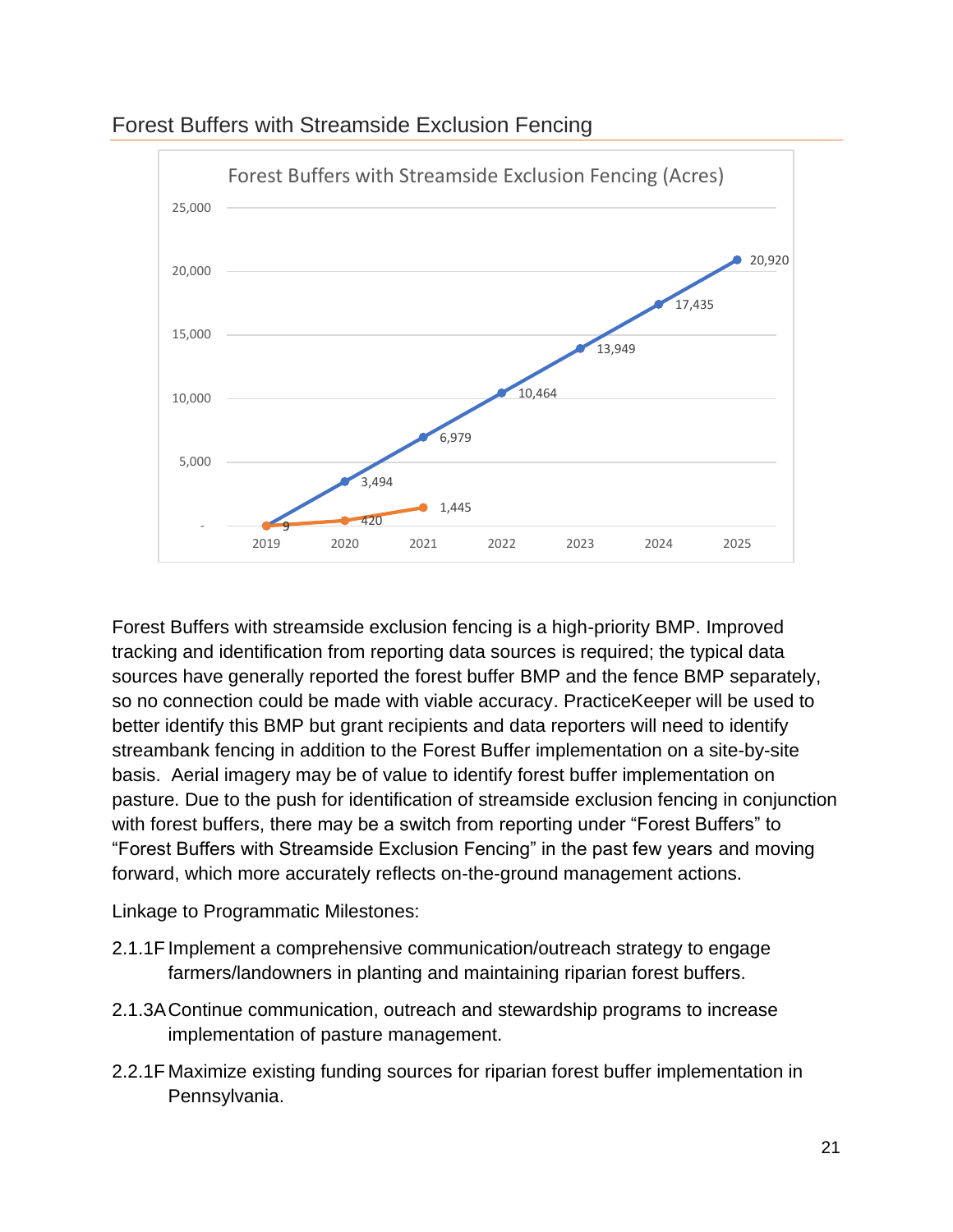- 2.2.3F Create additional, flexible funding options for riparian forest buffers.
- 2.2.4FEnsure that riparian forest buffers are adequately maintained to ensure survival by developing a Maintenance funding source for NGOs to develop their own maintenance programs.
- 2.3.1 Implement a pilot of the Center for Water Quality Excellence concept in the four pilot counties of Lancaster, York, Adams, and Franklin.
- 2.3.1F Increase technical assistance available to landowners interested in implementing riparian forest buffers.
- 2.3.5A Focus technical assistance and financial resources in areas of highest need and impact to the Chesapeake Bay, to include targeted watershed approach.
- 2.3.6A Coordinate existing technical assistance for more effective and efficient deployment of services.
- 2.4.1FEnsure adequate tracking of partner-implemented forestry BMPs including forest buffers, tree canopy, conservation landscaping, urban forest expansion, stream wetland restoration.
- 2.4.2F Celebrate successful implementation and maintenance of forestry BMPs through reporting successful efforts.
- 2.4.3 Work with the Chesapeake Bay Program Partnership, Water Quality Goal Implementation Team, to elicit support for a joint remote sensing project with other jurisdictions.
- 2.4.4 Continue enhancements to PracticeKeeper to capture agricultural and other source sector BMPs as well as compliance and inspection tracking and reporting.
- 2.4.5A Inventory existing BMPs and BMP needs through survey, agricultural planning, and inspection programs, focusing on geographic areas through the Tiered approach.
- 2.4.10 Active participation and collaboration in Chesapeake Bay Partnership Technical Workgroups focused on CAST model updates.
- 3.1.3 CAP implementation across Pilot, Tier 2, 3, and 4 counties.
- 3.4.1 Track and report progress in Phase 3 WIP planning and implementation in all counties.
- 3.4.3 Track and report progress to continue implementation of the Phase 3 WIP State Numeric Commitments described in Section 4, State Actions in the counties with minimal reductions.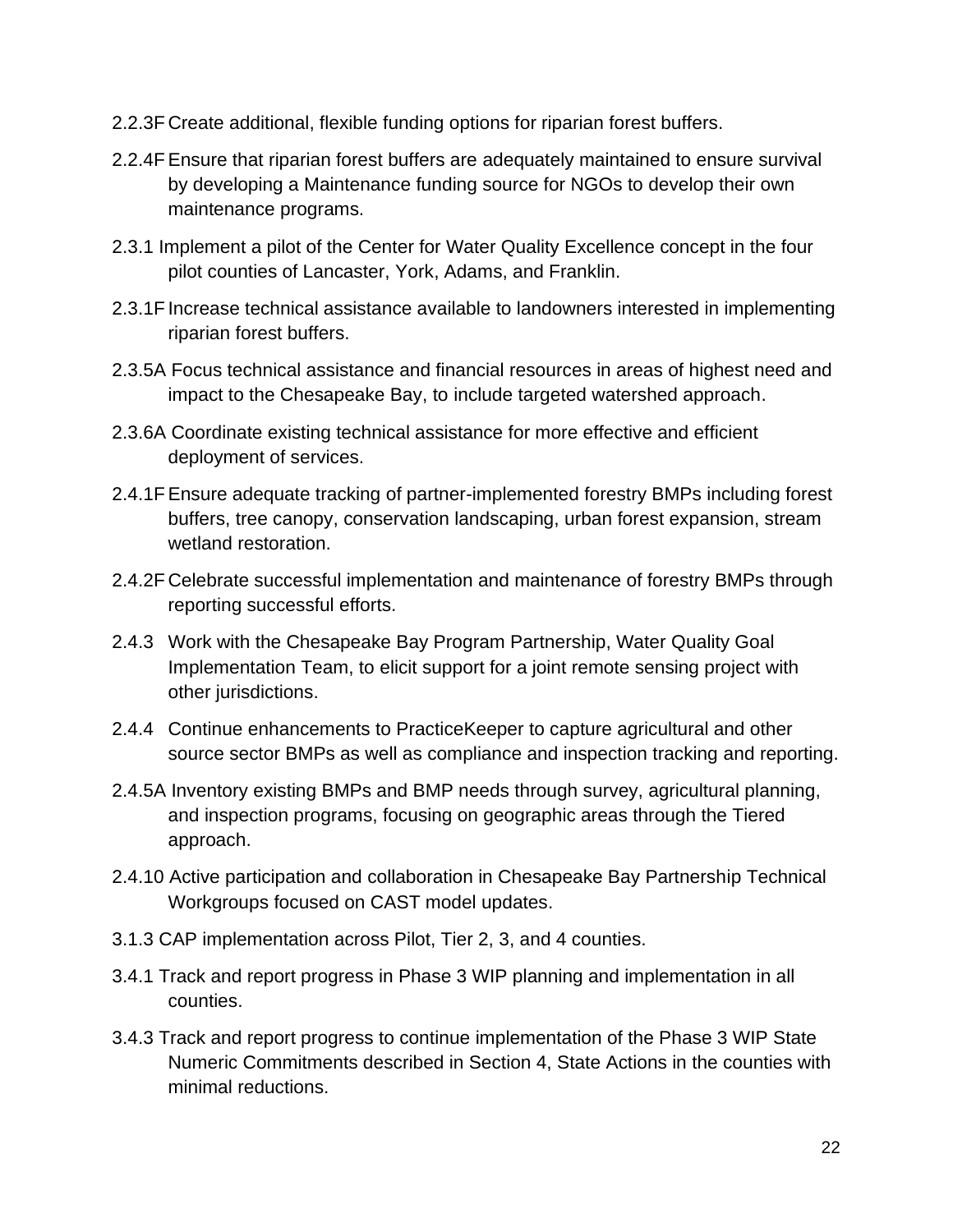

<span id="page-25-0"></span>Grass Buffers with Streamside Exclusion Fencing

Grass Buffers with streamside exclusion fencing is a high-priority BMP. Improved tracking and identification from reporting data sources is required; the typical data sources have generally reported the grass buffer BMP and the fence BMP separately, so no connection could be made with viable accuracy. Grass Buffers also undergo "back out" of the model due to land use mapping, which may also reduce the cumulatively tracked management actions. Additionally, grass buffers are usually implemented as non-cost share. PracticeKeeper will be used to better identify this BMP but data reporters will need to identify streambank fencing in addition to the Grass Buffer implementation on a site-by-site basis. Aerial imagery may be of value to identify grass buffer implementation on pasture. Due to the push for identification of streamside exclusion fencing in conjunction with forest buffers, there may be a switch from reporting under "Grass Buffers" to "Grass Buffers with Streamside Exclusion Fencing" in the past few years and moving forward, which more accurately reflects on-the-ground management actions.

- 2.1.3AContinue communication, outreach and stewardship programs to increase implementation of pasture management.
- 2.3.1 Implement a pilot of the Center for Water Quality Excellence concept in the four pilot counties of Lancaster, York, Adams, and Franklin.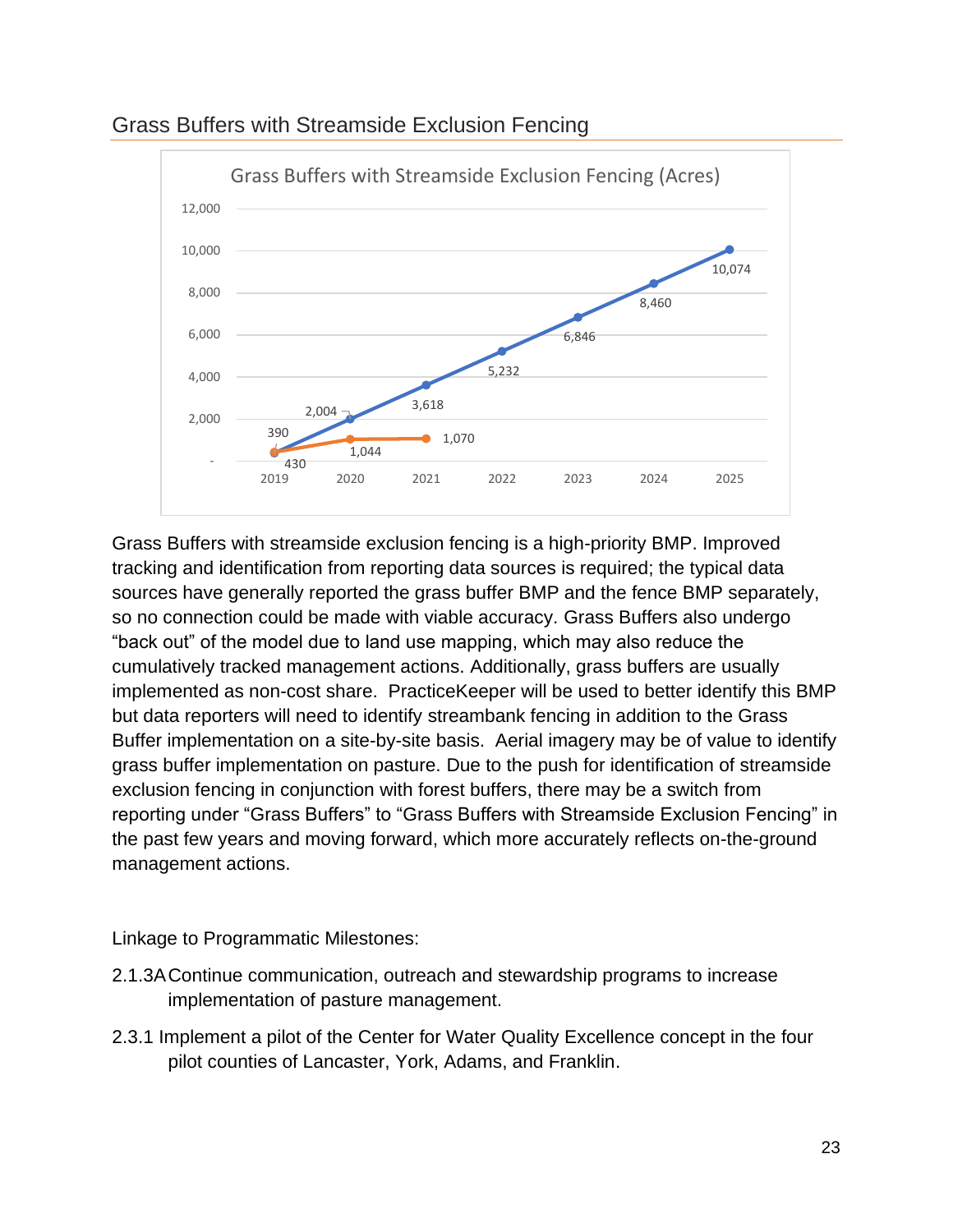- 2.3.5A Focus technical assistance and financial resources in areas of highest need and impact to the Chesapeake Bay, to include targeted watershed approach.
- 2.3.6A Coordinate existing technical assistance for more effective and efficient deployment of services.
- 2.4.3 Work with the Chesapeake Bay Program Partnership, Water Quality Goal Implementation Team, to elicit support for a joint remote sensing project with other jurisdictions.
- 2.4.4 Continue enhancements to PracticeKeeper to capture agricultural and other source sector BMPs as well as compliance and inspection tracking and reporting.
- 2.4.4AExpand reporting of grass buffers.
- 2.4.5A Inventory existing BMPs and BMP needs through survey, agricultural planning, and inspection programs, focusing on geographic areas through the Tiered approach.
- 2.4.10 Active participation and collaboration in Chesapeake Bay Partnership Technical Workgroups focused on CAST model updates.
- 2.5.1AImplement NPDES Concentrated Animal Feeding Operation (CAFO) Program Delegation.
- 2.5.2AComplete complaint follow-up for CAFO and non-CAFO facilities.
- 2.5.3AImplement Chesapeake Bay Agriculture Inspection Program, Phase 1, with an emphasis on meeting state planning requirement on non-CAFO operations.
- 2.5.4AImplement Chesapeake Bay Agriculture Inspection Program, Phase 2, with an emphasis on meeting both state planning and implementation requirements on non-CAFO operations.
- 2.5.5A Participate in EPA's formal assessment of Pennsylvania's Animal Agriculture Programs.
- 3.1.3 CAP implementation across Pilot, Tier 2, 3, and 4 counties.
- 3.4.1 Track and report progress in Phase 3 WIP planning and implementation in all counties.
- 3.4.3 Track and report progress to continue implementation of the Phase 3 WIP State Numeric Commitments described in Section 4, State Actions in the counties with minimal reductions.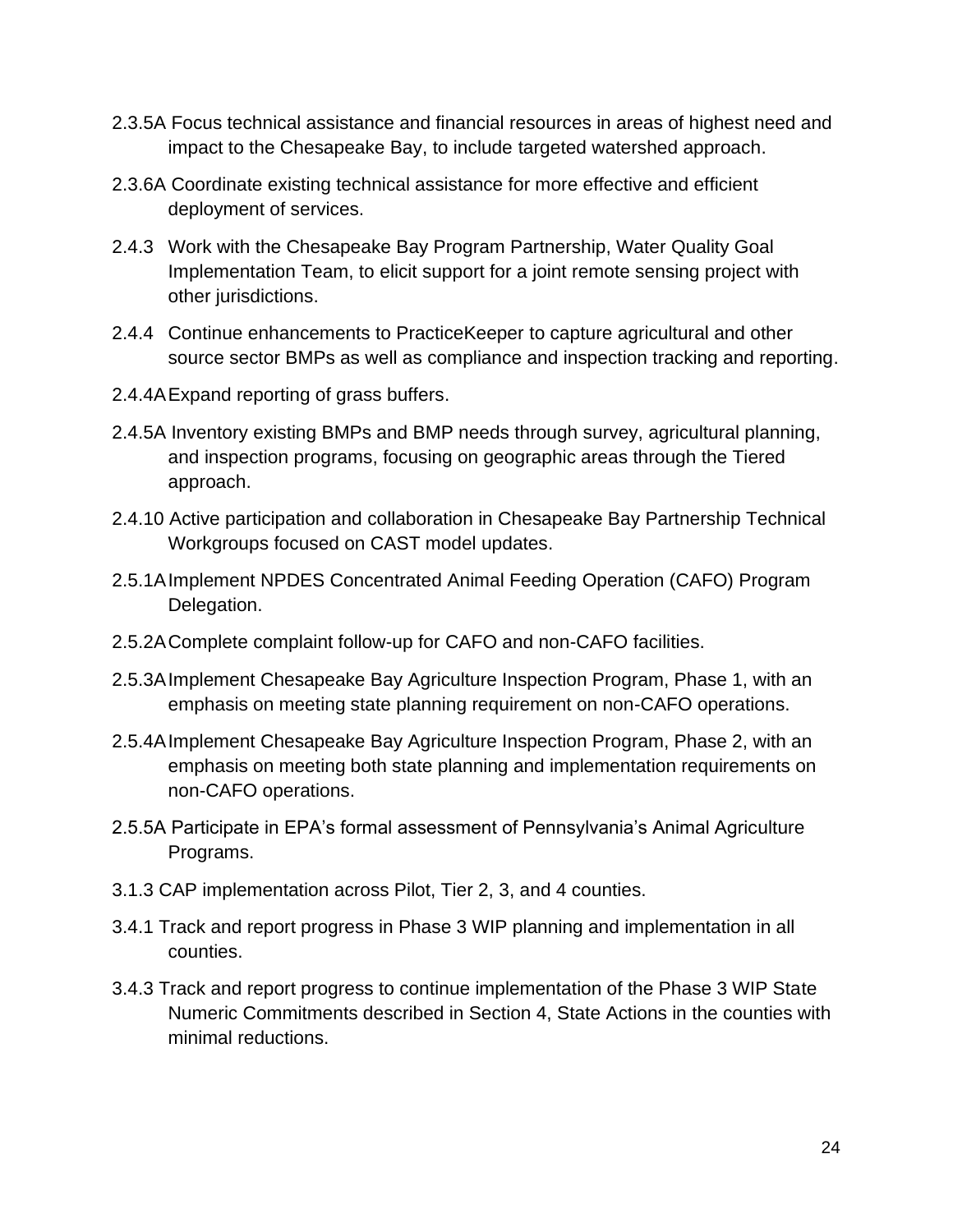# <span id="page-27-0"></span>Prescribed / Rotational Grazing



Prescribed (or rotational) grazing is a pasture management system that optimizes soil and pasture health by limiting overgrazing of pastures. This BMP has primarily been reported through NRCS cost-share implementation, although the capability to more completely report this practice has been developed through and is currently being tracked and reported in PracticeKeeper. Pennsylvania's Manure Management Manual (361-0300-002) and Soil Erosion and Sediment Control Manual for Agriculture (383- 4200-002) provides guidance on pasture management and minimizing nutrient and sediment runoff from Animal Concentration Areas/Animal Heavy Use Areas (ACA/AHUA). Prescribed/Rotational Grazing is also part of the Resource Improvement (RI) practice suite.

- 2.1.3AContinue communication, outreach and stewardship programs to increase implementation of pasture management.
- 2.3.1 Implement a pilot of the Center for Water Quality Excellence concept in the four pilot counties of Lancaster, York, Adams, and Franklin.
- 2.3.1AInitiate Implementation of Pennsylvania's Agriculture Conservation Stewardship Program.
- 2.3.2AWork with third-parties, integrators, and co-ops to identify alternative methods to support and assess compliance with regulations without use of regulatory entities.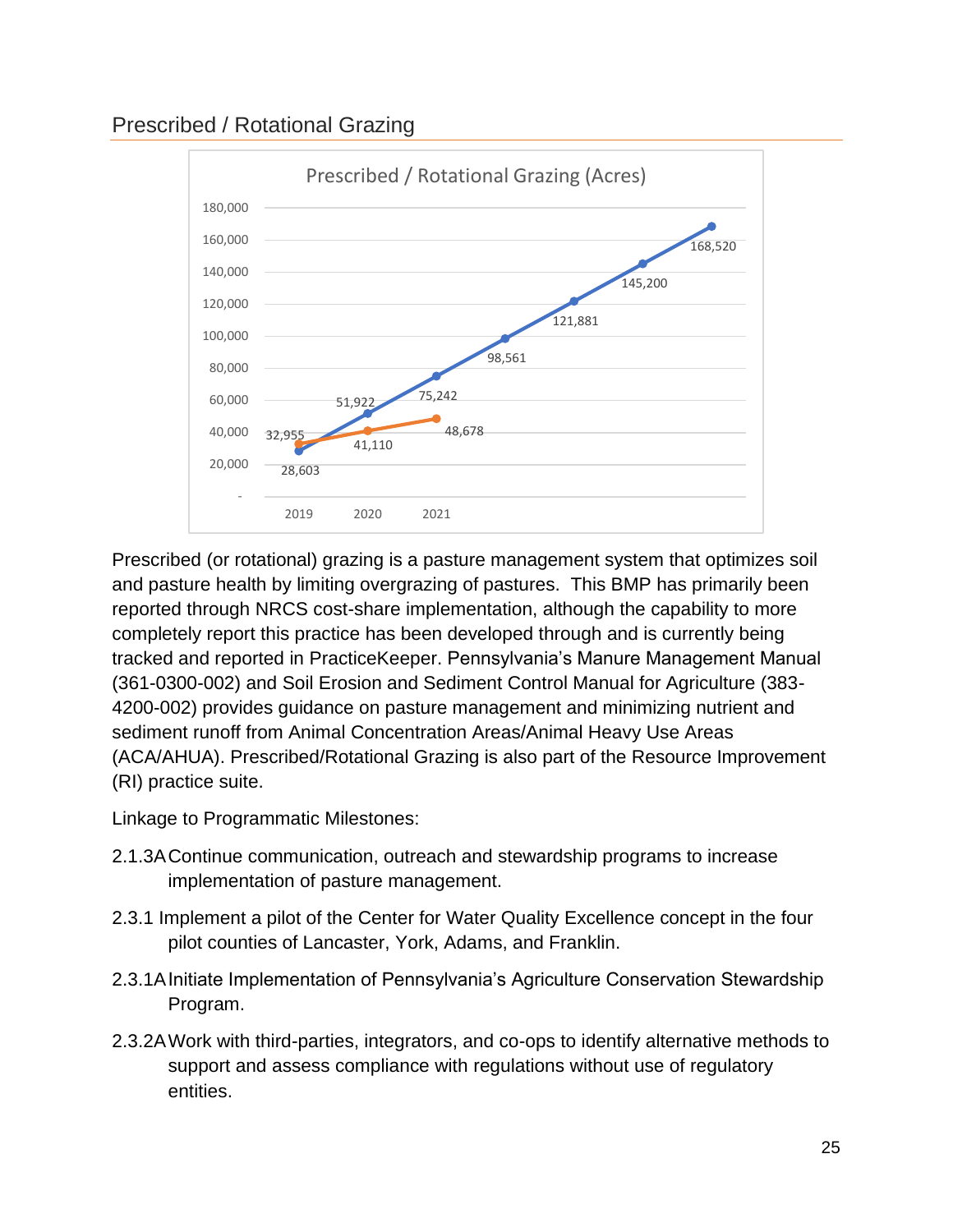- 2.3.4ADevelop web-based and in-person training for Manure Management Planning and Agriculture Erosion and Sediment Control Planning.
- 2.3.5A Focus technical assistance and financial resources in areas of highest need and impact to the Chesapeake Bay, to include targeted watershed approach.
- 2.3.6A Coordinate existing technical assistance for more effective and efficient deployment of services.
- 2.4.4 Continue enhancements to PracticeKeeper to capture agricultural and other source sector BMPs as well as compliance and inspection tracking and reporting.
- 2.4.5A Inventory existing BMPs and BMP needs through survey, agricultural planning, and inspection programs, focusing on geographic areas through the Tiered approach.
- 2.4.10 Active participation and collaboration in Chesapeake Bay Partnership Technical Workgroups focused on CAST model updates.
- 2.5.1AImplement NPDES Concentrated Animal Feeding Operation (CAFO) Program Delegation.
- 2.5.3AImplement Chesapeake Bay Agriculture Inspection Program, Phase 1, with an emphasis on meeting state planning requirement on non-CAFO operations.
- 2.5.4AImplement Chesapeake Bay Agriculture Inspection Program, Phase 2, with an emphasis on meeting both state planning and implementation requirements on non-CAFO operations.
- 2.5.5A Participate in EPA's formal assessment of Pennsylvania's Animal Agriculture Programs.
- 3.1.3 CAP implementation across Pilot, Tier 2, 3, and 4 counties.
- 3.4.1 Track and report progress in Phase 3 WIP planning and implementation in all counties.
- 3.4.3 Track and report progress to continue implementation of the Phase 3 WIP State Numeric Commitments described in Section 4, State Actions in the counties with minimal reductions.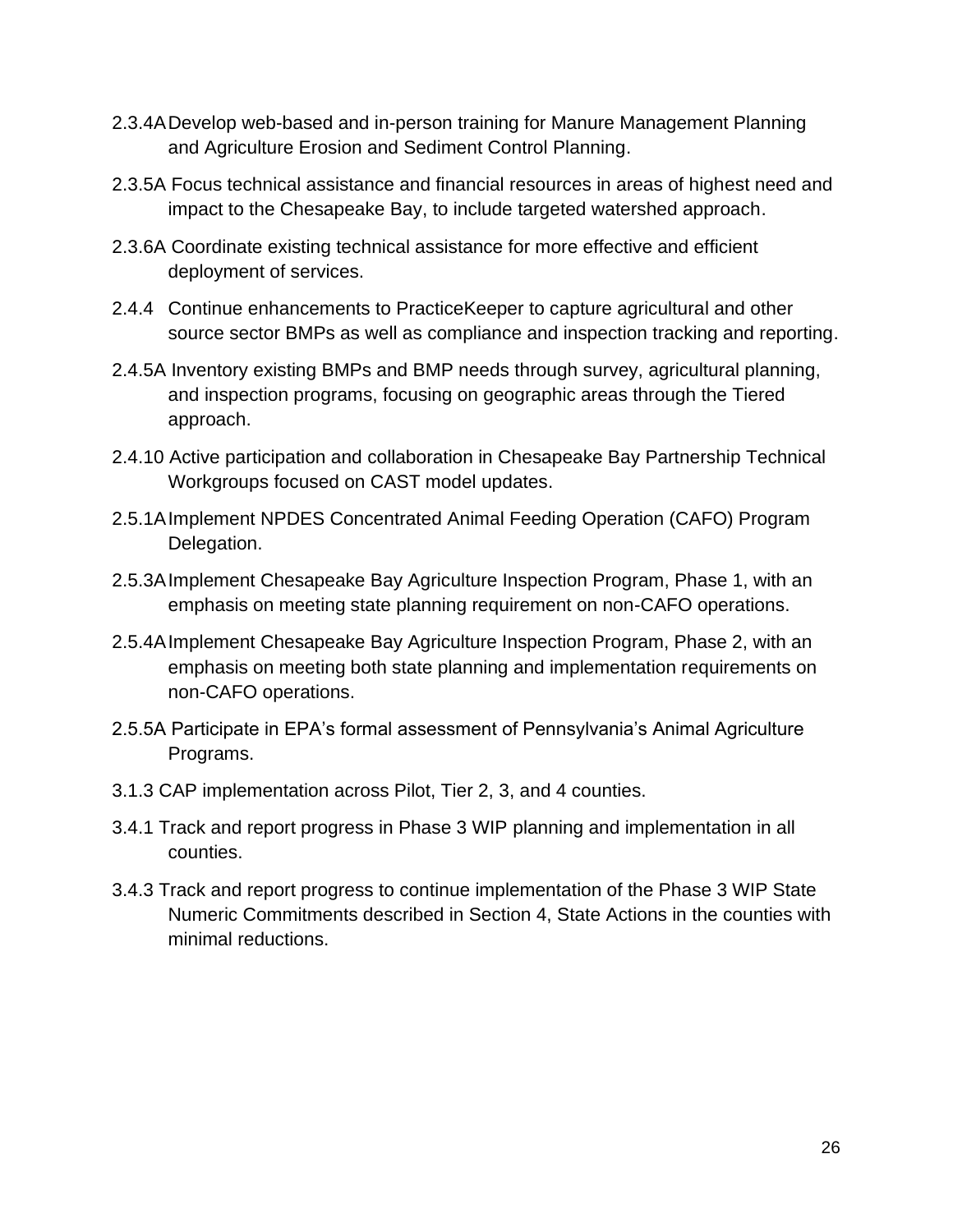# <span id="page-29-0"></span>Manure Incorporation / Injection



Manure Incorporation/Injection minimizes field nutrient losses to volatilization and improves delivery of nutrients to crops. It is important to note that with increased implementation rates of High Residue Management, manure incorporation should decrease. In 2020, Manure Incorporation was reported from the Penn State Voluntary Producer Survey. Since this practice is reported on an annual basis, it requires a consistent data source. DEP is working with EPA Chesapeake Bay Program Office to determine how to flatten out the trend line based on data source availability, rather than view annual increases and decreases. Manure injection has also been piloted throughout the southern part of Pennsylvania's watershed and shows positive results. Additionally, a manure injector for use by Plain Sect farmers was built and is being provided through grant funding in Lancaster County.

- 2.3.1AInitiate Implementation of Pennsylvania's Agriculture Conservation Stewardship Program.
- 2.3.2AWork with third-parties, integrators, and co-ops to identify alternative methods to support and assess compliance with regulations without use of regulatory entities.
- 2.3.4ADevelop web-based and in-person training for Manure Management Planning and Agriculture Erosion and Sediment Control Planning.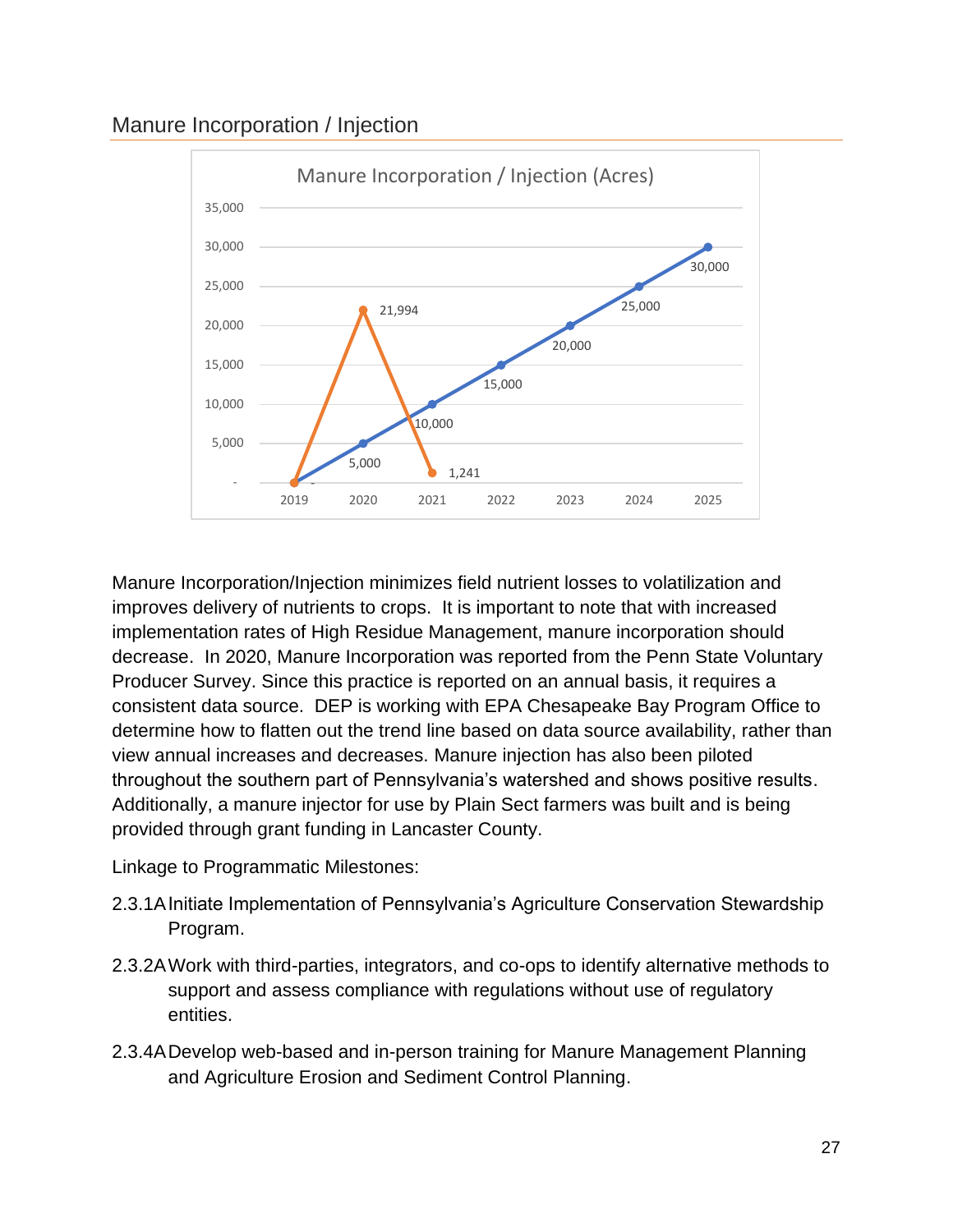- 2.3.6A Coordinate existing technical assistance for more effective and efficient deployment of services.
- 2.4.3AExpand reporting of Enhanced Nutrient Management.
- 2.4.4 Continue enhancements to PracticeKeeper to capture agricultural and other source sector BMPs as well as compliance and inspection tracking and reporting.
- 2.4.5A Inventory existing BMPs and BMP needs through survey, agricultural planning, and inspection programs, focusing on geographic areas through the Tiered approach.
- 2.4.10 Active participation and collaboration in Chesapeake Bay Partnership Technical Workgroups focused on CAST model updates.
- 2.5.1AImplement NPDES Concentrated Animal Feeding Operation (CAFO) Program Delegation.
- 2.5.3AImplement Chesapeake Bay Agriculture Inspection Program, Phase 1, with an emphasis on meeting state planning requirement on non-CAFO operations.
- 2.5.4AImplement Chesapeake Bay Agriculture Inspection Program, Phase 2, with an emphasis on meeting both state planning and implementation requirements on non-CAFO operations.
- 2.5.5A Participate in EPA's formal assessment of Pennsylvania's Animal Agriculture Programs.
- 3.1.3 CAP implementation across Pilot, Tier 2, 3, and 4 counties.
- 3.4.1 Track and report progress in Phase 3 WIP planning and implementation in all counties.
- 3.4.3 Track and report progress to continue implementation of the Phase 3 WIP State Numeric Commitments described in Section 4, State Actions in the counties with minimal reductions.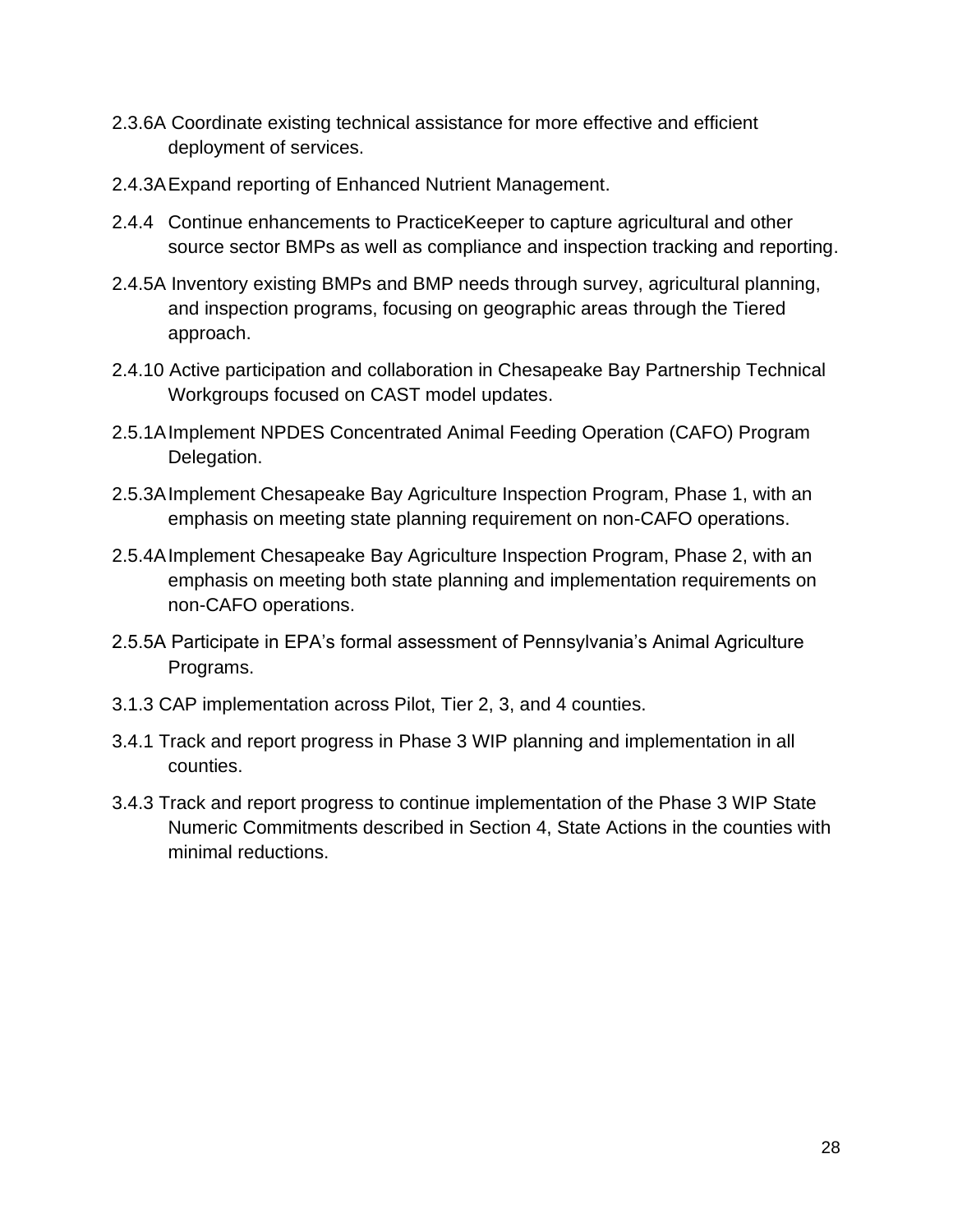# <span id="page-31-0"></span>Urban Stream Restoration



Stream Restoration projects are often not well attributed to urban environments; most projects are located within non-urban settings. Additional future reporting of Urban Stream Restoration is expected to be predominantly collected from Municipal Separate Storm Sewer System (MS4) Permittees' implementation of their Pollutant Reduction Plans (PRPs)/Total Maximum Daily Load (TMDL) Plans and from counties implementing their CAPs. The DEP Growing Greener Plus grant program was adjusted in 2021 to provide additional preference toward flood resiliency projects, including urban stream restoration projects. The 2021 EPA Most Effective Basin funding for Environmental Justice (EJ) areas was allocated to a large-scale, multi-year urban stream, floodplain, and wetland restoration project in a Tier 1 county.

- 2.1.4FEmphasize the full range of benefits & co-benefits of stream and wetland restoration to facilitate additional implementation.
- 2.2.6F Leverage existing funding sources for Stream and Wetland Restoration.
- 2.2.8F Continue to implement stream restoration, emphasizing creditable, load-reducing projects. Pair stream restoration projects with tree planting BMPs whenever possible. Identify areas that may have a high cost-to-benefit ratio for load reductions from legacy sediment removal and associated ecosystem restoration.
- 2.3.1 Implement a pilot of the Center for Water Quality Excellence concept in the four pilot counties of Lancaster, York, Adams, and Franklin.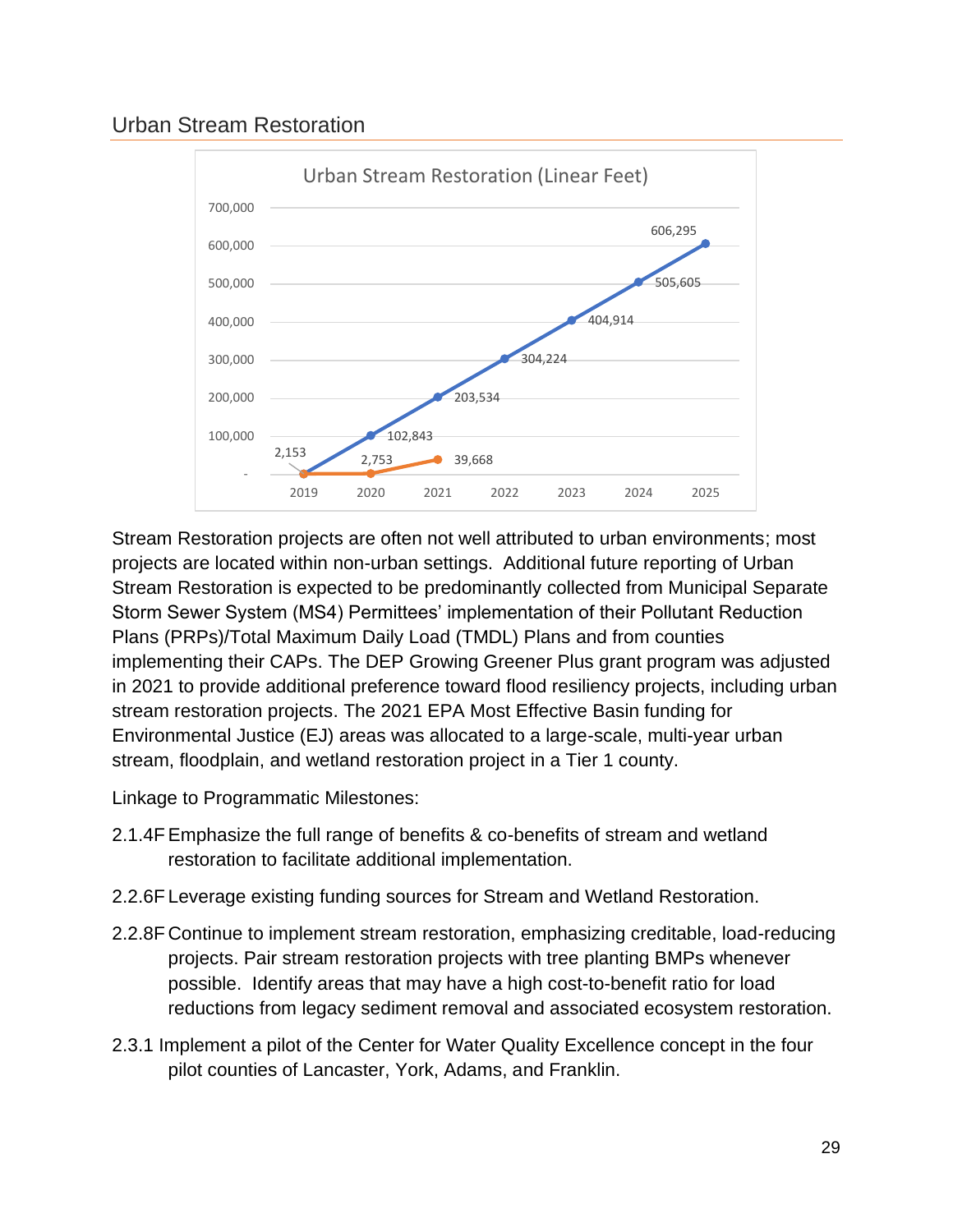- 2.3.4FProvide informed technical assistance for stream and wetland restoration projects to ensure they are completed in an adequate, reportable manner.
- 2.3.5FExpand the Pennsylvania Fish and Boat Commission Stream Restoration Initiative, implementing stream restoration projects resulting in load reductions with habitat co-benefits, to counties in the southcentral region of the state, starting with one or more of the four pilot counties to include Adams, Franklin, Lancaster and York.
- 2.4.1FEnsure adequate tracking of partner-implemented forestry BMPs including forest buffers, tree canopy, conservation landscaping, urban forest expansion, stream wetland restoration.
- 2.4.1SCollect Municipal Separate Storm Sewer System (MS4) BMP data using the new reporting systems for electronic submission for annual reports and inspections.
- 2.4.3S Continue to track MS4 PRP submission, review, and approval.
- 2.4.6 Work with EPA and the Chesapeake Bay Program Partnership to enhance the existing crediting protocols for programs and practices that improve water quality in Pennsylvania not currently getting full credit in the Chesapeake Bay Watershed Model.
- 2.4.10 Active participation and collaboration in Chesapeake Bay Partnership Technical Workgroups focused on CAST model updates.
- 2.5.3S Continue to implement the NPDES Municipal Stormwater Program Delegation, to include permitting, compliance, inspection, and enforcement.
- 3.1.3 CAP implementation across Pilot, Tier 2, 3, and 4 counties.
- 3.4.1 Track and report progress in Phase 3 WIP planning and implementation in all counties.
- 3.4.3 Track and report progress to continue implementation of the Phase 3 WIP State Numeric Commitments described in Section 4, State Actions in the counties with minimal reductions.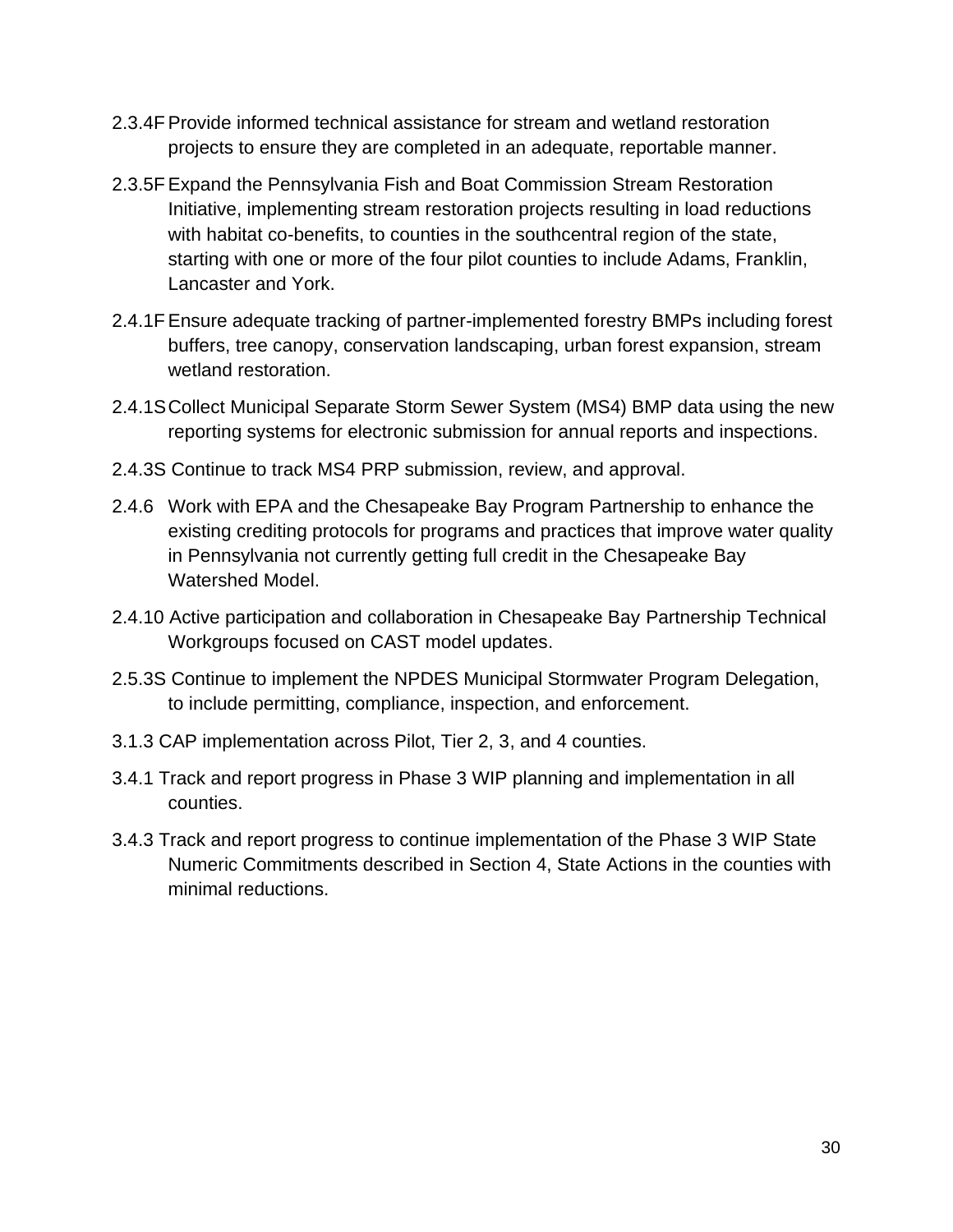# <span id="page-33-0"></span>Urban Nutrient Management



Urban Nutrient Management uses the control of nutrient application on turf grass to reduce loads in the urban environment. This practice is not currently tracked or reported. It is expected that these acres will be reported through MS4 PRPs through the potential implementation from the proposed Fertilizer Application Bill. The initial milestone anticipated only partial reporting would be available by 2021, but it would be contingent on the proposed Fertilizer Application Bill.

- 2.4.1S Collect Municipal Separate Storm Sewer System (MS4) BMP data using the new reporting systems for electronic submission for annual reports and inspections.
- 2.4.3S Continue to track MS4 PRP submission, review, and approval.
- 2.4.10 Active participation and collaboration in Chesapeake Bay Partnership Technical Workgroups focused on CAST model updates.
- 2.5.1 Pass the Fertilizer Bill to achieve the identified nutrient reductions on urban and agriculture lands.
- 2.5.3 Develop State Agency nutrient reduction planning goals and the associated Action Plans for meeting those planning goals for the installation of practices on lands owned and maintained by state agencies.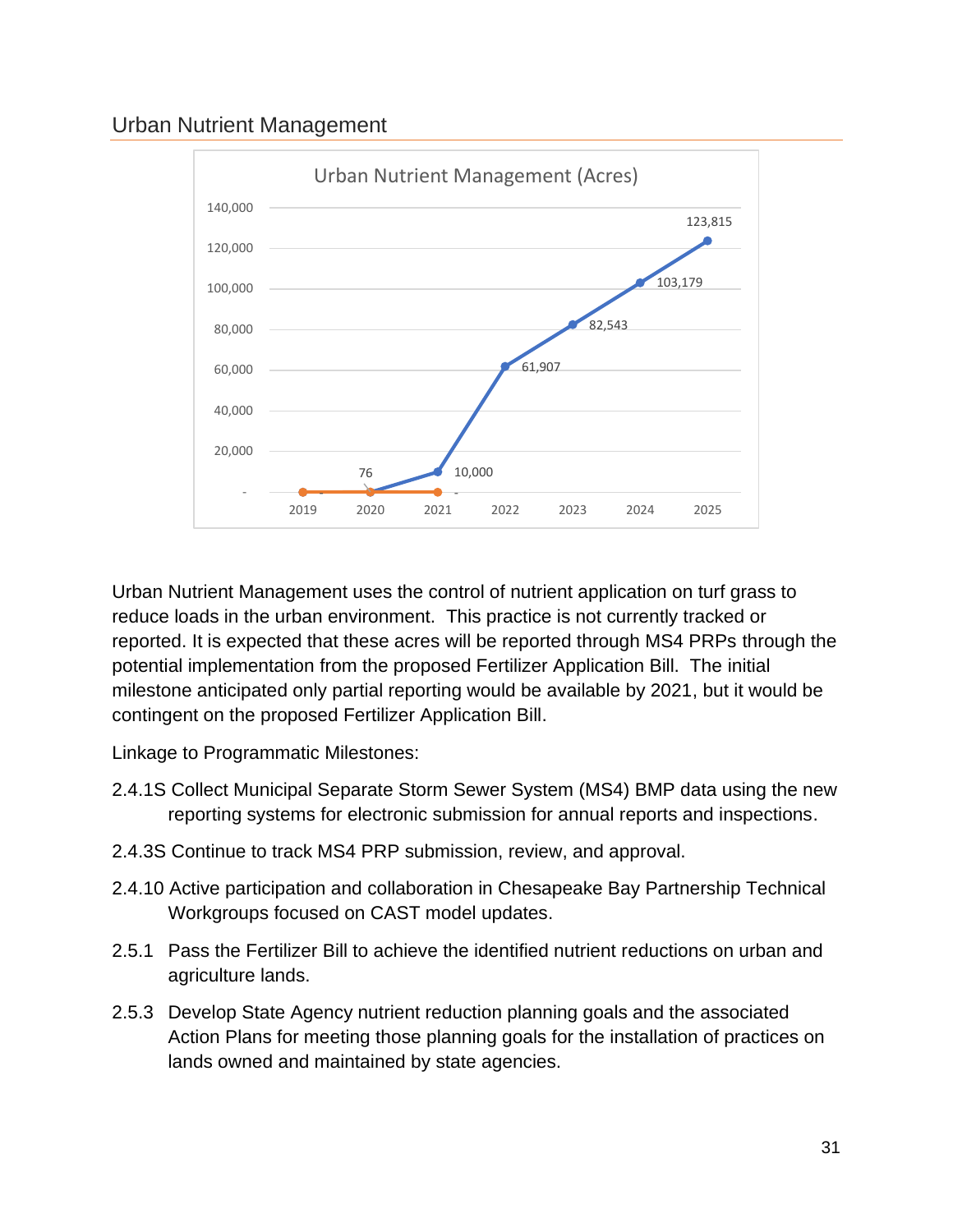- 2.5.3S Continue to implement the NPDES Municipal Stormwater Program Delegation, to include permitting, compliance, inspection, and enforcement.
- 3.1.3 CAP implementation across Pilot, Tier 2, 3, and 4 counties.
- 3.4.1 Track and report progress in Phase 3 WIP planning and implementation in all counties.
- 3.4.3 Track and report progress to continue implementation of the Phase 3 WIP State Numeric Commitments described in Section 4, State Actions in the counties with minimal reductions.



#### <span id="page-34-0"></span>Runoff Reduction (RR) Performance Standard

RR Performance Standards refers to a range of structural and non-structural measures installed over the entire development or re-development site to reduce runoff, flooding and downstream bank erosion, as well as improve water quality. These practices include a number of individual stormwater BMPs, also known as stormwater control measures (SCMs). These practices include: riparian buffer restoration, impervious disconnection, sheet flow to vegetated filter strip or open space, and non-structural BMPs from Pennsylvania's BMP Manual. It also includes structural practices like bioretention and rain gardens, dry channel regenerative stormwater conveyance, dry swale, expanded tree pits, grass channels and bioswales, green roofs, green streets, infiltration practices, permeable pavement, and rainwater harvesting / capture and reuse.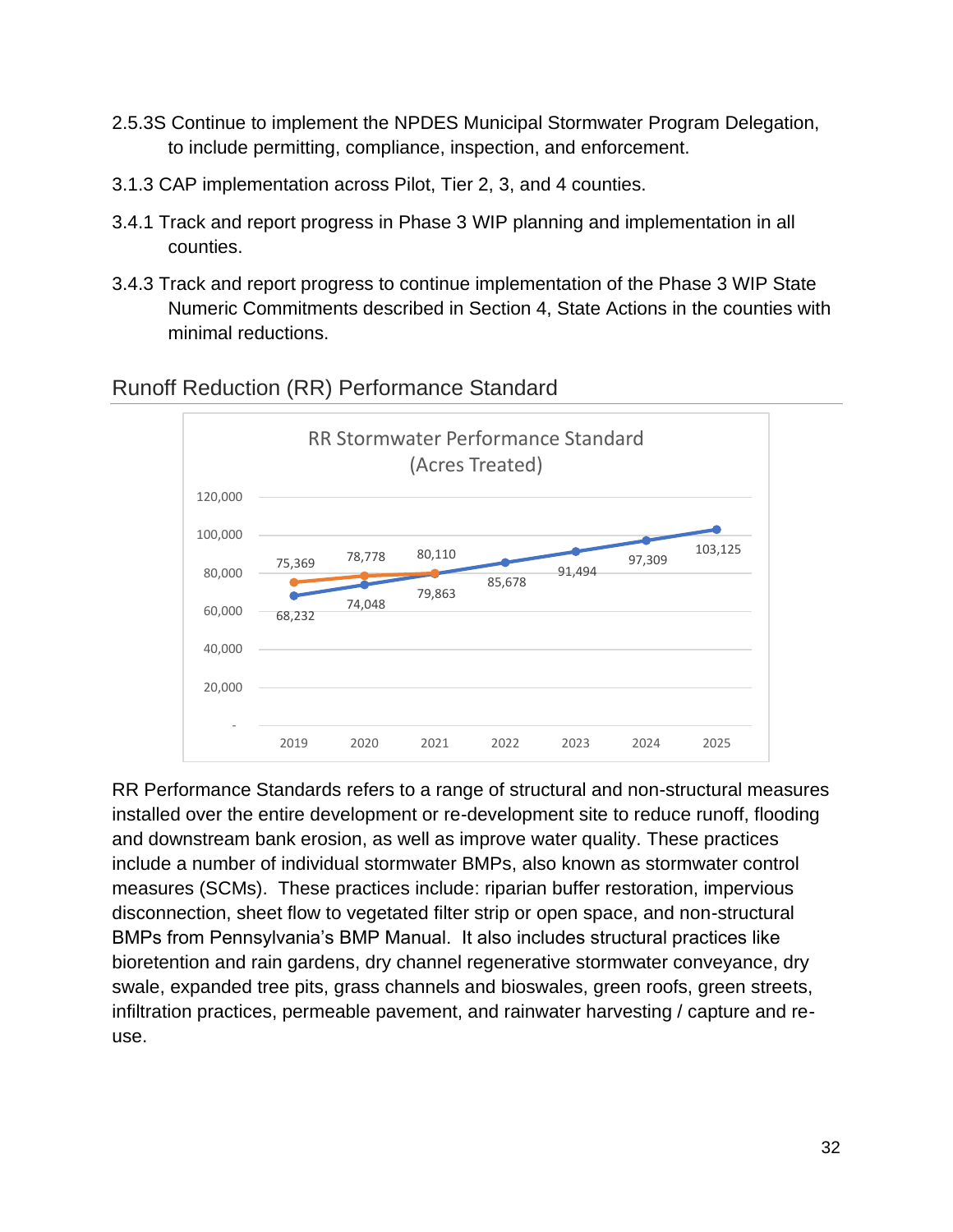- 2.1.1S Continue to engage with municipalities and others on the benefits of implementing and maintaining stormwater management practices through webbased trainings, in-person meetings, workshops, etc.
- 2.1.2S Provide more awareness of the expanded opportunities for BMP implementation in connection with the MS4 permit requirements.
- 2.3.1 Implement a pilot of the Center for Water Quality Excellence concept in the four pilot counties of Lancaster, York, Adams, and Franklin.
- 2.3.1S Complete revisions to the Pennsylvania Stormwater BMP Manual.
- 2.4.1S Collect Municipal Separate Storm Sewer System (MS4) BMP data using the new reporting systems for electronic submission for annual reports and inspections.
- 2.4.2S Initiate and collect stormwater BMP data from other DEP programs implementing provisions of the Chapter 102 regulations, to include required post-construction stormwater management.
- 2.4.3S Continue to track MS4 PRP submission, review, and approval.
- 2.5.3S Continue to implement the NPDES Municipal Stormwater Program Delegation, to include permitting, compliance, inspection, and enforcement.
- 2.5.6S Continue to implement the NPDES Construction Stormwater Program Delegation, to include permitting, compliance, inspection, and enforcement.
- 2.5.7S Continue water quality demonstration requirements for post-construction stormwater management.
- 3.1.3 CAP implementation across Pilot, Tier 2, 3, and 4 counties.
- 3.4.1 Track and report progress in Phase 3 WIP planning and implementation in all counties.
- 3.4.3 Track and report progress to continue implementation of the Phase 3 WIP State Numeric Commitments described in Section 4, State Actions in the counties with minimal reductions.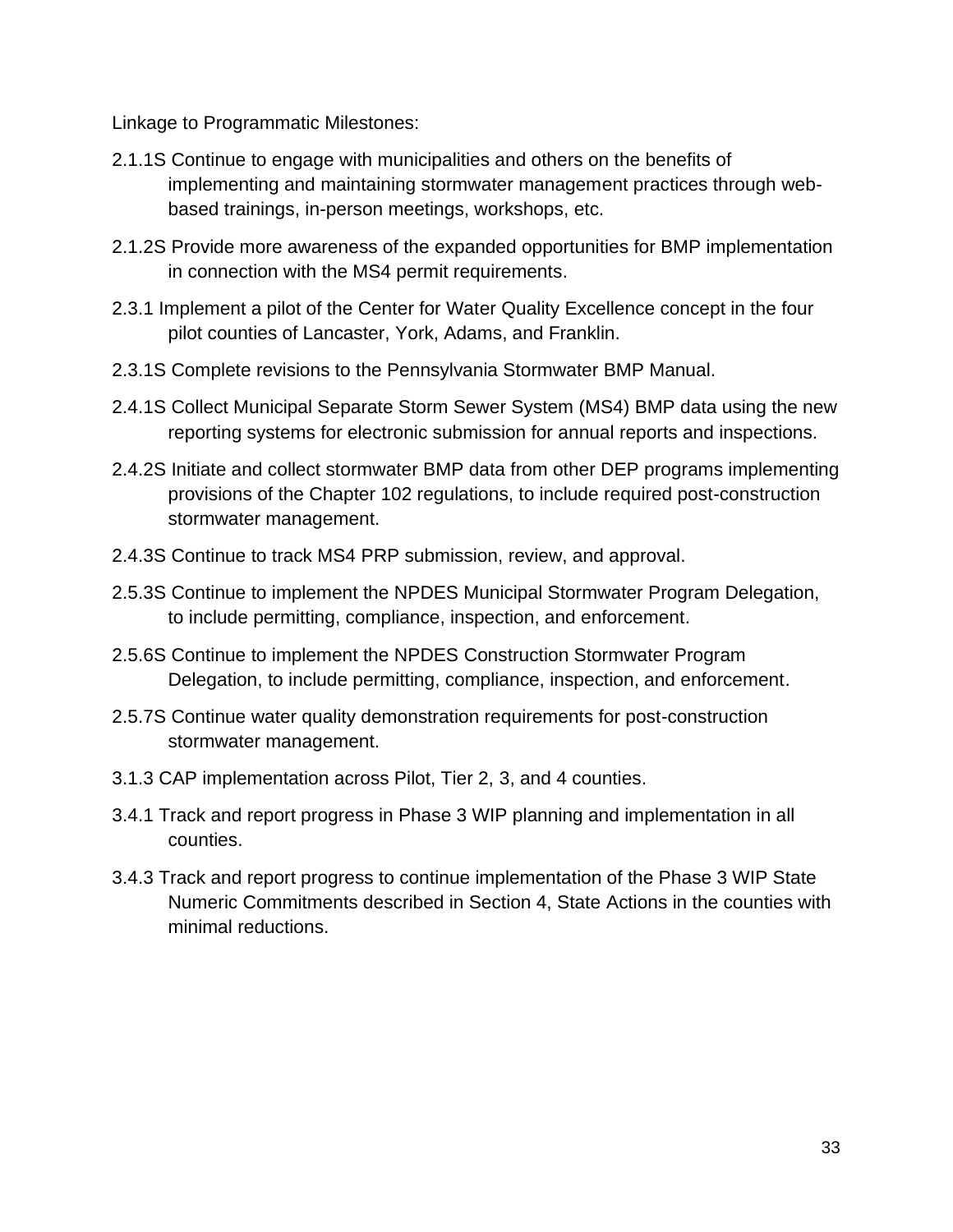# <span id="page-36-0"></span>**Bioswales**



Bioswale installations can address and improve urban stormwater management. These BMPs are typically reported through post-construction stormwater permitting and costshare programs. There is currently minimal reporting of this practice because it has been reported as part of the RR Performance Standard reporting to more completely capture stormwater management practices, particularly where used for required postconstruction stormwater management. This reporting trend will likely continue; therefore it would be of value to focus on the RR Performance Standards rather than Bioswales as an individual practice.

- 2.1.1S Continue to engage with municipalities and others on the benefits of implementing and maintaining stormwater management practices through webbased trainings, in-person meetings, workshops, etc.
- 2.1.2S Provide more awareness of the expanded opportunities for BMP implementation in connection with the MS4 permit requirements.
- 2.3.1 Implement a pilot of the Center for Water Quality Excellence concept in the four pilot counties of Lancaster, York, Adams, and Franklin.
- 2.3.1S Complete revisions to the Pennsylvania Stormwater BMP Manual.
- 2.4.1S Collect Municipal Separate Storm Sewer System (MS4) BMP data using the new reporting systems for electronic submission for annual reports and inspections.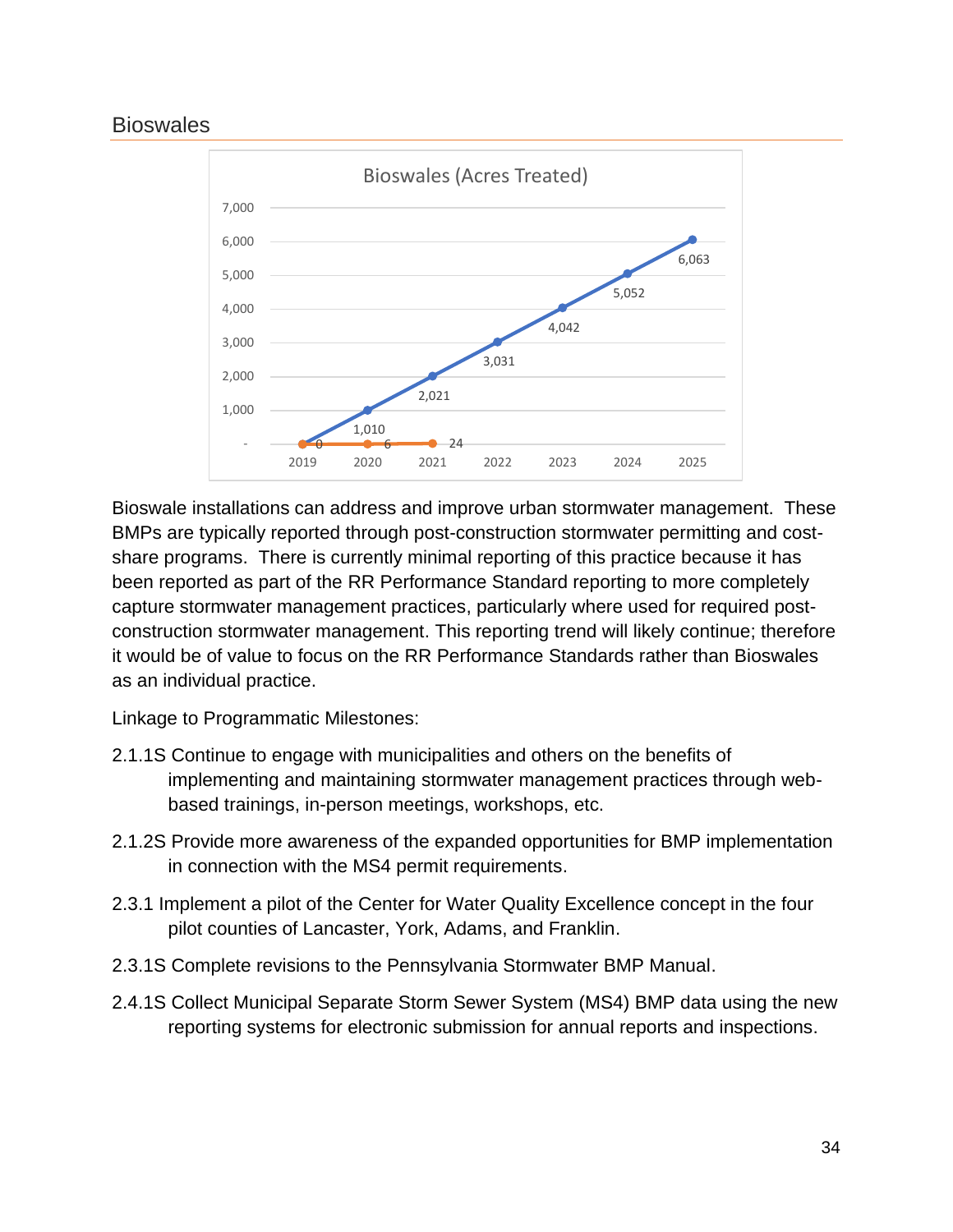- 2.4.2S Initiate and collect stormwater BMP data from other DEP programs implementing provisions of the Chapter 102 regulations, to include required post-construction stormwater management.
- 2.4.3S Continue to track MS4 PRP submission, review, and approval.
- 2.5.3S Continue to implement the NPDES Municipal Stormwater Program Delegation, to include permitting, compliance, inspection, and enforcement.
- 2.5.6S Continue to implement the NPDES Construction Stormwater Program Delegation, to include permitting, compliance, inspection, and enforcement.
- 2.5.7S Continue water quality demonstration requirements for post-construction stormwater management.
- 3.1.3 CAP implementation across Pilot, Tier 2, 3, and 4 counties.
- 3.4.1 Track and report progress in Phase 3 WIP planning and implementation in all counties.
- 3.4.3 Track and report progress to continue implementation of the Phase 3 WIP State Numeric Commitments described in Section 4, State Actions in the counties with minimal reductions.



# <span id="page-37-0"></span>Grey Infrastructure (IDDE)

Grey Infrastructure improvements through Illicit Discharge Detection and Elimination (IDDE) involve addressing non-stormwater discharges into a surface water discharging storm drain system. This practice would be reported as an annual practice. DEP has instituted an e-Inspection application for MS4 inspections, reporting of IDDE implementation remains a challenge.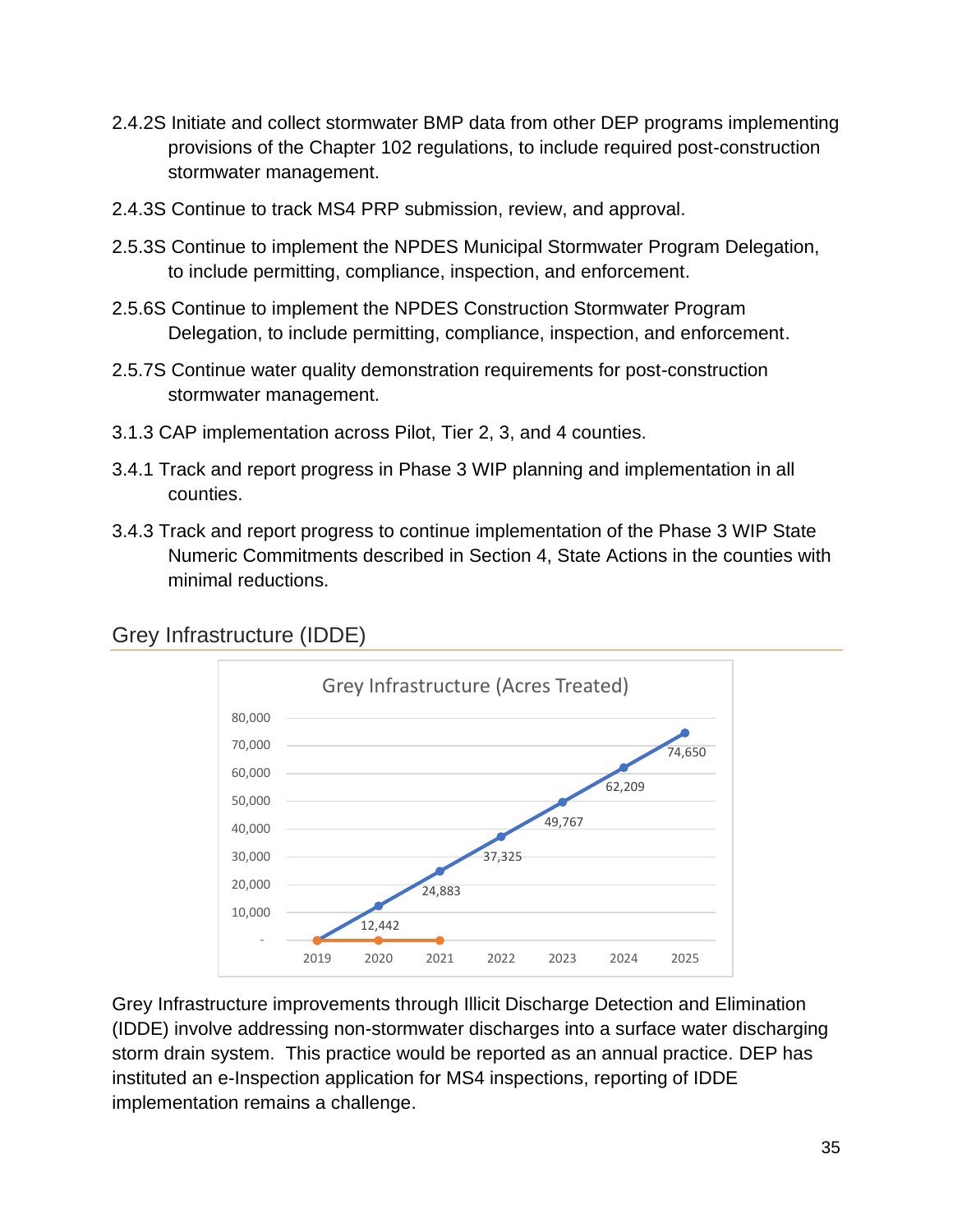Linkage to Programmatic Milestones:

- 2.4.1SCollect Municipal Separate Storm Sewer System (MS4) BMP data using the new reporting system for electronic submission for annual reports and inspections.
- 2.4.3S Continue to track MS4 PRP submission, review, and approval.
- 2.5.3S Continue to implement the NPDES Municipal Stormwater Program Delegation, to include permitting, compliance, inspection, and enforcement.
- 3.1.3 CAP implementation across Pilot, Tier 2, 3, and 4 counties.
- 3.4.1 Track and report progress in Phase 3 WIP planning and implementation in all counties.
- 3.4.3 Track and report progress to continue implementation of the Phase 3 WIP State Numeric Commitments described in Section 4, State Actions in the counties with minimal reductions.

# <span id="page-38-0"></span>Conservation Tillage (30-60% Residue)



Conservation Tillage is a high-priority BMP and is included in the "Soil Health" category in the Phase 3 WIP. This practice is defined as 30% to 60% of growing or residue cover on row crop acres and is currently collected through annual Transect Surveys. The resulting percentage of covered observations are extrapolated to the county row crop acres based on NASS annual crop acreages provided by the Bay Program. It is expected that Conservation Tillage will diminish through 2025 as more fields are managed with High Residue Tillage Management.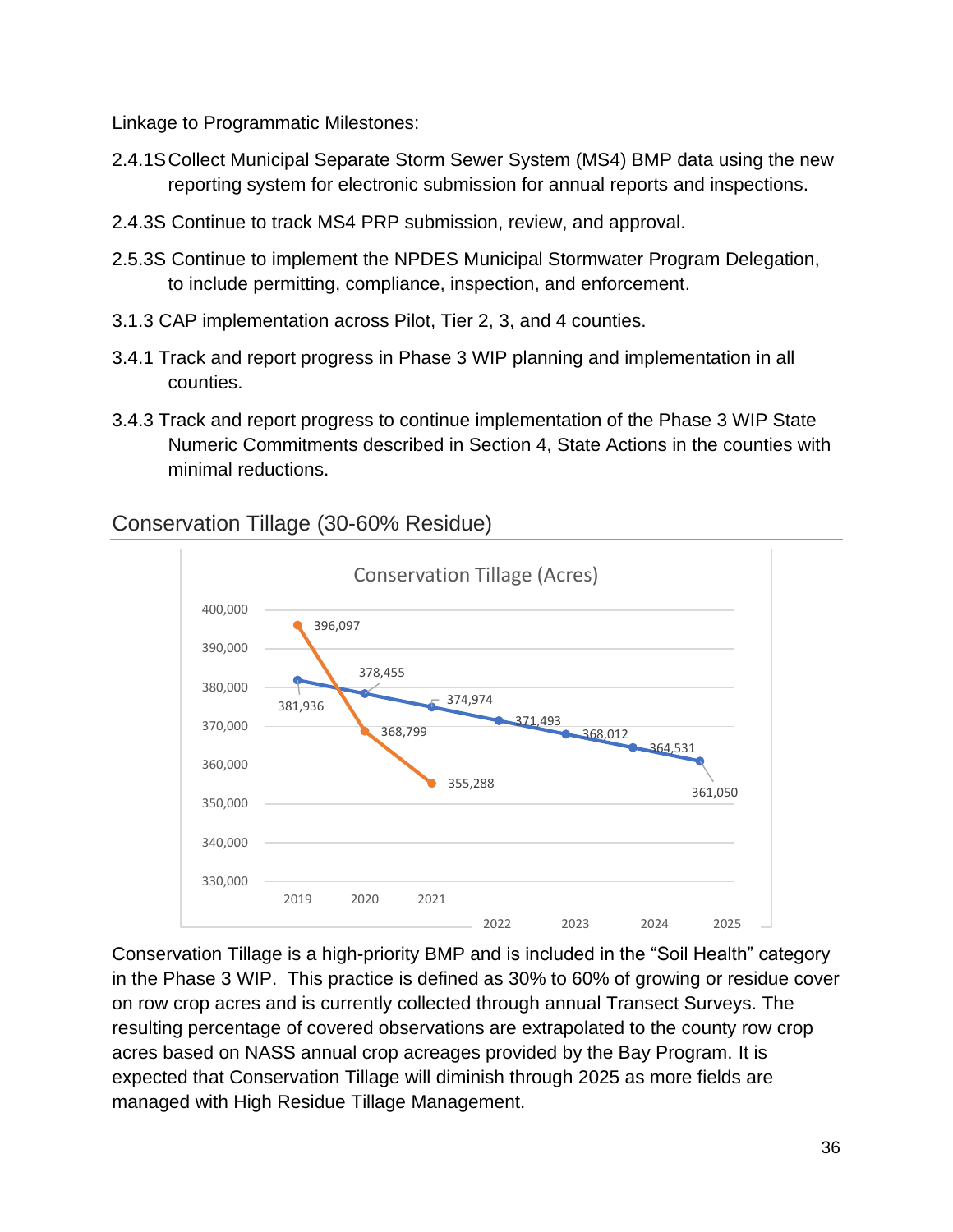- 2.1.1AContinue communication, outreach and stewardship programs to increase the use of conservation tillage and no-till practices.
- 2.3.4ADevelop web-based and in-person training for Manure Management Planning and Agriculture Erosion and Sediment Control Planning.
- 2.3.6A Coordinate existing technical assistance for more effective and efficient deployment of services.
- 2.4.1AWork with the Chesapeake Bay Program Partnership to establish a creditable practice or combination of practices for implementation of advanced soil health strategies or plans on farms in the Chesapeake Bay Watershed Model for future crediting of these initiatives. Once established as a practice or set of practices that can be credited for progress in the model, commit additional funding or the technical and financial assistance necessary to implement these practices.
- 2.4.3 Work with the Chesapeake Bay Program Partnership, Water Quality Goal Implementation Team, to elicit support for a joint remote sensing project with other jurisdictions.
- 2.4.5A Inventory existing BMPs and BMP needs through survey, agricultural planning, and inspection programs, focusing on geographic areas through the Tiered approach.
- 2.5.5A Participate in EPA's formal assessment of Pennsylvania's Animal Agriculture Programs.
- 3.1.3 CAP implementation across Pilot, Tier 2, 3, and 4 counties.
- 3.4.1 Track and report progress in Phase 3 WIP planning and implementation in all counties.
- 3.4.3 Track and report progress to continue implementation of the Phase 3 WIP State Numeric Commitments described in Section 4, State Actions in the counties with minimal reductions.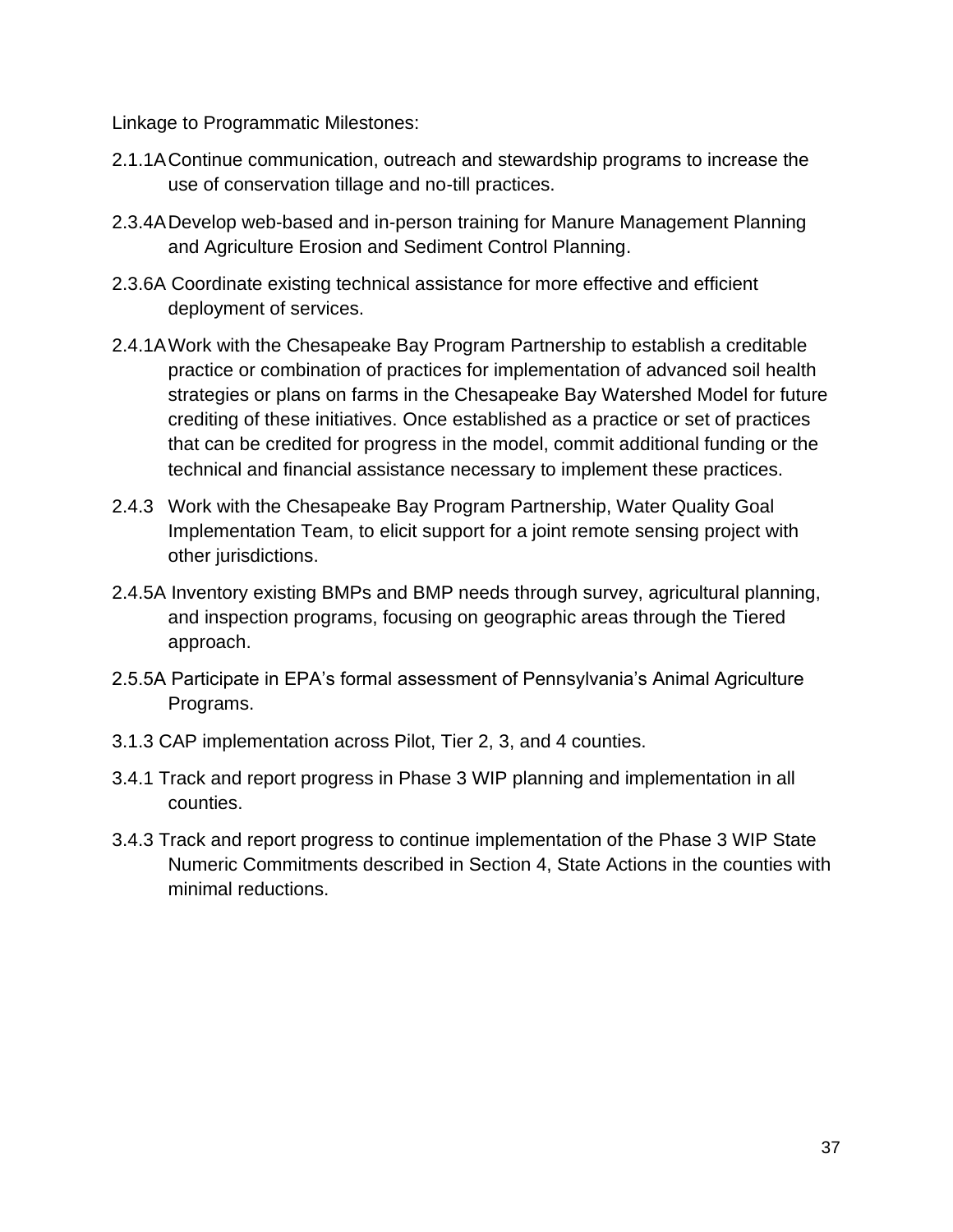# <span id="page-40-0"></span>Wetland Restoration



Wetland Restoration implementation and reporting can be improved through MS4 expanded opportunities as well as policy changes to improve crediting of legacy sediment removal and ecosystem restoration and to allow for wetlands restored through compensatory mitigation programs to be reported for credit. Additionally, education related to data management and tracking of the integrated parts of a stream and floodplain restoration project will yield more accurate reporting of wetlands restored through management actions and grant programs. Wetland Restoration also undergoes "back out" of the model due to land use mapping, which may also reduce the cumulatively tracked management actions and reductions associated with those actions in modeled progress. More than 1,200 acres of restored wetlands reported through 2017 had undergone "back out." The DEP Growing Greener Plus grant program was adjusted in 2021 to provide additional preference toward flood resiliency projects, including wetland restoration projects. The 2021 EPA Most Effective Basin funding for Environmental Justice (EJ) areas was allocated to a large-scale, multi-year urban stream, floodplain, and wetland restoration project in a Tier 1 county.

- 2.1.4FEmphasize the full range of benefits & co-benefits of stream and wetland restoration to facilitate additional implementation.
- 2.1.2S Provide more awareness of the expanded opportunities for BMP implementation in connection with the MS4 permit requirements.
- 2.2.6F Leverage existing funding sources for Stream and Wetland Restoration.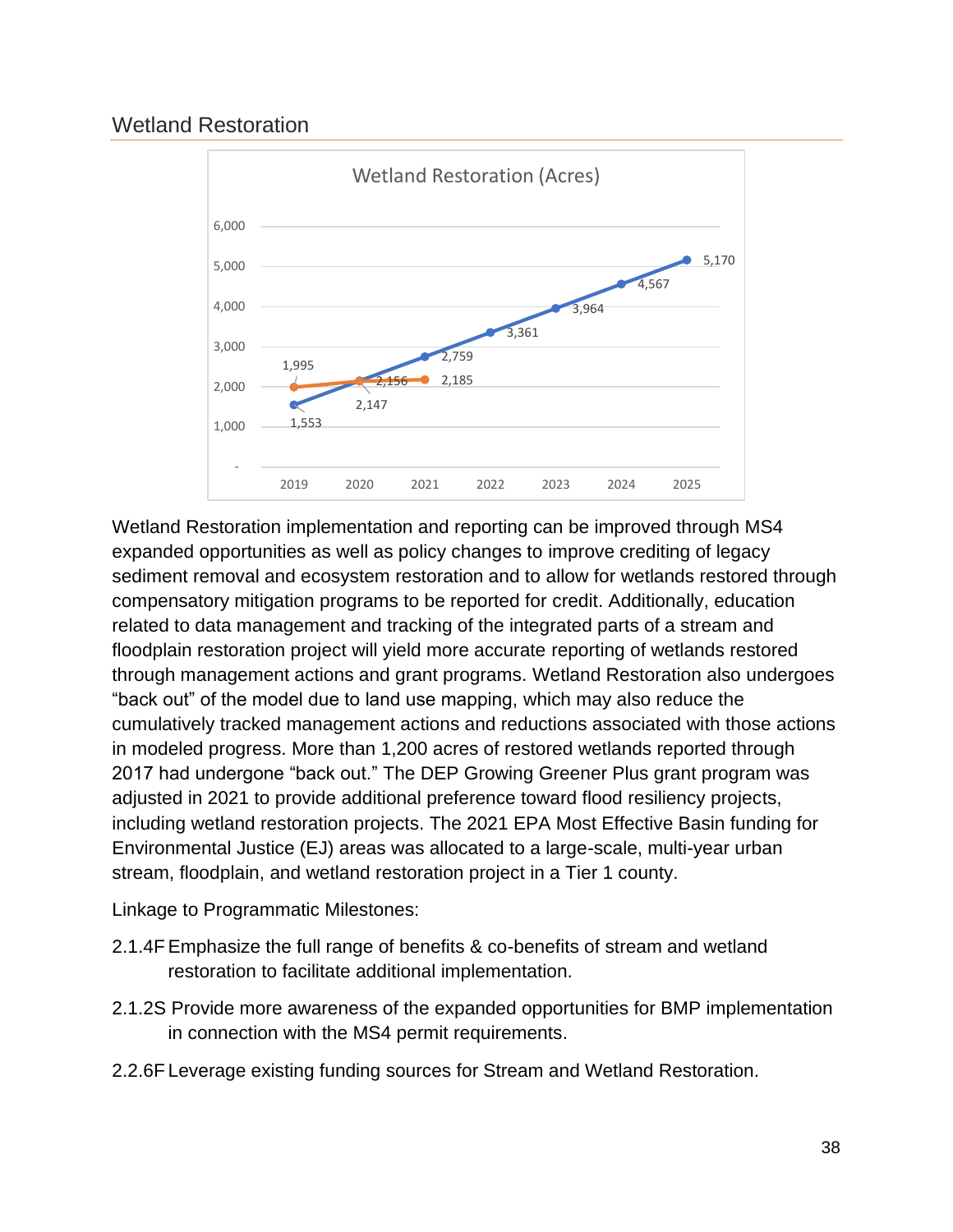- 2.2.8F Continue to implement stream restoration, emphasizing creditable, load-reducing projects. Pair stream restoration projects with tree planting BMPs whenever possible. Identify areas that may have a high cost-to-benefit ratio for load reductions from legacy sediment removal and associated ecosystem restoration.
- 2.3.1 Implement a pilot of the Center for Water Quality Excellence concept in the four pilot counties of Lancaster, York, Adams, and Franklin.
- 2.3.4FProvide informed technical assistance for stream and wetland restoration projects to ensure they are completed in an adequate, reportable manner.
- 2.3.5A Focus technical assistance and financial resources in areas of highest need and impact to the Chesapeake Bay, to include targeted watershed approach.
- 2.3.5FExpand the Pennsylvania Fish and Boat Commission Stream Restoration Initiative, implementing stream restoration projects resulting in load reductions with habitat co-benefits, to counties in the southcentral region of the state, starting with one or more of the four pilot counties to include Adams, Franklin, Lancaster and York.
- 2.4.1FEnsure adequate tracking of partner-implemented forestry BMPs including forest buffers, tree canopy, conservation landscaping, urban forest expansion, stream wetland restoration.
- 2.4.6 Work with EPA and the Chesapeake Bay Program Partnership to enhance the existing crediting protocols for programs and practices that improve water quality in Pennsylvania not currently getting full credit in the Chesapeake Bay Watershed Model.
- 3.1.3 CAP implementation across Pilot, Tier 2, 3, and 4 counties.
- 3.4.1 Track and report progress in Phase 3 WIP planning and implementation in all counties.
- 3.4.3 Track and report progress to continue implementation of the Phase 3 WIP State Numeric Commitments described in Section 4, State Actions in the counties with minimal reductions.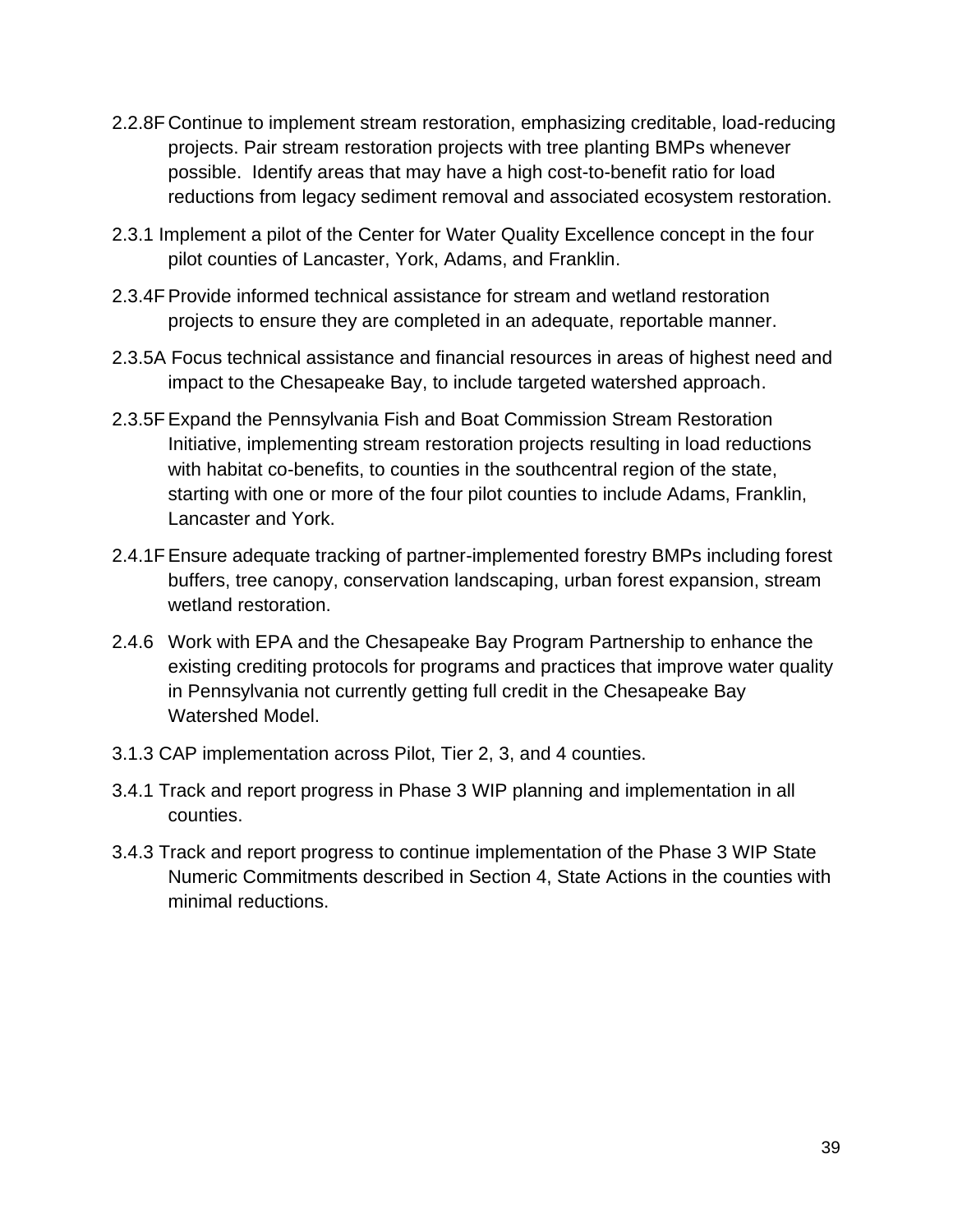<span id="page-42-0"></span>



Most stream restoration projects reported in Pennsylvania are sited in non-urban environments. Project reporting based on individual stream restoration crediting protocol would improve practice crediting, provided the appropriate data is collected and reported. Further implementation of non-urban stream restoration can also be achieved through the MS4 expanded opportunities as well as policy changes to improve crediting of legacy sediment removal and ecosystem restoration and to allow for streams restored through compensatory mitigation programs to be reported for credit. The DEP Growing Greener Plus grant program was adjusted in 2021 to provide additional preference toward flood resiliency projects, including non-urban stream restoration projects.

- 2.1.4FEmphasize the full range of benefits & co-benefits of stream and wetland restoration to facilitate additional implementation.
- 2.1.2S Provide more awareness of the expanded opportunities for BMP implementation in connection with the MS4 permit requirements.
- 2.2.6F Leverage existing funding sources for Stream and Wetland Restoration.
- 2.2.8F Continue to implement stream restoration, emphasizing creditable, load-reducing projects. Pair stream restoration projects with tree planting BMPs whenever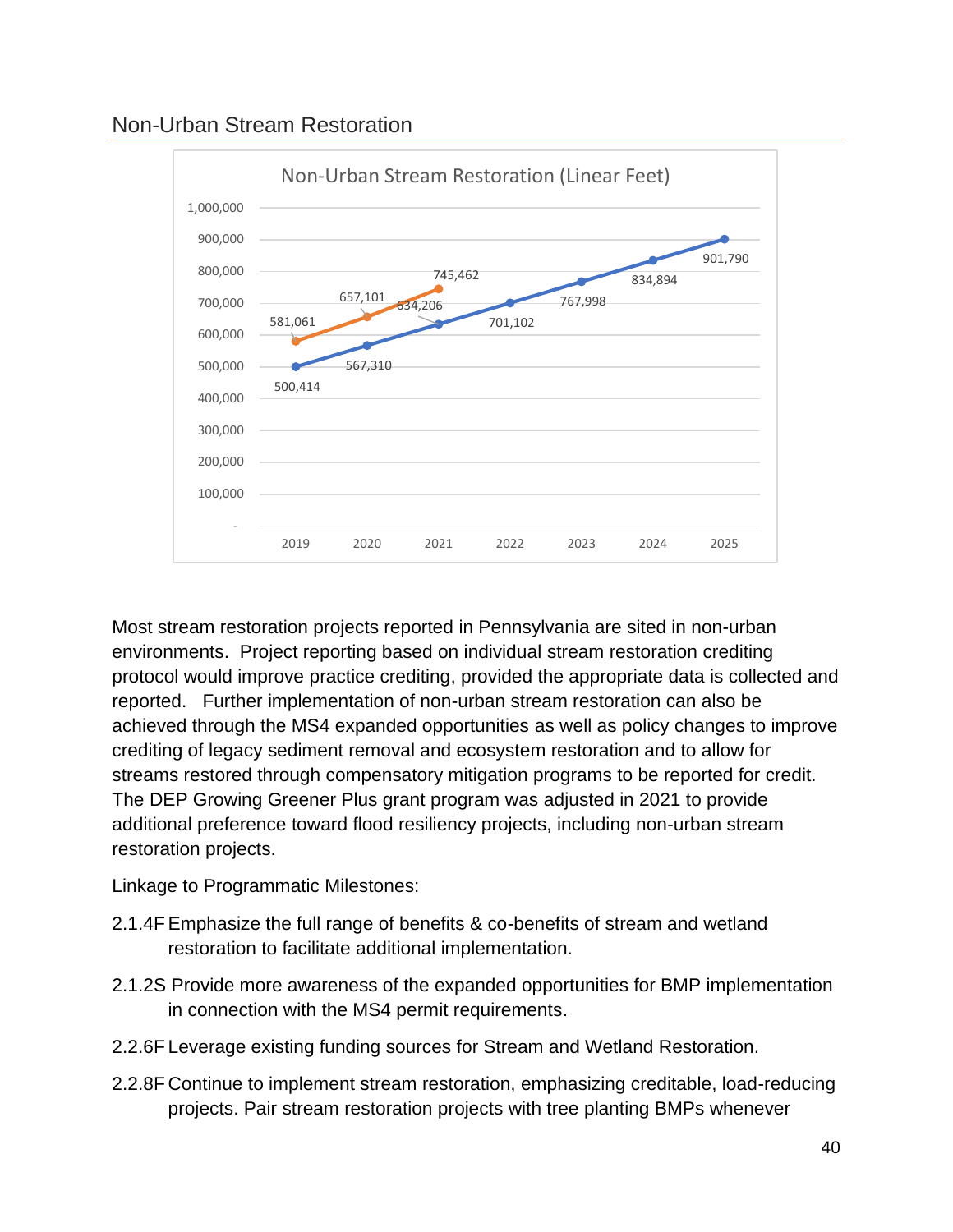possible. Identify areas that may have a high cost-to-benefit ratio for load reductions from legacy sediment removal and associated ecosystem restoration.

- 2.3.1 Implement a pilot of the Center for Water Quality Excellence concept in the four pilot counties of Lancaster, York, Adams, and Franklin.
- 2.3.4FProvide informed technical assistance for stream and wetland restoration projects to ensure they are completed in an adequate, reportable manner.
- 2.3.5A Focus technical assistance and financial resources in areas of highest need and impact to the Chesapeake Bay, to include targeted watershed approach.
- 2.3.5FExpand the Pennsylvania Fish and Boat Commission Stream Restoration Initiative, implementing stream restoration projects resulting in load reductions with habitat co-benefits, to counties in the southcentral region of the state, starting with one or more of the four pilot counties to include Adams, Franklin, Lancaster and York.
- 2.4.1FEnsure adequate tracking of partner-implemented forestry BMPs including forest buffers, tree canopy, conservation landscaping, urban forest expansion, stream and wetland restoration.
- 2.4.5A Inventory existing BMPs and BMP needs through survey, agricultural planning, and inspection programs, focusing on geographic areas through the Tiered approach.
- 2.4.6 Work with EPA and the Chesapeake Bay Program Partnership to enhance the existing crediting protocols for programs and practices that improve water quality in Pennsylvania not currently getting full credit in the Chesapeake Bay Watershed Model.
- 2.4.7 Install additional monitoring station(s) and begin to collect "real-time water quality data on the Susquehanna River to further document the story of progress made by Pennsylvania's efforts to restore local streams and the Chesapeake Ba as part of implementation of the Phase 3 WIP.
- 3.1.3 CAP implementation across Pilot, Tier 2, 3, and 4 counties.
- 3.4.1 Track and report progress in Phase 3 WIP planning and implementation in all counties.
- 3.4.3 Track and report progress to continue implementation of the Phase 3 WIP State Numeric Commitments described in Section 4, State Actions in the counties with minimal reductions.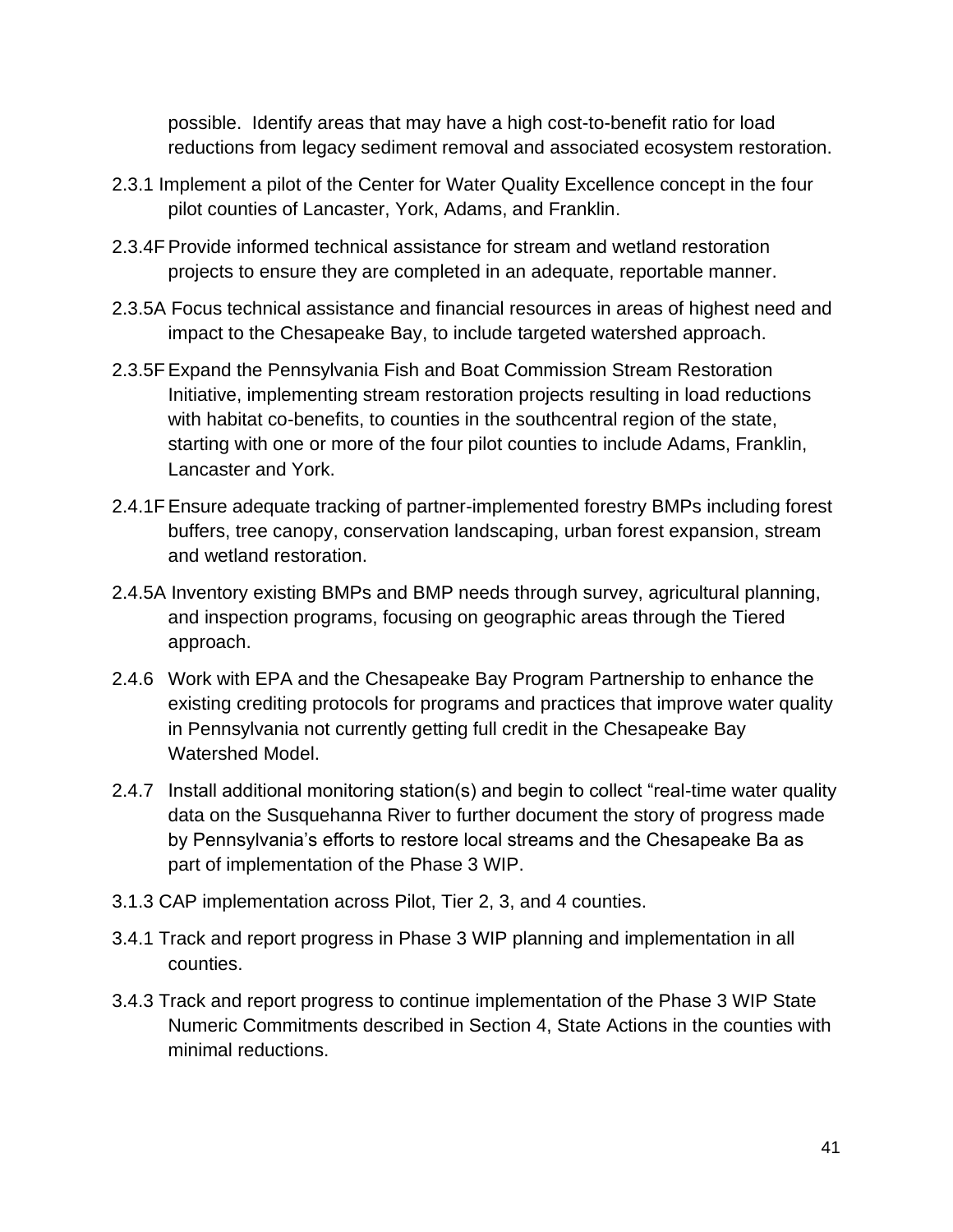# <span id="page-44-0"></span>Land Conservation Policy



Pennsylvania's approach to land conservation consists of four main components: State Forest Conservation, Private Forest Conservation, Wetland Conservation, and Farmland Conservation/Preservation. Most land use planning and decisions are made locally within the context of the Pennsylvania Municipalities Planning Code, which enables local planning, zoning, ordinances, and other measures that affect growth and development. Planning for growth also needs to consider impacts to future business activity and economic development opportunities, historical land uses, and the many benefits of conserving natural resources. Pennsylvania chose to follow the Chesapeake Bay Program's framework for sector growth. Goals were established for forest and natural area conservation, as well as farmland preservation based on the highly popular and successful Farmland Preservation Program. The WIP planned for 20,000 acres of this BMP through conservation. This is a new BMP used for WIP planning and reporting for this practice is still being developed.

- 2.1.2F Implement a communication/outreach program to engage a variety of turf owners to plant trees and meadows on their properties.
- 2.1.3F Communicate the importance and values of forests and farmland to facilitate and encourage state and local land conservation programs.